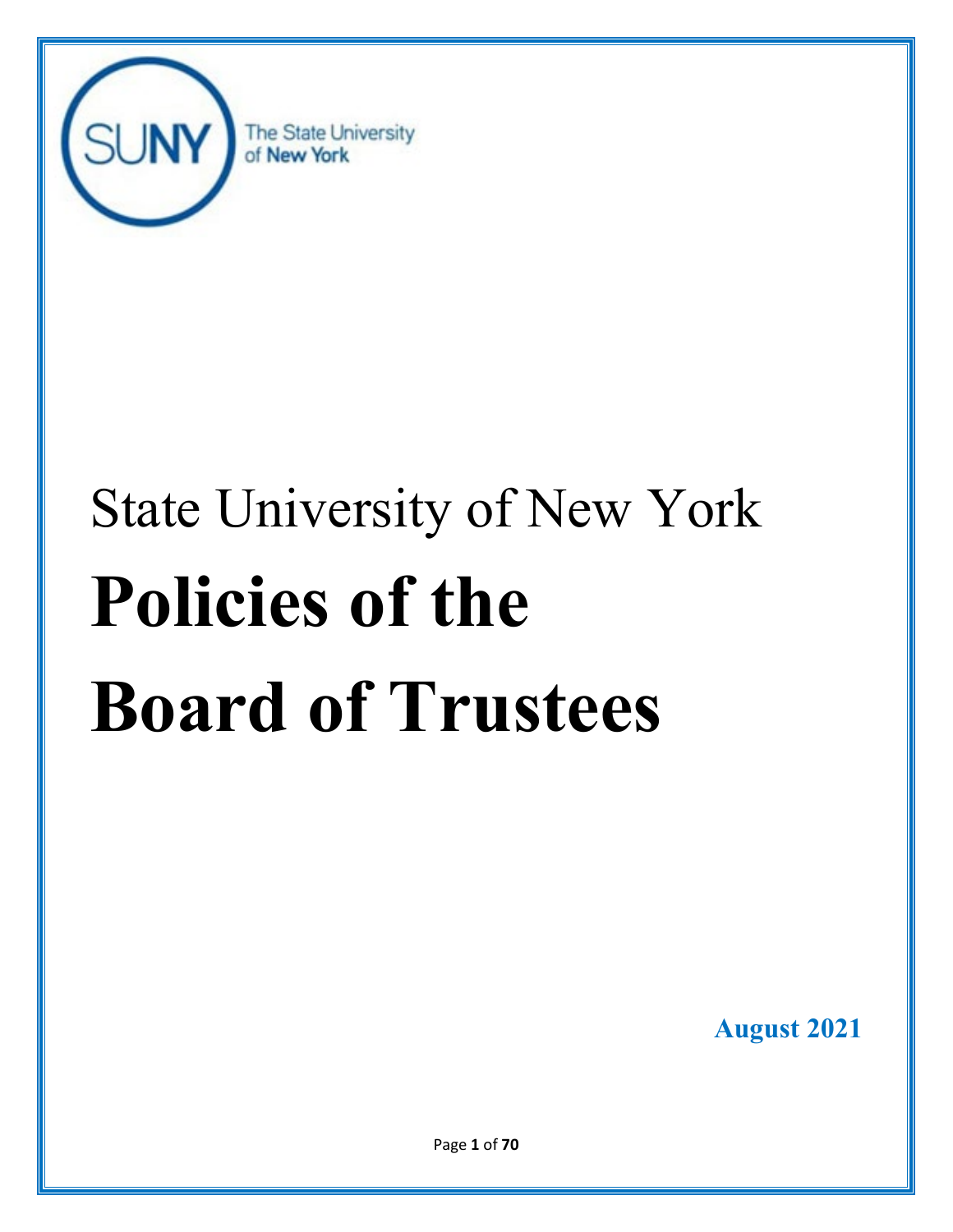## State University of New York

**Dr. Merryl H. Tisch**

Chairman

## **Dr. Jim Malatras**

Chancellor

## **Jennifer Mero**

Secretary of the University

A full listing of Members of the Board of Trustees and Chancellor's Cabinet is available at [www.suny.edu](http://www.suny.edu/)

Information regarding Policies of the Board of Trustees is available at:

The State University of New York H. Carl McCall SUNY Building Office of the Secretary and the Board of Trustees Albany, New York 12246 518-320-1157 [trustees@suny.edu](mailto:trustees@suny.edu)

Page **2** of **70**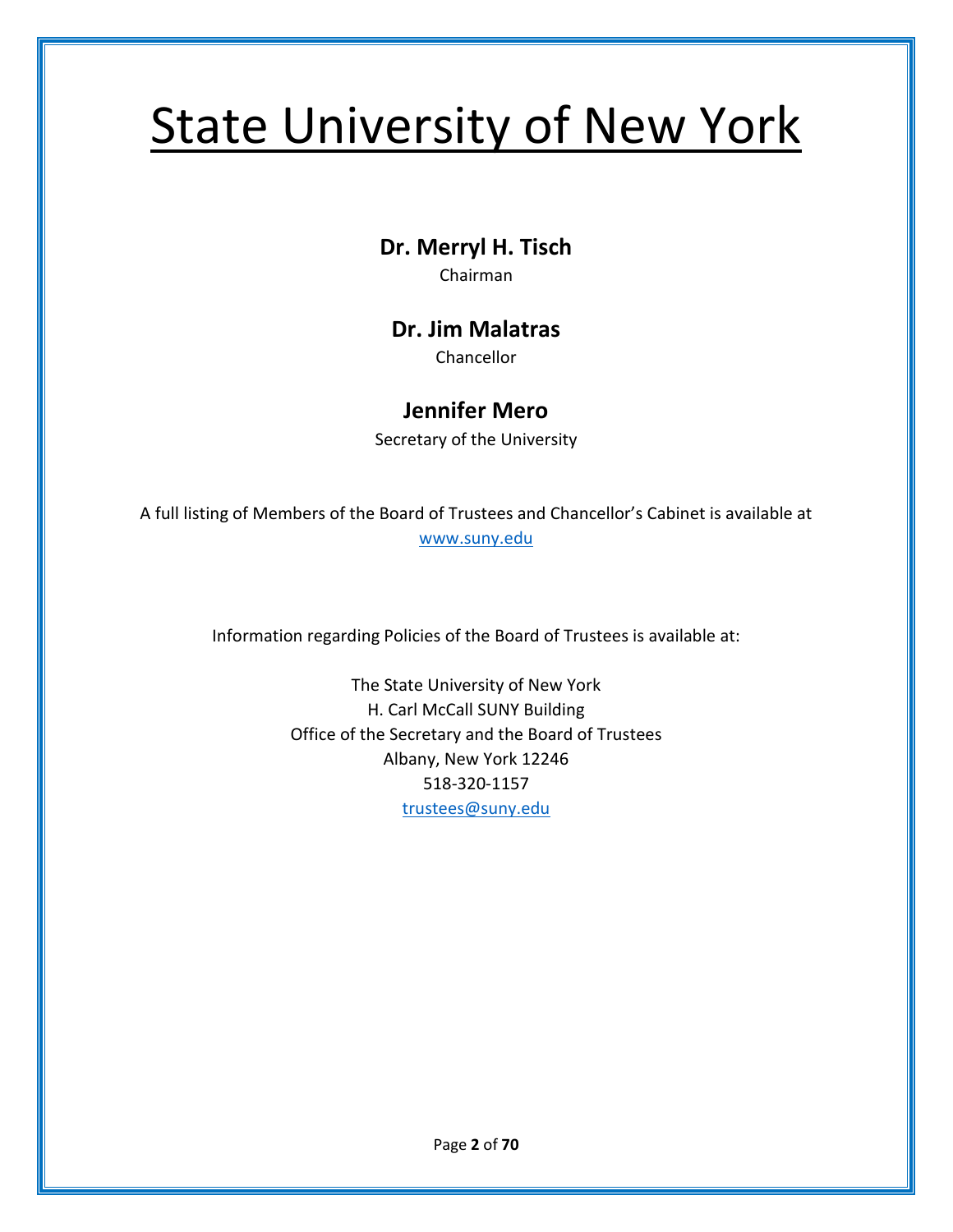## Table of Contents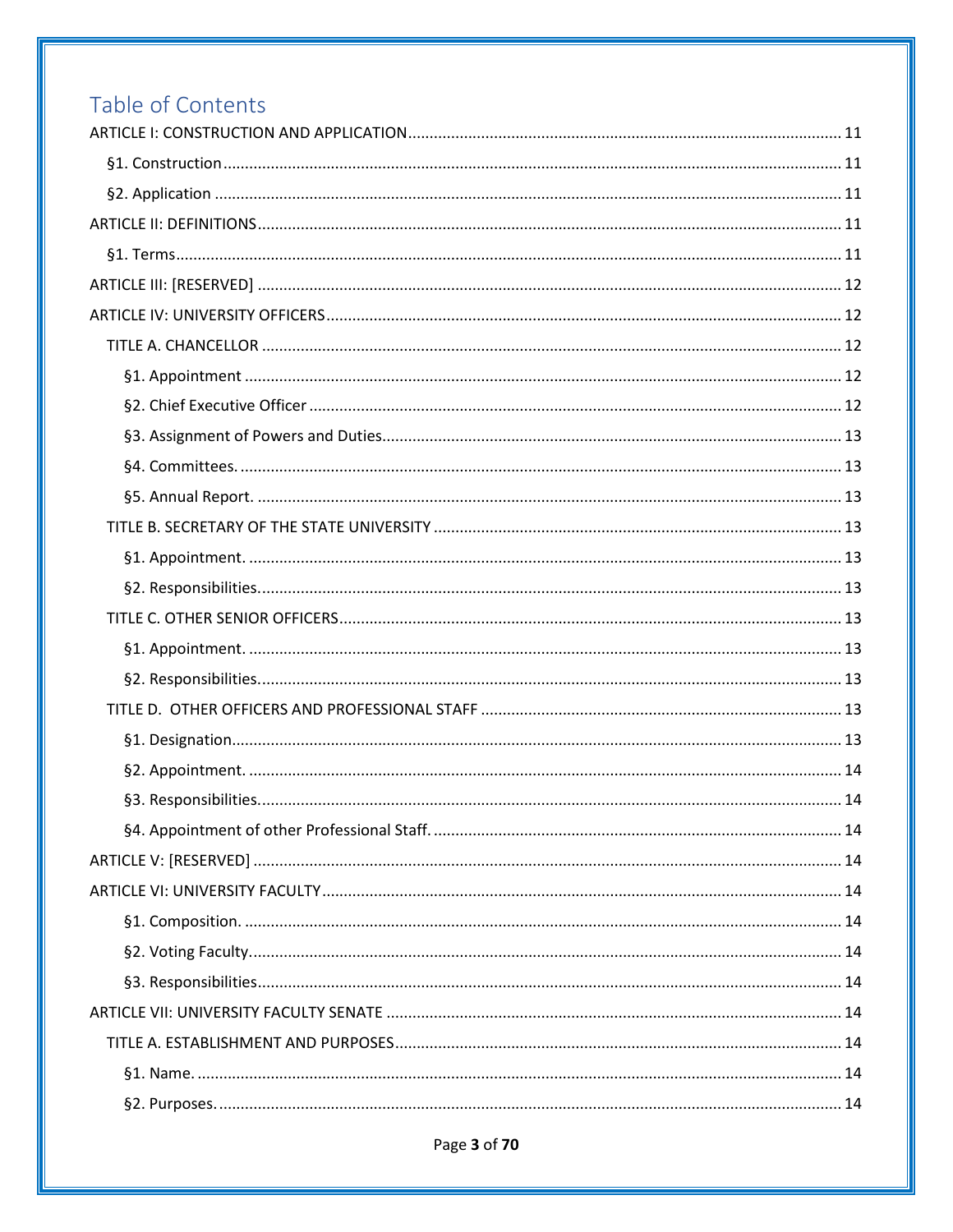Page 4 of 70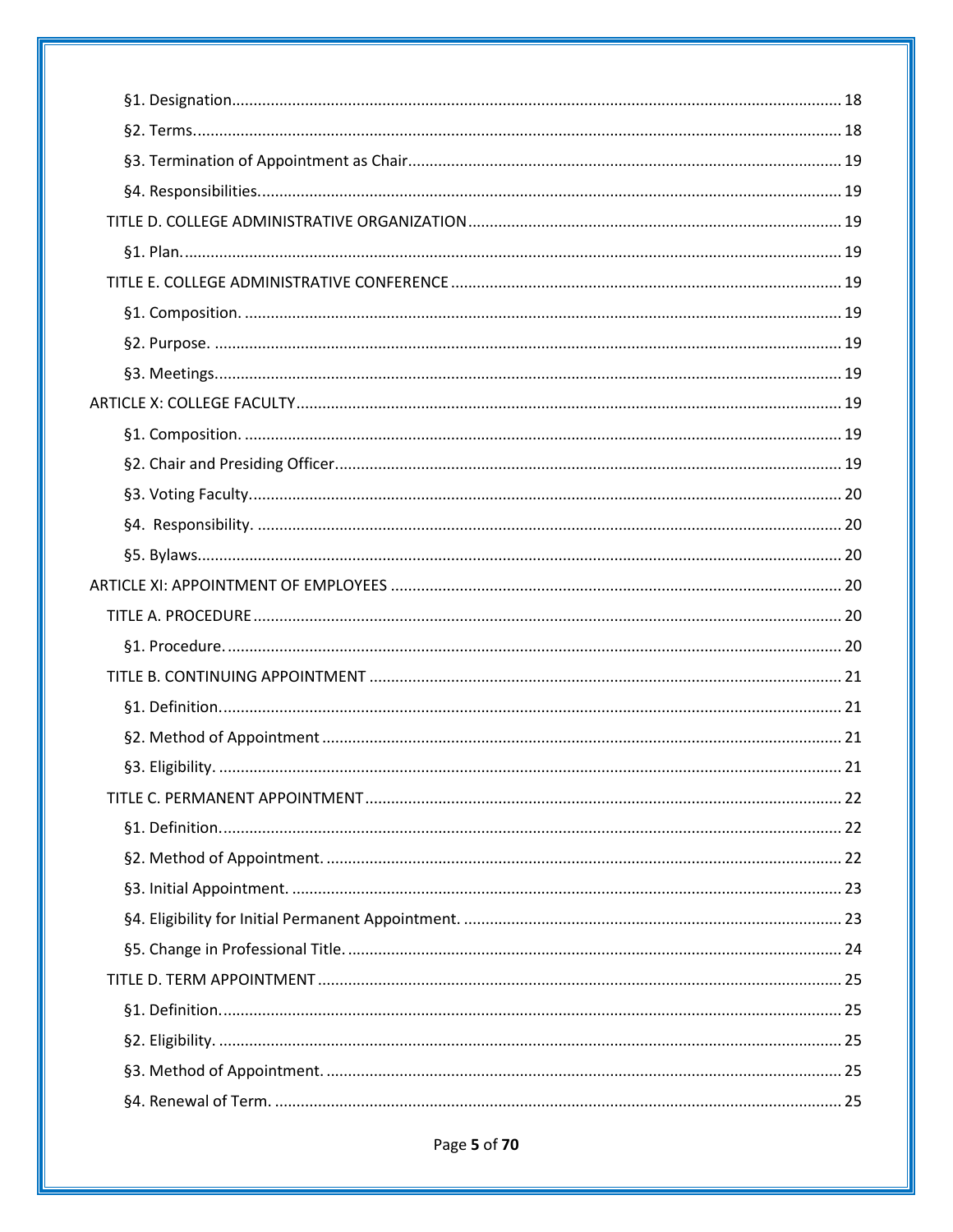| ARTICLE XII: EVALUATION AND PROMOTION OF ACADEMIC AND PROFESSIONAL EMPLOYEES  39 |  |
|----------------------------------------------------------------------------------|--|
|                                                                                  |  |
|                                                                                  |  |
|                                                                                  |  |
|                                                                                  |  |
|                                                                                  |  |
|                                                                                  |  |
|                                                                                  |  |
|                                                                                  |  |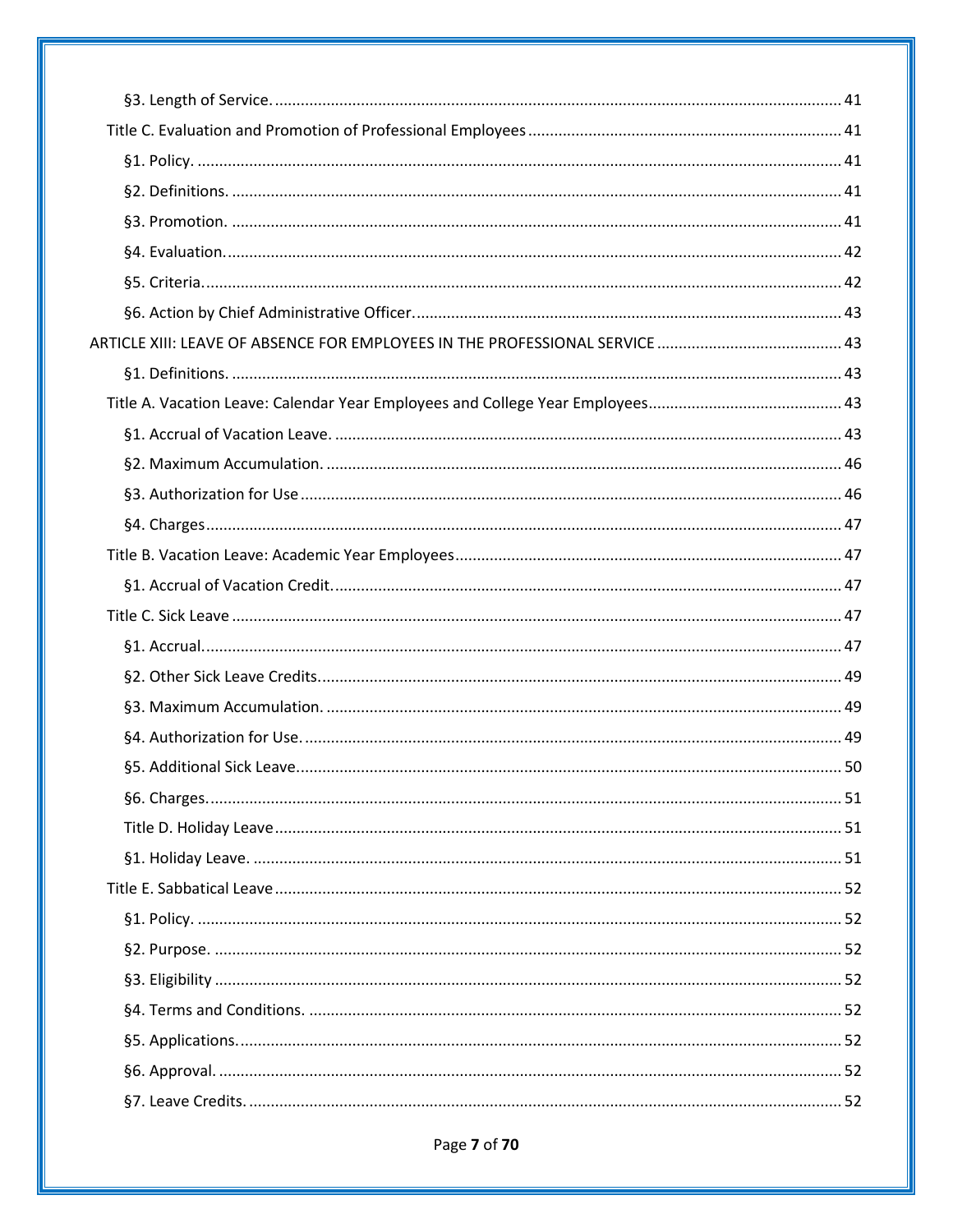Page 8 of 70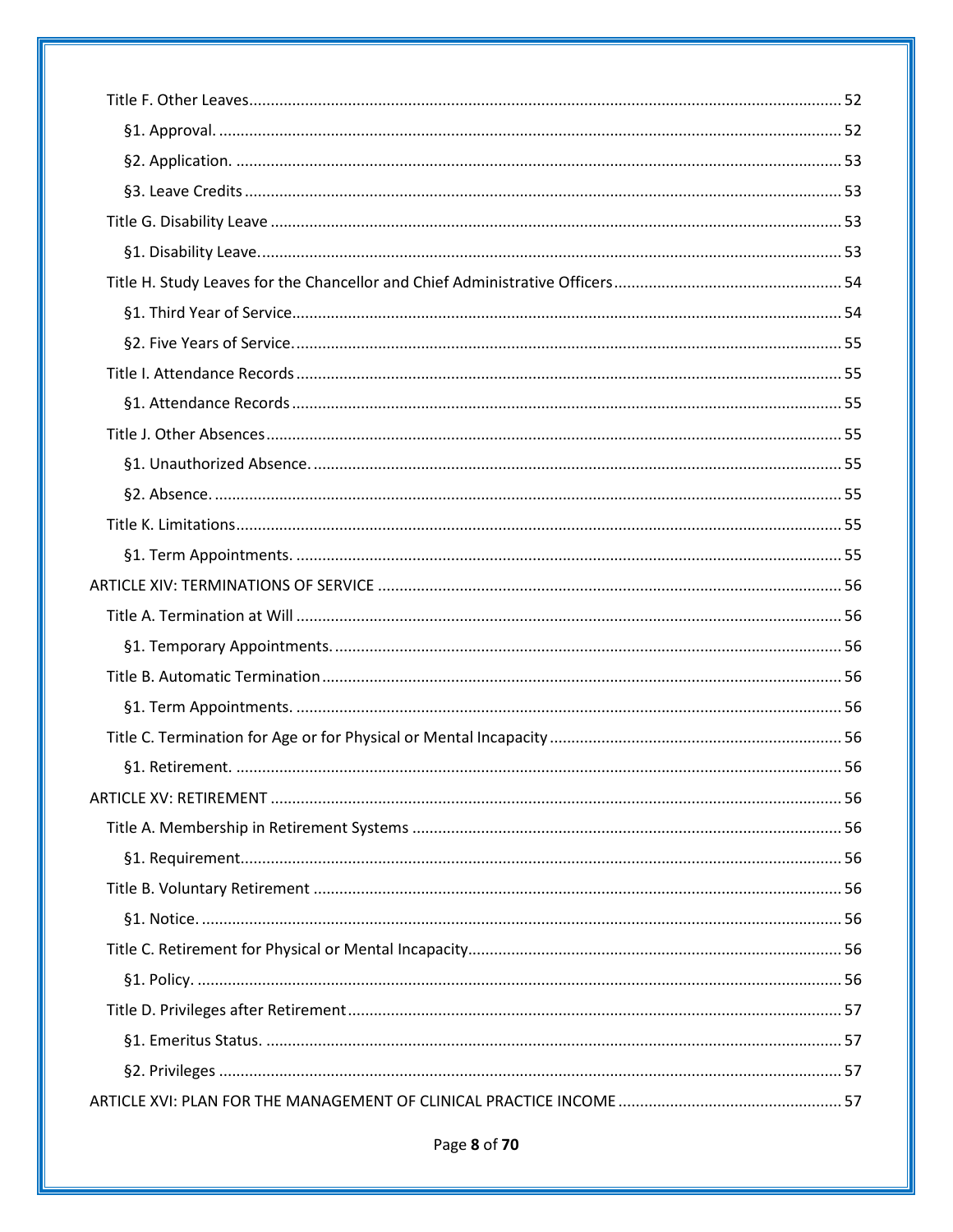#### Page 9 of 70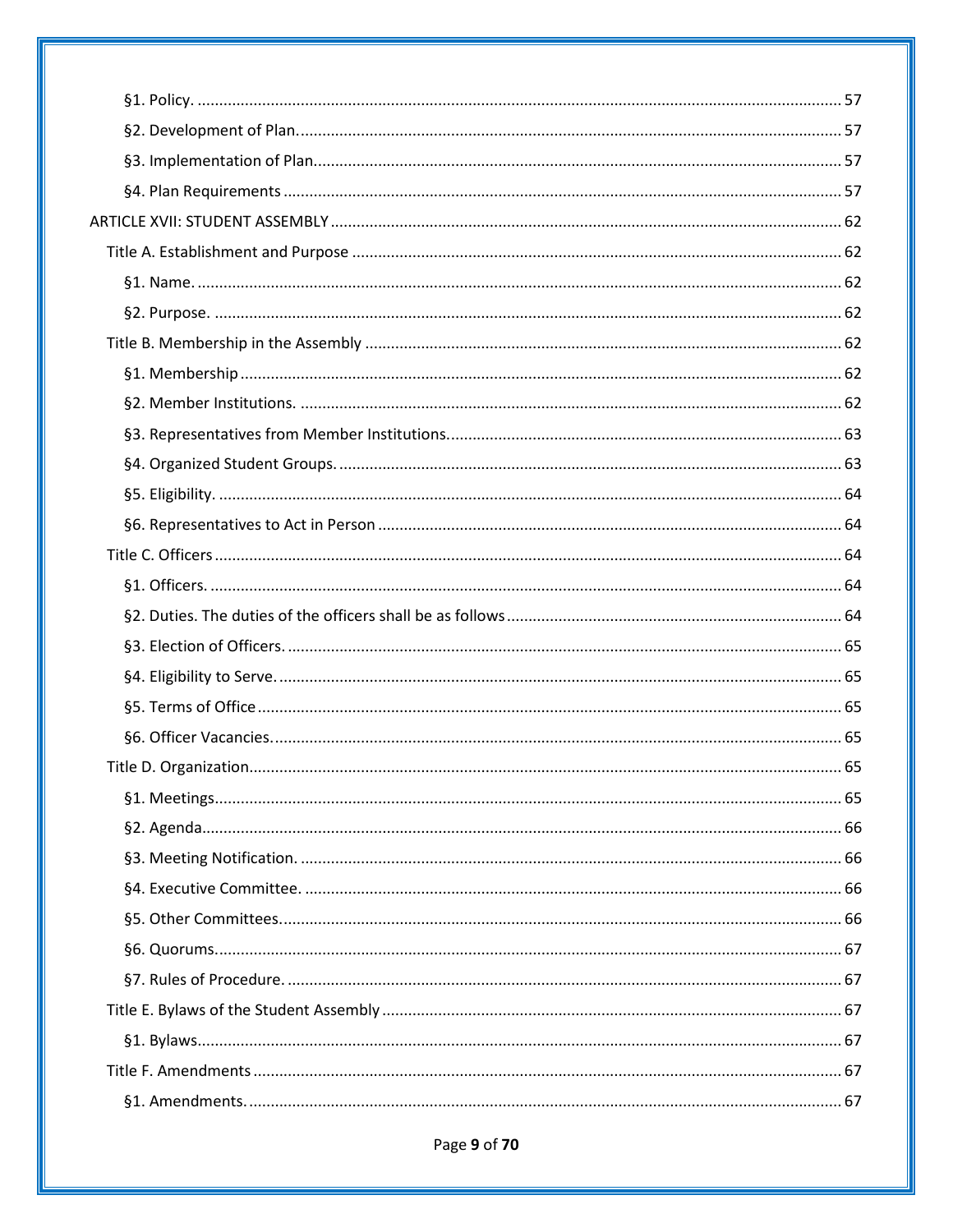| Title A. Applicability of Policies of the Board of Trustees to Employees in Negotiating Units  68 |  |
|---------------------------------------------------------------------------------------------------|--|
|                                                                                                   |  |

Articles III, V, and VIII were originally reserved by the Board of Trustees to set forth their policies on University Responsibility and Organization; University Conferences and Committees; and Councils, respectively. Article VIII was modified with content by the Board in 1993; articles III and V continue to be reserved.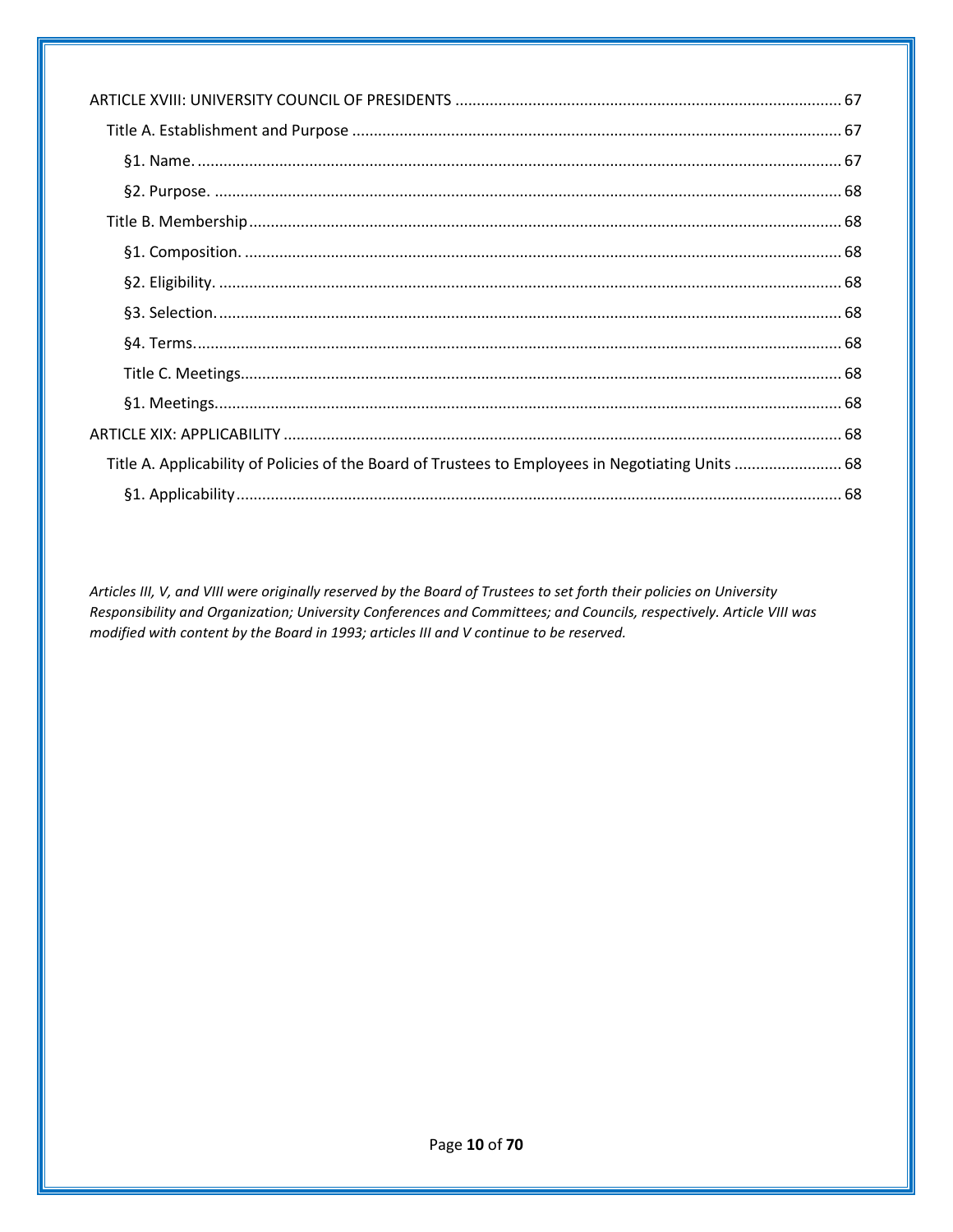## **Policies of the Board of Trustees\***

## <span id="page-10-0"></span>ARTICLE I: CONSTRUCTION AND APPLICATION

<span id="page-10-1"></span>§1. Construction. These policies shall constitute rules of the Board of Trustees for the government of the University and the institutions therein regulating the matters contained herein as authorized by law. Nothing in these Policies contained shall be construed to restrict the power of the Board of Trustees from time to time to alter, amend, revise or repeal the provisions hereof in whole or in part.

<span id="page-10-2"></span>§2. Application. These policies shall apply only to the State-operated colleges of the University, except where the community or contract colleges are specifically included.

## <span id="page-10-3"></span>ARTICLE II: DEFINITIONS

<span id="page-10-4"></span>§1. Terms. As used in these policies, unless otherwise specified, the following terms shall mean:

- (a) "University." State University of New York.
- (b) "Board of Trustees." The Board of Trustees of State University of New York.
- (c) "Chancellor." The Chancellor of State University of New York.
- (d) "College." A State-operated institution of State University of New York.
- (e) "Contract College." A statutory or contract college of State University of New York.

(f) "Community College." A locally-sponsored, two-year college established under Article 126 of the Education Law.

(g) "Council." A council for a college as provided for by Section 356 of the Education Law and the Board of Trustees of the State University College of Environmental Science and Forestry, as provided for by Section 6003 of the Education Law.

(h) "Chief administrative officer." The head of a college or contract college, as the case may be, whether called president, dean, provost, director, or otherwise.

(i) "Academic staff." The staff comprised of those persons having academic rank or qualified academic rank.

(j) "Academic rank." Rank held by those members of the professional staff having the titles of professor, associate professor, assistant professor, instructor, and assistant instructor, including geographic full-time faculty members having such titles, and rank, held by members of the professional staff, having the titles of librarian, associate librarian, senior assistant librarian, and assistant librarian. A geographic full-time faculty member is a person serving on the faculty of a medical center who is not employed on a full-time basis

Page **11** of **70**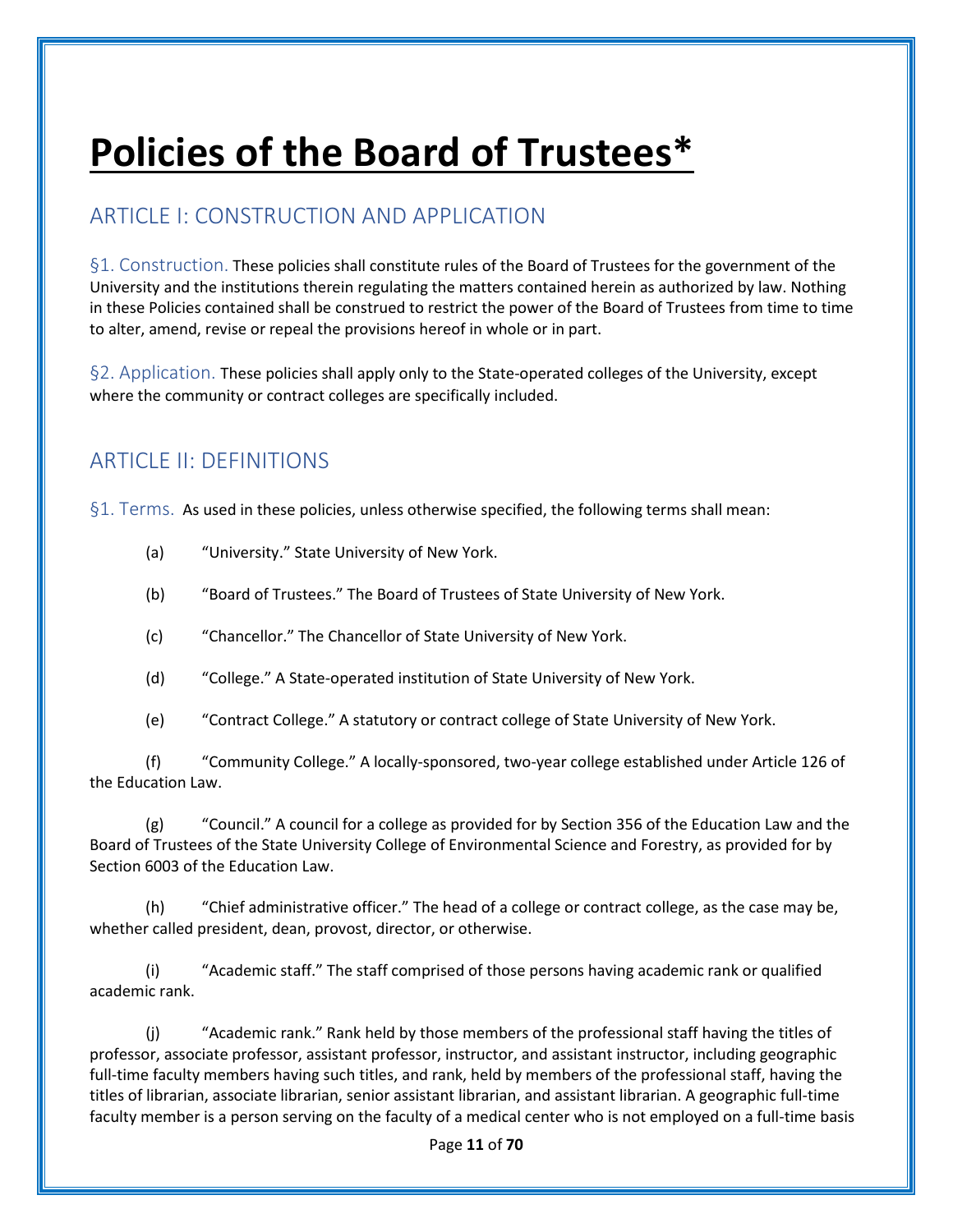for the purpose of fixing compensation payable by the State but all of whose professional services and activities are conducted at the medical center or its affiliated hospitals and are available to the State on a fulltime basis for clinical and instructional purposes.

(k) "Qualified academic rank." Rank held by those members of the academic staff having titles of lecturer, or titles of academic rank preceded by the designations "clinical" or "visiting", or other similar designations.

(l) "Professional employee." Professional employees shall mean an employee in the Professional Services Negotiating Unit, other than an employee with academic or qualified academic rank.

(m) "Academic employee." Academic employee shall mean an employee in the Professional Services Negotiating Unit with academic or qualified academic rank.

(n) "Professional staff." All persons occupying positions designated by the Chancellor as being in the unclassified service.

(o) "Professional title." Professional title shall mean the title of a position in the Professional Services Negotiating Unit, other than a position of academic or qualified academic rank, as shown on the budget certificate for the position on file with the State Director of the Budget.

(p) "Qualified professional title." Qualified professional title shall mean a professional title that is preceded by the designation "special."

*\*These policies appear in the Official Compilation of Codes, Rules and Regulations of the State of New York as Subchapter b of Chapter V of Volume 8 entitled "Education."*

## <span id="page-11-0"></span>ARTICLE III: [RESERVED]

## <span id="page-11-1"></span>ARTICLE IV: UNIVERSITY OFFICERS

#### <span id="page-11-2"></span>TITLE A. CHANCELLOR

#### <span id="page-11-3"></span>§1. Appointment.

(a) The Chancellor shall be appointed by the Board of Trustees and shall serve at the pleasure of the Board of Trustees.

(b) At any time during the period of appointment, the Board of Trustees may evaluate the services of the Chancellor.

(c) The Chancellor, upon appointment, shall be appointed to the faculty of the University in a position of academic rank with continuing appointment.

<span id="page-11-4"></span>§2. Chief Executive Officer. The Chancellor shall be the chief executive officer of the University. The Chancellor shall execute and enforce these Policies and shall perform such other duties as may be assigned by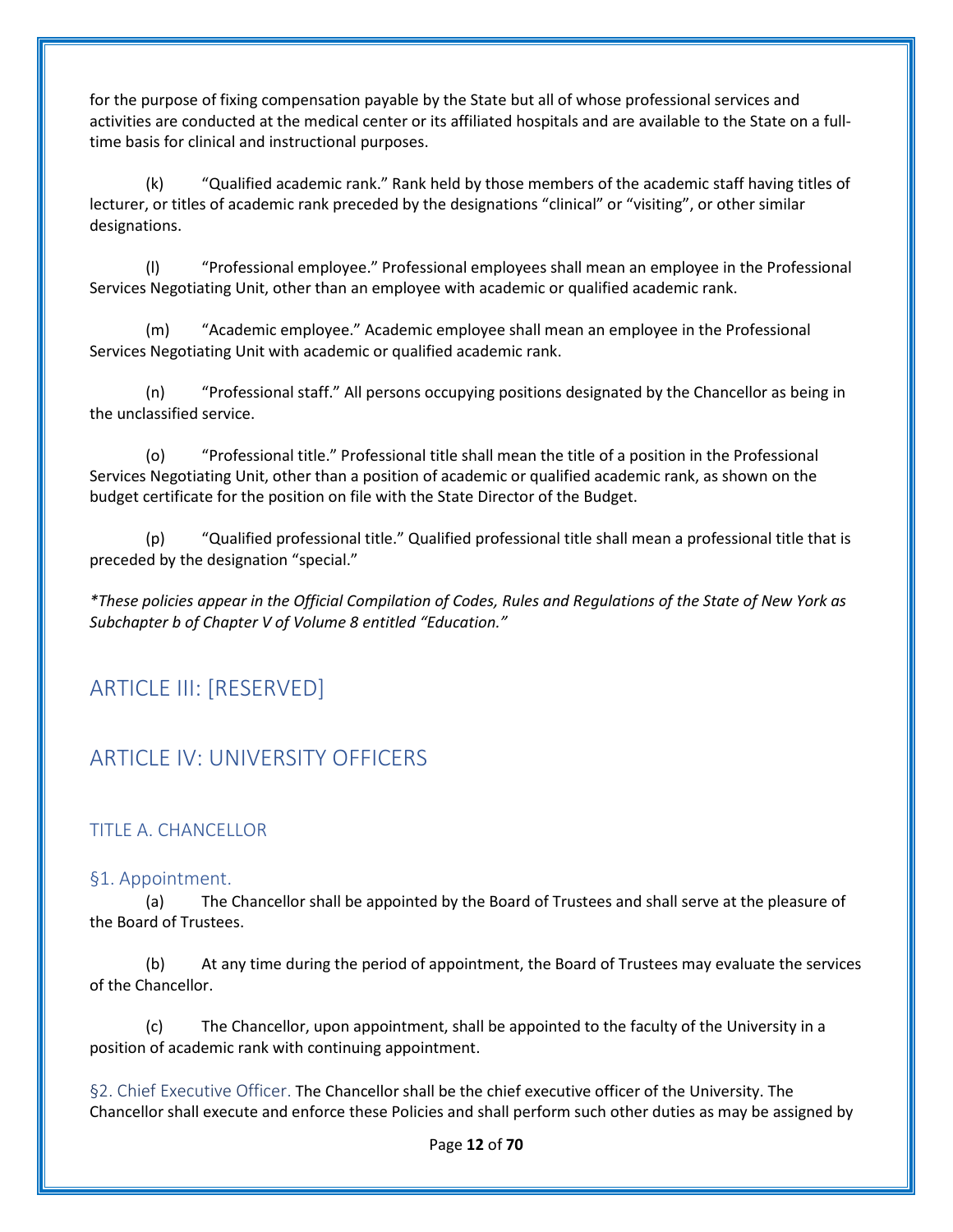the Board of Trustees. The Chancellor shall make all appointments of employees, other than officers, to positions in the central office of the University in the classified service of the civil service of the State.

<span id="page-12-0"></span>§3. Assignment of Powers and Duties. The Chancellor may assign to the officers, faculty, and staff of the University powers, duties, and responsibilities, and they shall be responsible to the Chancellor and the Board of Trustees for the performance thereof, as well as for those powers, duties, and responsibilities specifically vested in them by these Policies.

<span id="page-12-1"></span>§4. Committees. The Chancellor may establish and appoint such ad hoc University committees as the Chancellor may deem advisable to assist the Chancellor in the development of specific programs and policies in the administration of the University. The Chancellor shall be a member, ex officio, of all such committees.

<span id="page-12-2"></span>§5. Annual Report. On or before December first of each year, the Chancellor shall make an annual report to the Board of Trustees for the previous year, concerning the affairs of the University and recommendations with respect thereto.

#### <span id="page-12-3"></span>TITLE B. SECRETARY OF THE STATE UNIVERSITY

<span id="page-12-4"></span>§1. Appointment. The Secretary of the State University shall be appointed by the Board of Trustees and shall serve at its pleasure.

<span id="page-12-5"></span>§2. Responsibilities. The Secretary of the State University shall serve as secretary of the Board and its committees, shall keep records of their proceedings, and shall furnish minutes of such proceedings to the members of the Board and its committees, respectively. The Secretary shall be the custodian of the University seal and shall maintain a complete file of all reports of the Board and its committees and perform such other duties as may be assigned by the Board or any of its committees. The Secretary shall perform such other powers and duties and have such other responsibilities, not inconsistent with responsibilities to the Board of Trustees, as may be assigned by the Chancellor.

#### <span id="page-12-6"></span>TITLE C. OTHER SENIOR OFFICERS

<span id="page-12-7"></span>§1. Appointment. In addition to the Chancellor and Secretary, the Senior Officers at the State University shall include such other titles and officers at the level of vice chancellor or above as recommended by the Chancellor and approved and appointed by the Board of Trustees, all of whom shall serve at the pleasure of the Board. Other than the Chancellor, an individual may hold more than one senior officer title.

<span id="page-12-8"></span>§2. Responsibilities. Senior Officers shall perform such duties as may be assigned from time to time by the Board of Trustees or the Chancellor.

#### <span id="page-12-9"></span>TITLE D. OTHER OFFICERS AND PROFESSIONAL STAFF

<span id="page-12-10"></span>§1. Designation. There shall be such other executive and administrative officers as shall be designated by the Chancellor.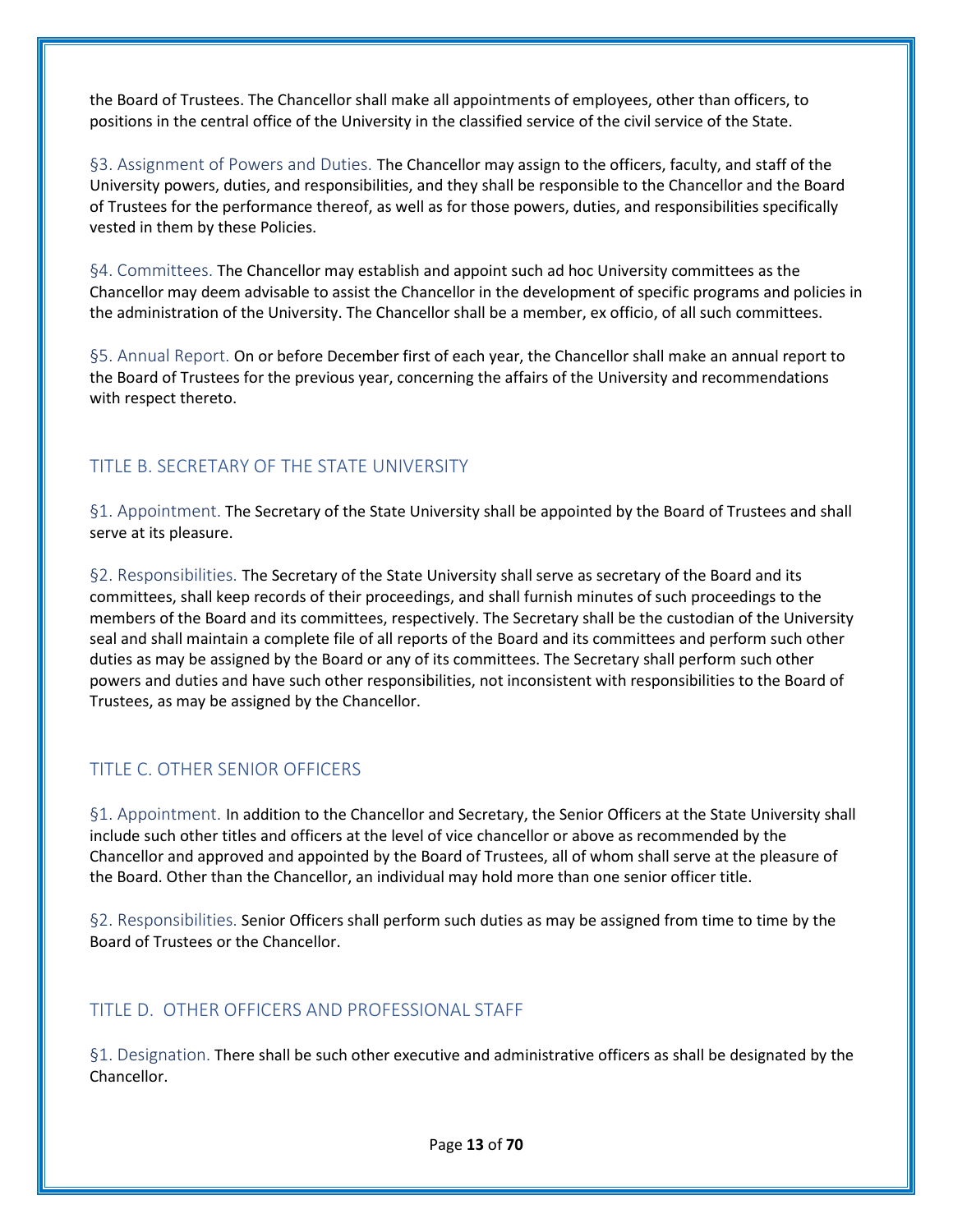<span id="page-13-0"></span>§2. Appointment. Vice chancellors, and deputies to the Chancellor, shall be appointed by the Board of Trustees after receiving the recommendation of the Chancellor; such officers shall serve at the pleasure of the Board of Trustees. All other executive and administrative officers shall be appointed by and serve at the pleasure of the Chancellor or designee.

<span id="page-13-1"></span>§3. Responsibilities. Executive and administrative officers shall have such powers, duties and responsibilities as may be assigned by the Board of Trustees or by the Chancellor.

<span id="page-13-2"></span>§4. Appointment of other Professional Staff. Professional staff not in a negotiating unit established pursuant to Article 14 of the Civil Service Law in the Central Administration of the University, other than executive and administrative officers, shall be appointed by and serve at the pleasure of the Chancellor, or designee. Professional employees in the Central Administration shall be appointed by the Chancellor, or designee, in accordance with the provisions of Article XI, which shall also govern the terms and conditions of service of such employees.

## <span id="page-13-3"></span>ARTICLE V: [RESERVED]

## <span id="page-13-4"></span>ARTICLE VI: UNIVERSITY FACULTY

<span id="page-13-5"></span>§1. Composition. The University faculty shall be comprised of the Chancellor, who shall be the presiding officer, the executive and administrative officers of the University, and all members of the faculty of each college of the University as defined in Article X, §1.

<span id="page-13-6"></span>§2. Voting Faculty. The Chancellor, the executive and administrative officers of the University, and the voting faculty of each college as defined in Article X, 3, shall be voting members of the University faculty, each of whom shall be entitled to one vote.

<span id="page-13-7"></span>§3. Responsibilities. The University faculty shall be responsible for the conduct of the University's instruction, research, and service programs.

## <span id="page-13-8"></span>ARTICLE VII: UNIVERSITY FACULTY SENATE

#### <span id="page-13-9"></span>TITLE A. ESTABLISHMENT AND PURPOSES

<span id="page-13-10"></span>§1. Name. There shall be a University Faculty Senate of State University of New York.

<span id="page-13-11"></span>§2. Purposes. The Senate shall be the official agency through which the University Faculty engages in the governance of the University. The Senate shall be concerned with effective educational policies and other professional matters within the University.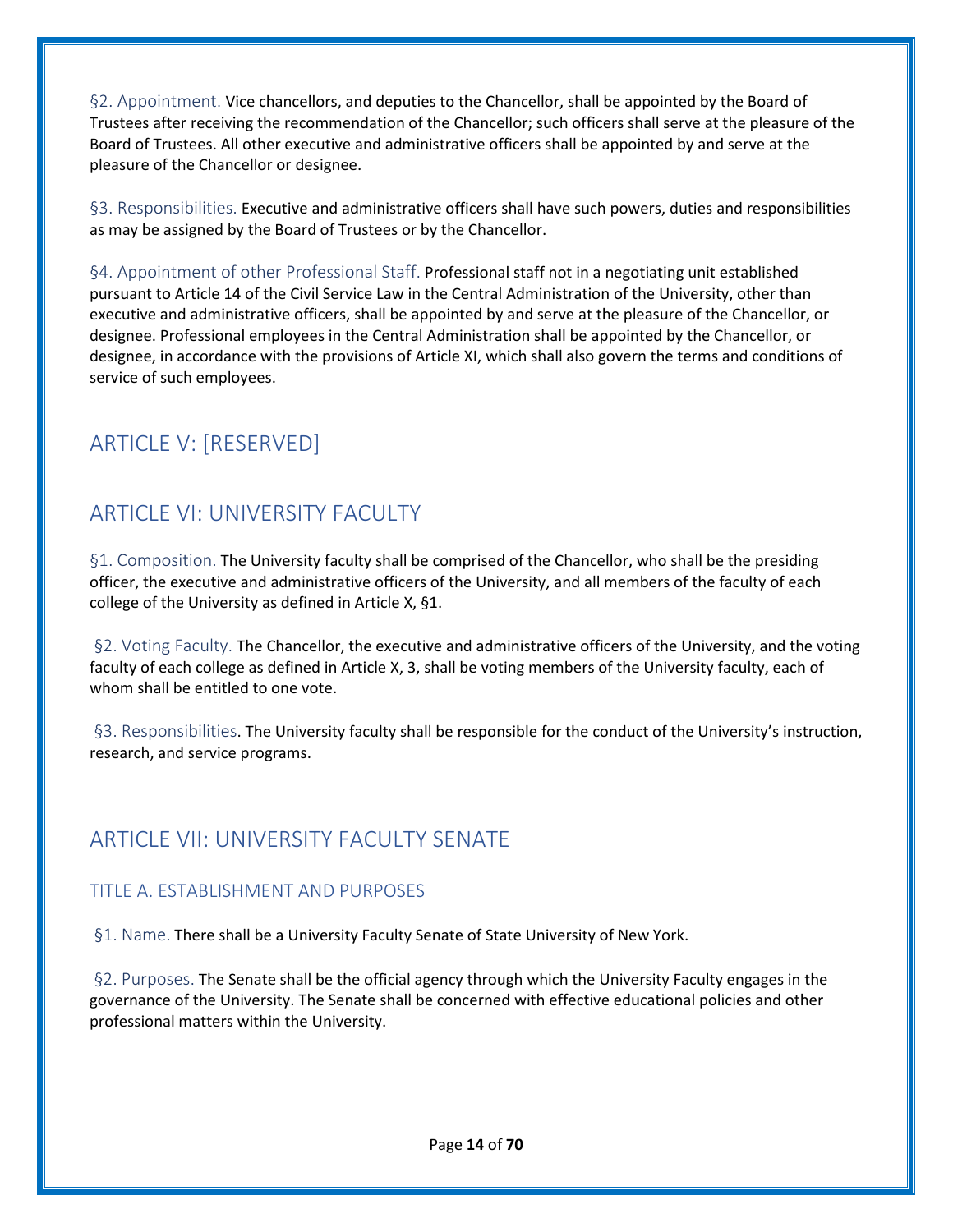#### <span id="page-14-0"></span>TITLE B. MEMBERSHIP

<span id="page-14-1"></span>§1. Composition. The Senate shall consist of the Chancellor of the University, two University representatives having University-wide responsibilities, and representatives from each State-operated unit and contract college in numbers determined as follows:

(a) One representative from each unit, independent of the size of the professional staff.

(b) Additional representatives shall be authorized from units on the basis of the number of fulltime professional staff according to the following: a second representative for units whose full-time professional staff is greater than or equal to 600, but less than 1100; a third representative for units whose professional staff is greater than or equal to 1100, but less than 1600; and a fourth representative for units whose professional staff is greater than or equal to 1600.

<span id="page-14-2"></span>§2. Election and Appointment. The Chancellor of the University shall appoint the two University representatives and two alternate University representatives, both having University-wide responsibility. The professional staff of each State-operated unit and contract college shall, by secret ballot and majority of those voting, elect their own representatives and alternates in a manner that shall be further specified in the bylaws of each unit's faculty, provided that the alternate representatives shall serve for the same term as the representatives for whom they are alternates. Alternate representatives shall serve in the absence of or inability to act for the representative for whom they are alternates and, in that event, such alternate representatives shall exercise all the powers and duties of the representatives for whom they are alternates.

<span id="page-14-3"></span>§3. Terms. The University representatives shall serve at the pleasure of the Chancellor of the University. Each representative of a State-operated unit or contract college shall serve for a term of three years, provided, however, that no such representative shall serve as a member of the Senate after termination of employment in the unit that the representative was elected.

<span id="page-14-4"></span>§4. Reelection. An elected representative who has served a full three-year term or major fraction thereof shall be eligible to serve a second consecutive three-year term. Representatives shall not be eligible to serve again as members of the Senate until the expiration of one year from the end of their last preceding term has passed. Representatives who have served only a minor fraction of one three-year term may serve for two additional consecutive three-year terms.

<span id="page-14-5"></span>§5. Vacancies. If a leave of absence or other reason will prevent a Senator or alternate from performing the duties of the office for a period of one academic year or longer, the position will be declared vacant and a new election will be held to fill the remainder of the unexpired term. An individual currently serving as an alternate may run in the election for a Senate seat that has been vacated in this manner. In the event that both the Senator and the alternate are simultaneously unable to represent the campus for a period in excess of four months during the academic year, both offices will be declared vacant and the unexpired terms will be filled by a new election.

#### <span id="page-14-6"></span>TITLE C. OFFICERS

<span id="page-14-7"></span>§1. President of the Senate. Before July 1 of each odd-numbered year, the Senate shall elect one of its elected members or the current vice-president/secretary as President of the Senate for a term of two years. Upon election as President to the Senate, an elected member shall vacate the position as the representative of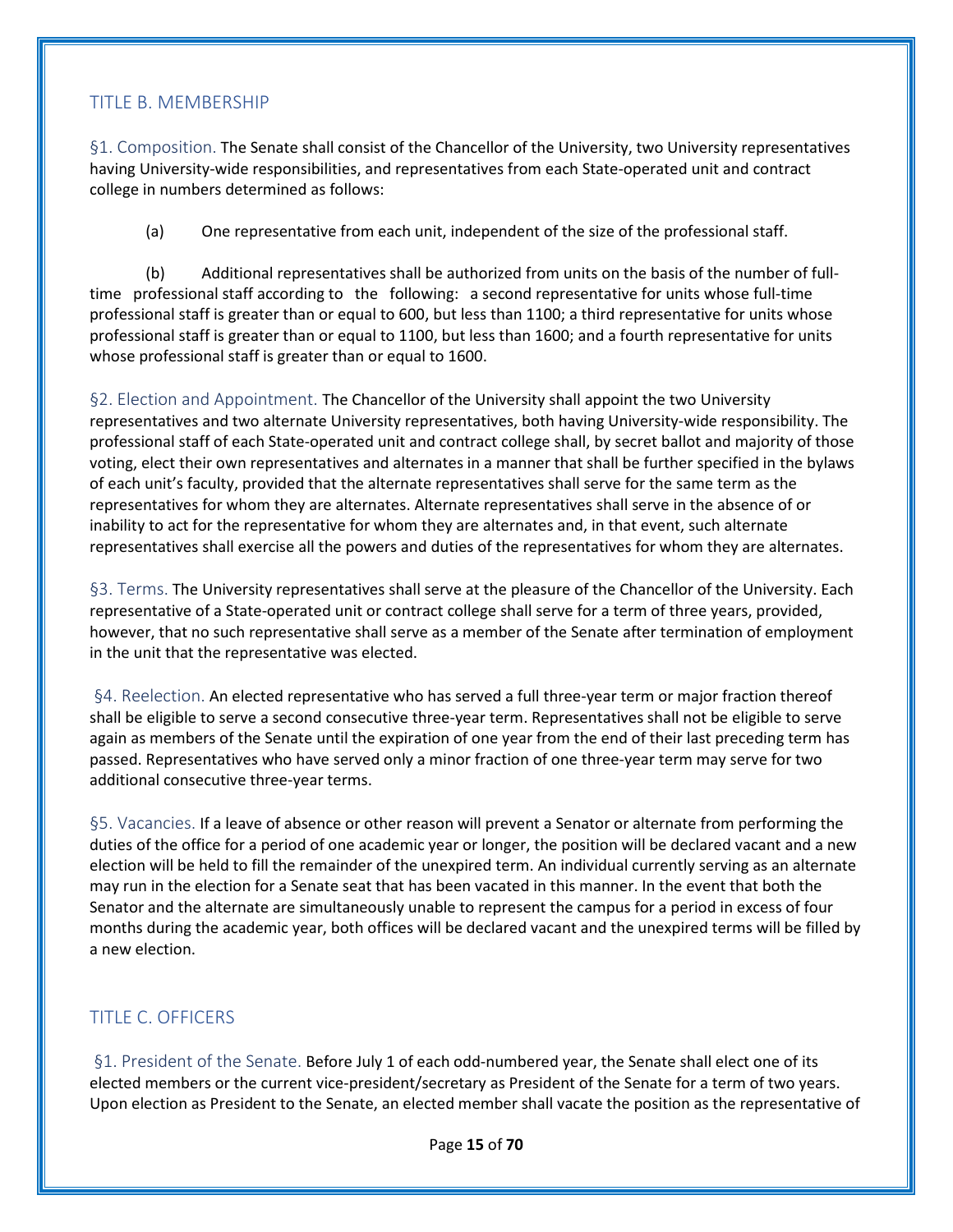his or her unit in the Senate. The President of the Senate shall preside at all meetings of the Senate and shall exercise such other powers and duties as may be vested in the President by this Article and the bylaws of the Senate. The President shall be an ex-officio member of all Senate committees. The President of the Senate may be reelected for a second term, but may not thereafter be eligible for a successive term, provided, however, that a President initially elected to fill less than half of a term arising from a vacancy is eligible to serve two additional successive full terms.

<span id="page-15-0"></span>§2. Vice-President/Secretary. Before July 1 of each even-numbered year, the senate shall elect one of its elected members to serve as vice-president/secretary for a term of two years. Upon election as vicepresident/secretary, the elected member shall vacate the position as representative of his or her unit in the senate and shall serve as a nonvoting member of the senate. The vice-president/secretary shall take and keep minutes of the senate and shall exercise such other powers and duties as the senate shall provide in its bylaws. The vice-president/secretary shall serve as president of the senate during that officer's absence or inability to act. The vice-president/secretary of the senate may be reelected for a second term, but may not thereafter be eligible for a successive term, provided, however, that a vice-president/secretary initially elected to fill less than half of a term arising from a vacancy is eligible to serve two additional successive full terms.

<span id="page-15-1"></span>§3. Vacancies. A vacancy in the office of president or vice-president/secretary shall be filled for the unexpired term in the same manner as the original election, at the next succeeding meeting of the Senate following the occurrence of the vacancy. In the interim, the Executive Committee shall elect one of its members to serve in an acting capacity until the vacancy is filled.

#### <span id="page-15-2"></span>TITLE D. ORGANIZATION

<span id="page-15-3"></span>§1. Meetings. The Senate shall meet at least twice a year at such times and places as shall be determined by the Executive Committee. Special meetings of the Senate may be called in accordance with the provisions of the bylaws.

<span id="page-15-4"></span>§2. Committees. The Senate may establish such standing committees as it deems advisable and shall prescribe the functions of such committees. One such committee shall be the Executive Committee. The chairperson and members of the standing committee shall be appointed by the Executive Committee and shall serve for terms of one year commencing July 1st of each year. Committee members shall be eligible for reappointment.

#### <span id="page-15-5"></span>TITLE E. BYLAWS

<span id="page-15-6"></span>§1. Adoption. The Senate may adopt, amend, or repeal such bylaws as it deems advisable, consistent with this Article, governing its activities and procedures.

#### <span id="page-15-7"></span>TITLE F. AMENDMENTS

<span id="page-15-8"></span>§1. Procedure. Proposed amendments to this Article may be recommended to the Board of Trustees by a majority vote in the Senate. The Chancellor shall transmit proposed amendments to the Board of Trustees with recommendations. Amendments, in such form as approved by the Board, shall become effective if ratified by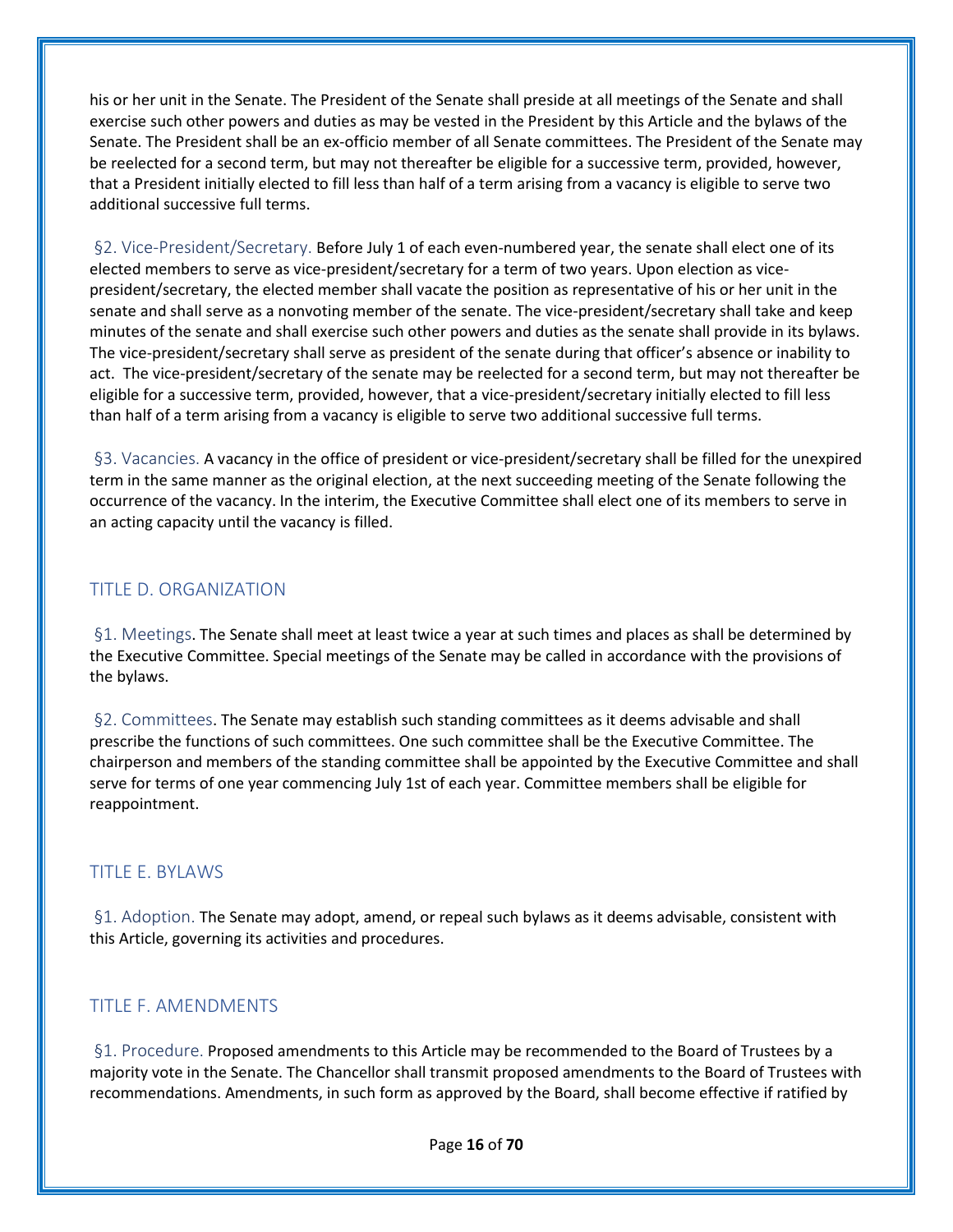the professional staff of a majority of the State-operated units and contract colleges, by secret ballot, within such time period not in excess of one year as may be fixed by the Board of Trustees.

## <span id="page-16-0"></span>ARTICLE VIII: COUNCILS

<span id="page-16-1"></span>§1. Establishment. In accordance with the provisions of the Education Law, there shall be a council at each State-operated institution and, in the case of the State University College of Environmental Science and Forestry, a board of trustees.

<span id="page-16-2"></span>§2. Responsibilities. Individual councils and, in the case of the State University College of Environmental Science and Forestry, the board of trustees, shall exercise such powers as are provided for in the Education Law, subject to the general management, supervision, control, and approval of and in accordance with rules established by the State University Trustees. Consistent with the statutory responsibilities of such bodies, they shall develop and foster strong relationships between their institutions and local communities and promote campus and University interests.

<span id="page-16-3"></span>§3. Attendance of Faculty and Alumni. Councils and, in the case of the State University College of Environmental Science and Forestry, the board of trustees, shall invite a representative of the faculty and a representative of the alumni to attend regular meetings of such bodies.

## <span id="page-16-4"></span>ARTICLE IX: COLLEGE OFFICERS AND ORGANIZATIONS

#### <span id="page-16-5"></span>TITLE A. CHIEF ADMINISTRATIVE OFFICER

#### <span id="page-16-6"></span>§1. Appointment.

(a) There shall be a chief administrative officer of each state-operated institution of the University who shall be designated president. Presidents shall be appointed by the Board of Trustees after receipt of recommendations of the campus councils (or of the Trustees of the State University College of Environmental Science and Forestry) and of the Chancellor, and shall serve at the pleasure of the Board of Trustees. Before making its recommendations, the campus council shall consult with a presidential search committee designated for such purposes by the chair of the council and comprised of members of the various campus constituencies, including faculty, students, professional employees, administration, alumni and members of the council. Reflecting the significance of the role that faculty are expected to play in academic governance, the faculty should predominate among the non-council constituencies on the search committee. The Chancellor, or designated representative, before making recommendations to the Trustees, shall consult with the chair or other designated representative of the college council.

(b) At any time during the period of appointment, the Board of Trustees and the Chancellor may evaluate the services of the chief administrative officer.

(c) A chief administrative officer, upon appointment, shall be appointed by the Chancellor to the faculty of the University in a position of academic rank with continuing appointment.

<span id="page-16-7"></span>§2. Responsibilities. The chief administrative officer of each college shall be responsible to the Chancellor and the Board of Trustees for, and shall administer, the college for which he or she serves, and shall promote its development and effectiveness. The chief administrative officer shall supervise the members of the

Page **17** of **70**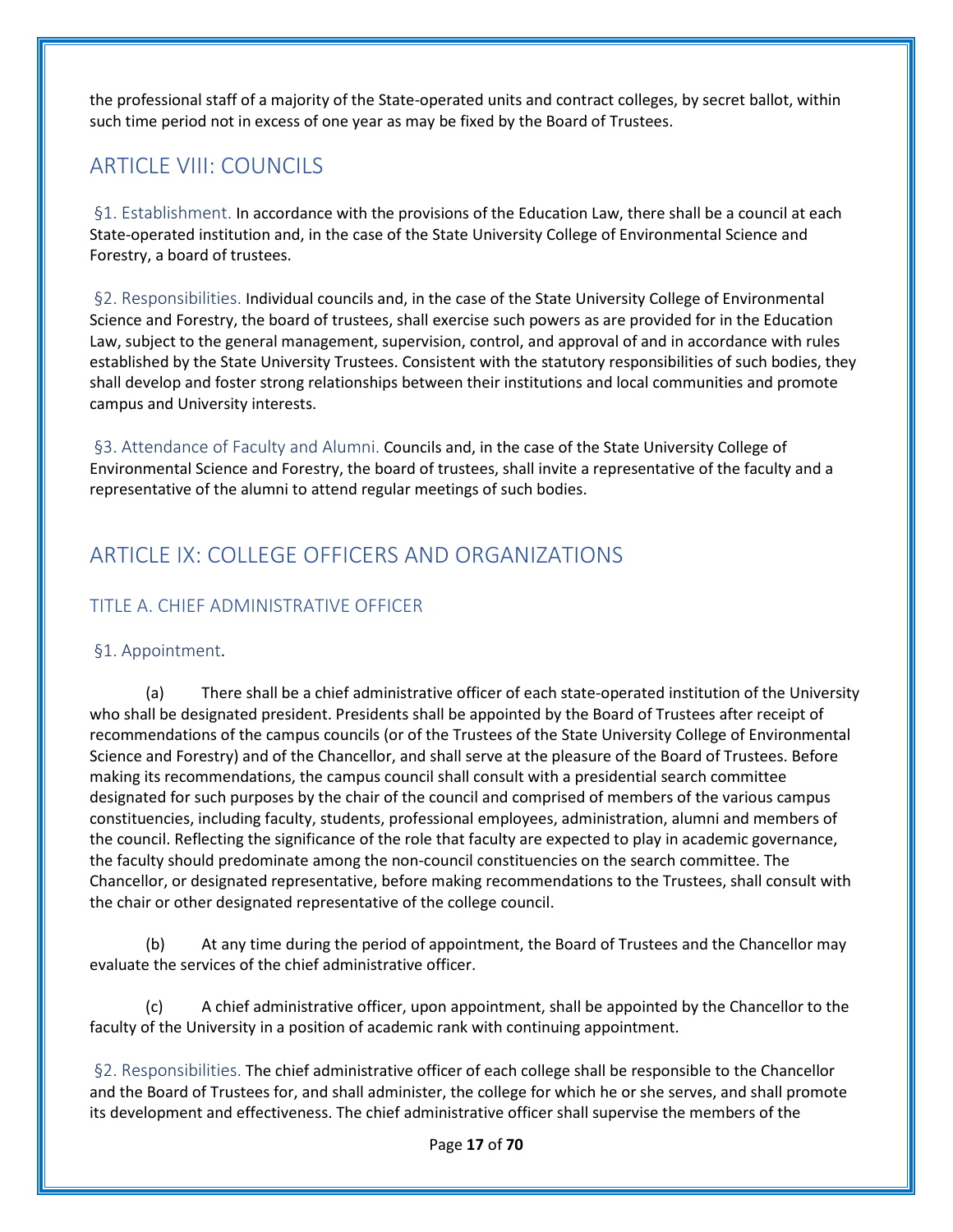professional and non-academic staff of such college and shall appoint or recommend to the Chancellor and the Board of Trustees persons for appointment as members of the professional staff of the college. The chief administrative officer shall prepare and recommend the annual budget requests of the college and shall report and make recommendations to the Chancellor and the Board of Trustees and the college council concerning the operation, plans, and development of the college. The chief administrative officer shall make all appointments of employees to positions at the college in the classified service of the civil service of the State.

<span id="page-17-0"></span>§3. Handbook. The chief administrative officer of each college shall be responsible for the preparation and publication of a college handbook, subject to the approval of the Chancellor. Such handbook should include an administrative organization chart, a statement of administrative responsibilities, faculty bylaws, local policies, and such other information concerning the college as he or she may deem advisable and shall be made available to all members of the academic staff of the college.

<span id="page-17-1"></span>§4. Annual Reports. On or before September 1 of each year, the chief administrative officer of each college shall make an annual report to the Board of Trustees, the Chancellor, the college council, and the faculty for the previous year, concerning the affairs of the college and recommendations with respect thereto.

#### <span id="page-17-2"></span>TITLE B. COLLEGE ADMINSTRATIVE OFFICERS

<span id="page-17-3"></span>§1. Designation. There shall be such college administrative officers for each college as may be determined by the chief administrative officer of the college with the approval of the Chancellor.

<span id="page-17-4"></span>§2. Appointment. Appointments of all college administrative officers and professional staff not in a negotiating unit established pursuant to Article 14 of the Civil Service Law shall be made by the chief administrative officer of the college; such appointments shall be reported to the Chancellor. Appointment of academic officers such as vice-president for academic affairs, academic deans, and others with similar responsibilities shall be made after consultation with the faculty.

<span id="page-17-5"></span>§3. Acting Appointments. Interim appointments on an acting basis of college administrative officers and professional staff not in a negotiating unit established pursuant to Article 14 of the Civil Service Law, other than chief administrative officer, shall be made in accordance with Section 2 above.

<span id="page-17-6"></span>§4. Service. Persons appointed pursuant to this Title shall serve at the pleasure of the appointing officer or body.

<span id="page-17-7"></span>§5. Responsibilities. College administrative officers shall have such powers, duties, and responsibilities as may be assigned by the chief administrative officer of the college.

#### <span id="page-17-8"></span>TITLE C. CHAIRS OF DEPARTMENTS AND DIVISIONS

<span id="page-17-9"></span>§1. Designation. The members of the academic staff of each college in charge of the departments or divisions of such college shall be designated as chairs of such departments or divisions, which designations shall be in addition to their academic rank.

<span id="page-17-10"></span>§2. Terms. Chairs of departments or divisions of colleges shall be designated and re-designated by the college chief administrative officer after consultation with appropriate faculty, including the department or division

Page **18** of **70**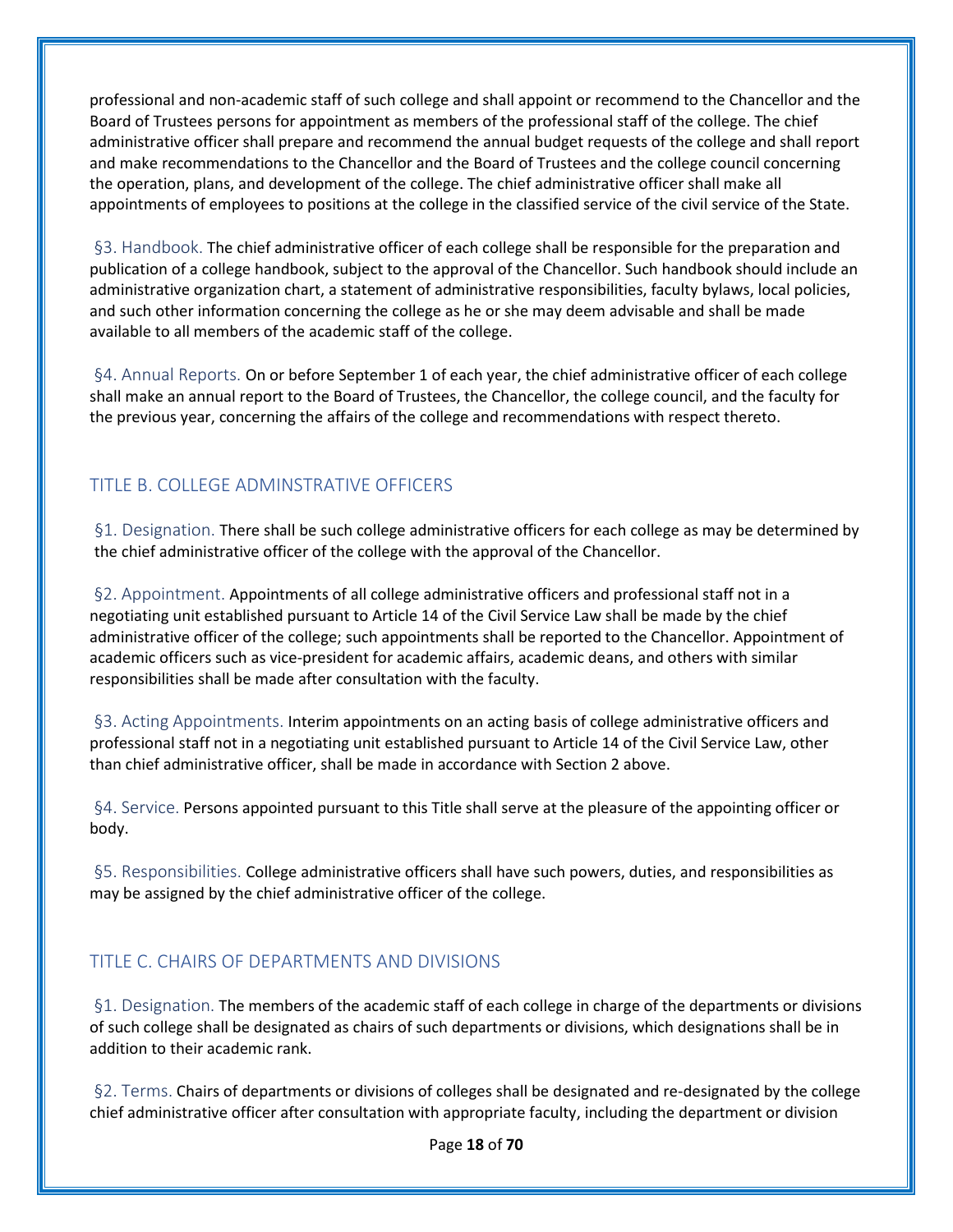concerned. Such designation shall be for any period up to three years, and renewable, provided, however, that the college chief administrative officer may relieve a designee of duties as chair at any time.

<span id="page-18-0"></span>§3. Termination of Appointment as Chair. If the chair of a department or division of a college is relieved of duties as chair, that academic staff member shall retain such rights and privileges as he or she may have by virtue of academic rank.

<span id="page-18-1"></span>§4. Responsibilities. The chairs of departments and divisions of a college shall, in consultation with their respective faculties, be responsible to the chief administrative officer of the college for the supervision of the personnel and educational program of the departments or divisions for which they serve. They shall have such other powers, duties, and responsibilities as may be assigned by the chief administrative officer of the college.

#### <span id="page-18-2"></span>TITLE D. COLLEGE ADMINISTRATIVE ORGANIZATION

<span id="page-18-3"></span>§1. Plan. The chief administrative officer of each college shall prepare an organization chart of the college and an accompanying description of the powers, duties, and responsibilities of the administrative officers and chairs of the departments and divisions of the college, subject to the approval of the Chancellor.

#### <span id="page-18-4"></span>TITLE E. COLLEGE ADMINISTRATIVE CONFERENCE

<span id="page-18-5"></span>§1. Composition. There shall be a college administrative conference of each college that shall be comprised of the Chancellor, the chief administrative officer of the college, and such other persons as may be designated by the chief administrative officer of the college. The Chancellor, or if absent, the chief administrative officer of the college, shall be the presiding officer of each college administrative conference.

<span id="page-18-6"></span>§2. Purpose. Each college administrative conference shall act as an advisory and consultative body to the chief administrative officer of the college, and it shall consider such matters as may be presented to it by its presiding officer.

<span id="page-18-7"></span>§3. Meetings. Each college administrative conference shall meet at the call of the chief administrative officer of the college.

## <span id="page-18-8"></span>ARTICLE X: COLLEGE FACULTY

<span id="page-18-9"></span>§1. Composition. The faculty of each college shall be comprised of the Chancellor, the chief administrative officer, and other members of the voting faculty of the college, other members of the academic staff of the college, and such nonvoting administrative officers and professional staff as may be designated by the faculty bylaws of the college.

<span id="page-18-10"></span>§2. Chair and Presiding Officer. The chief administrative officer of the college shall be the chair of the faculty of each college. Each college faculty may provide for the selection of its presiding officer, in a manner to be specified in college faculty bylaws. Both the Chancellor and the chief administrative officer shall be empowered to call meetings of the college faculty or the governance body of that faculty and of its executive committee. The agendum of each meeting of these bodies shall provide, as a priority order of business, an opportunity for both the Chancellor and the chief administrative officer to present their reports.

Page **19** of **70**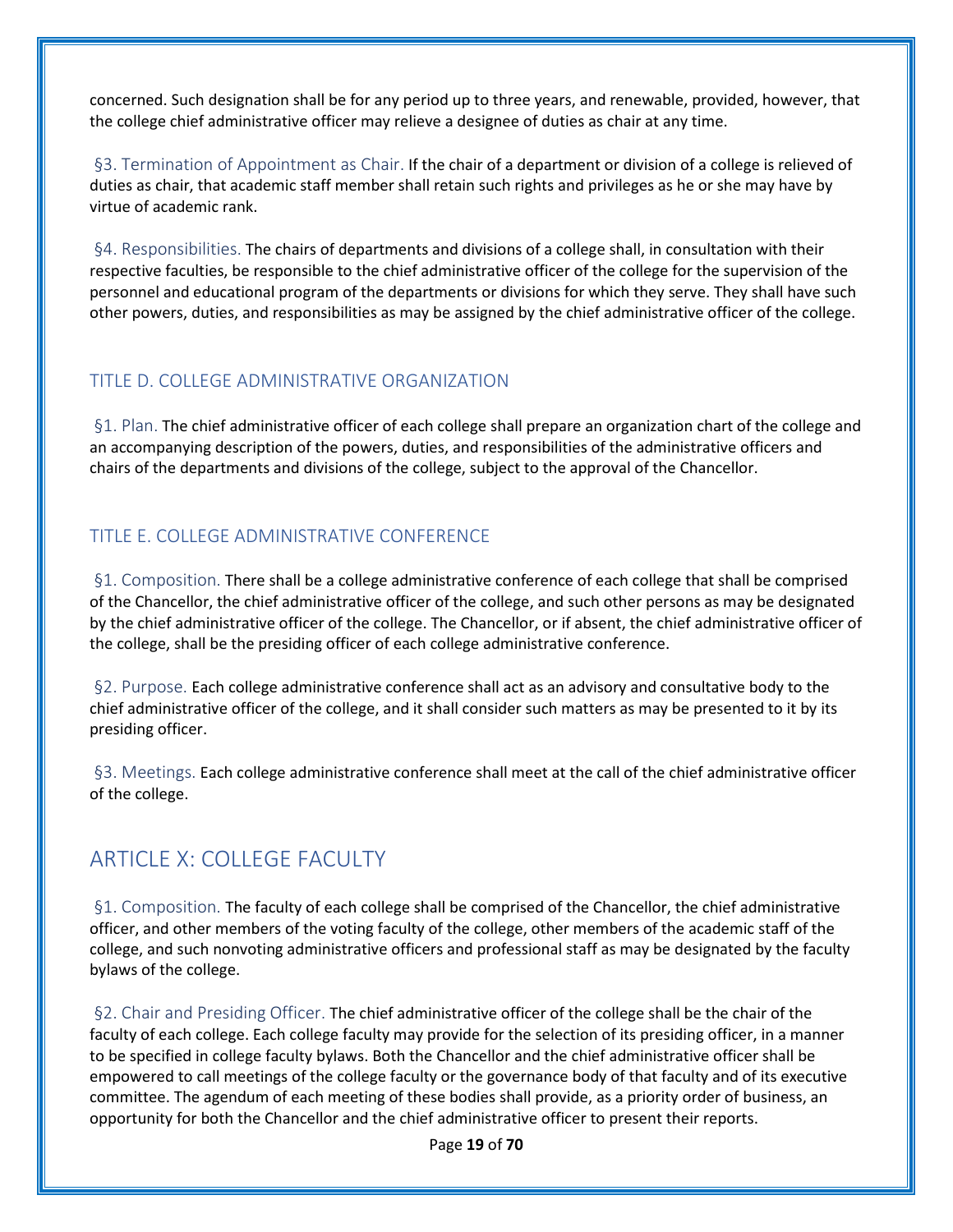<span id="page-19-0"></span>§3. Voting Faculty. The voting faculty of each college shall be composed of:

(a) The Chancellor and the chief administrative officer of the college; and

(b) Members of the academic staff of the college having academic rank and term or continuing appointments; and

(c) Such other officers of administration and staff members of the college as may be specified by the faculty bylaws of the college.

<span id="page-19-1"></span>§4. Responsibility. The faculty of each college shall have the obligation to participate significantly in the initiation, development and implementation of the educational program.

<span id="page-19-2"></span>§5. Bylaws.

(a) The faculty of each college shall prepare and adopt bylaws which shall contain:

(1) Provisions for committees and their responsibilities;

(2) Procedures for the calling and conduct of faculty meetings and elections; and

(3) Provisions for such other matters of organization and procedure as may be necessary for the performance of their responsibilities.

(b) Bylaws shall be consistent with and subject to the Policies of the Board of Trustees of State University of New York, the laws of the State of New York, the provisions of agreements between the State of New York, and the certified employee organization established pursuant to Article 14 of the Civil Service Law. Provisions of bylaws concerning consultation with the faculty shall be subject to the approval of the chief administrative officer of the college. All actions under bylaws shall be advisory upon the Chancellor and the chief administrative officer of the college.

## <span id="page-19-3"></span>ARTICLE XI: APPOINTMENT OF EMPLOYEES

#### <span id="page-19-4"></span>TITLE A. PROCEDURE

<span id="page-19-5"></span>§1. Procedure. The chief administrative officer of a college, after seeking consultation, may appoint, reappoint, or recommend to the Chancellor for appointment or reappointment, as may be appropriate to the nature of the appointment provided for herein, such persons as are, in the chief administrative officer's judgment, best qualified. Such appointments shall be consistent with the operating requirements of the college. For purposes of this Article, the term "consultation" shall mean consideration by the chief administrative officer of a college of recommendations of academic or professional employees, including the committees, if any, of the appropriate department or professional area, and other appropriate sources in connection with appointment or reappointment of a specified employee, provided, however, that nothing contained herein shall prevent the chief administrative officer of a college from taking such actions as he or she may deem necessary to meet notice requirements in the event of nonrenewal of term appointments.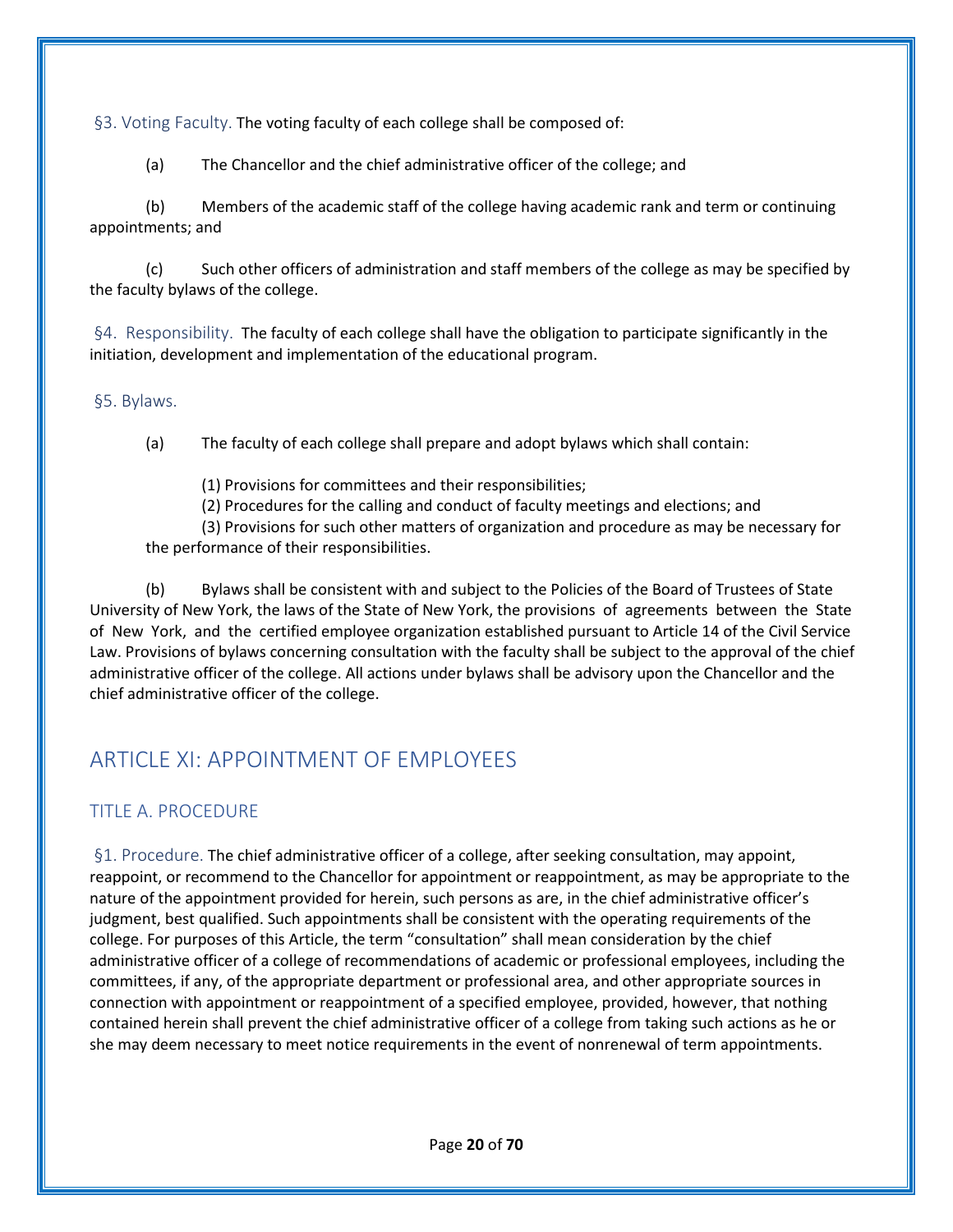#### <span id="page-20-0"></span>TITLE B. CONTINUING APPOINTMENT

<span id="page-20-1"></span>§1. Definition. A continuing appointment shall be an appointment to a position of academic rank that shall not be affected by changes in such rank and shall continue until resignation, retirement, or termination.

<span id="page-20-2"></span>§2. Method of Appointment. The Chancellor, after considering the recommendation of the chief administrative officer of the college concerned, and except as hereinafter permitted with respect to the appointment of Distinguished, Distinguished Service, Distinguished Teaching, and University Professors, may grant continuing appointments to such persons who, in the Chancellor's judgment, are best qualified.

#### <span id="page-20-3"></span>§3. Eligibility.

(a) Continuing appointment as Professor, Associate Professor, Librarian, or Associate Librarian. Continuing appointment for those holding these positions may be given by the Chancellor on initial appointment or thereafter. Except as provided in subdivision (c) of this section, further employment as Professor, Associate Professor, Librarian or Associate Librarian, after the third consecutive year of service in any one or any several of these ranks at any one college must be on the basis of continuing appointment, provided, however, such appointment shall not be effective until made so by the Chancellor, and provided further that promotion to any of these ranks shall not operate to extend the service requirements for continuing appointment described in subdivision (b) of this section.

(b) Continuing appointment as Assistant Professor, Instructor, Senior Assistant Librarian, or Assistant Librarian. Except as provided in subdivision (c) of this section, further employment at any college of an appointee who has completed a total of seven years of service in a position or positions of academic rank of which the last three consecutive years have been in a position of academic rank at that college as Assistant Professor, Instructor, Senior Assistant Librarian, or Assistant Librarian, must be on the basis of a continuing appointment, provided, however, such appointment shall not be effective until made so by the Chancellor. An Assistant Professor, Instructor, Senior Assistant Librarian, or Assistant Librarian shall not be eligible for continuing appointment at any of these ranks prior to the completion of a total of seven years in a position or positions of academic rank.

(c) Additional Term Appointment. An academic employee holding a continuing or term appointment at one college who is appointed to academic rank at another college may be given that appointment for a term not to exceed three years.

(d) Service Credit.

(1) In determining eligibility for continuing appointment under subdivision (b) of this section, satisfactory full-time prior service in academic rank at any other accredited academic institution of higher education may, at the request of the appointee and in the discretion of the Chancellor, or designee, be credited as service up to a maximum of three years at the time of appointment at a college. Waiver of all or part of this service credit shall be granted upon written request of the employee to the chief administrative officer no later than six months after the date of initial appointment.

(2) In computing consecutive years of service for the purposes of appointment or reappointment to the academic staff, periods of leave of absence at full salary shall be included; periods of leave of absence at partial salary or without salary and periods of part-time service shall not be included, but shall not be deemed an interruption of otherwise consecutive service.

Page **21** of **70**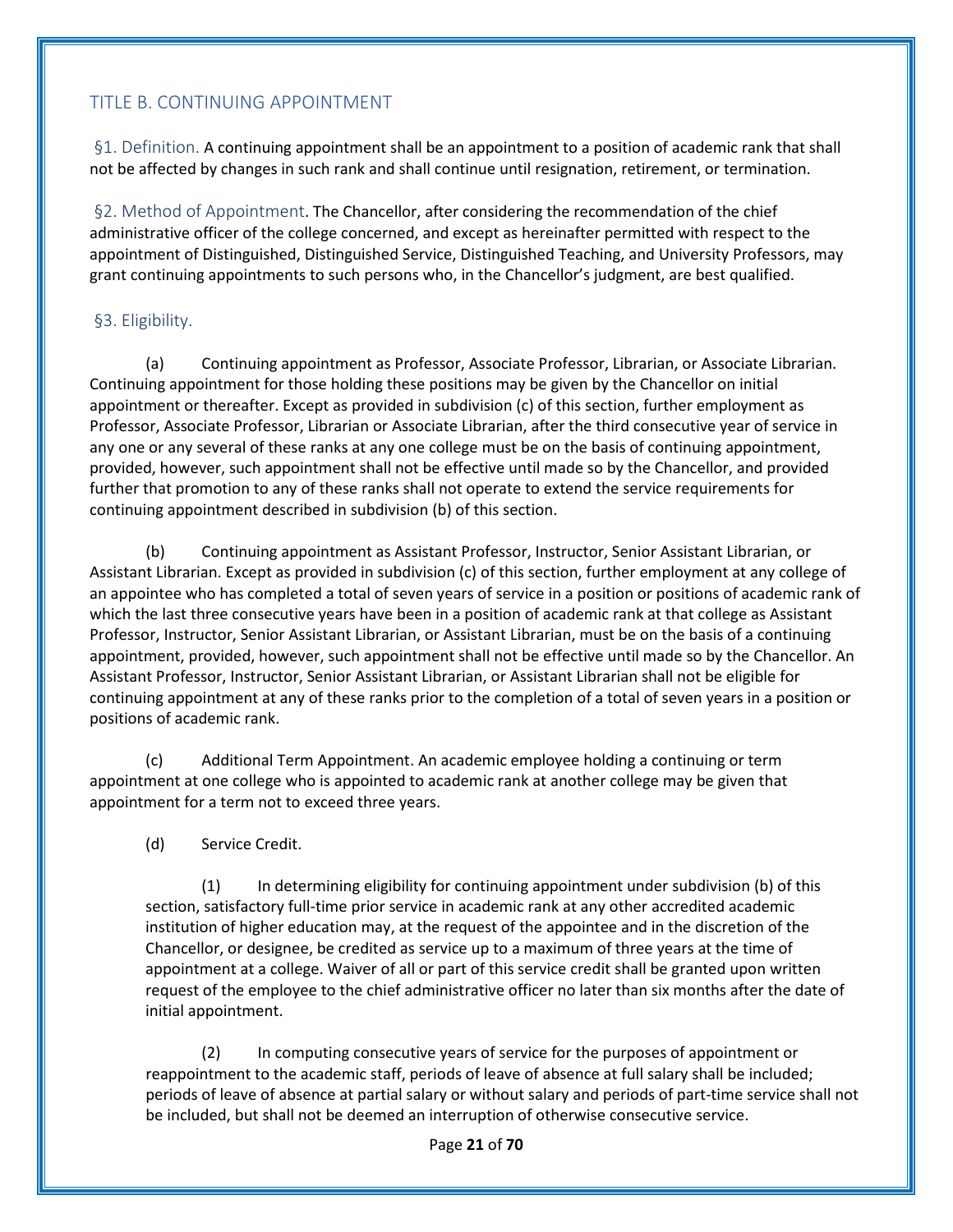(3) A temporary cessation of service credit toward continuing appointment shall be provided, at the employee's request, commencing with the birth/adoption/foster care placement of a child. Such written request by an academic employee with an academic year obligation shall be approved for the time requested, for one semester or two semesters. Such written request by an academic employee with a calendar year obligation shall be approved for the time requested, for six months or one year.

(4) Each employee who as of May 6, 2020, is currently serving in a position of academic rank who has not yet attained continuing appointment status, and who is not currently under review, shall have an automatic one-year extension of the time to continuing appointment without change in title, full-time equivalent, or other employment status. Any employee in a position of academic rank who has not yet attained continuing appointment status may opt out of the automatic one-year extension referenced above and be considered for continuing appointment based on their original schedule by submitting a request, in writing, to their Department Chair, with copy to their Dean and Provost. Timelines for such submission shall be determined at each campus. These provisions shall not apply to any employee in a position of academic rank who has already been provided with a notice of non-renewal.

(5) Each employee who was hired between May 6, 2020 and June 30, 2021 and appointed to a position of academic rank, who has not yet attained continuing appointment status, and who is not currently under review, shall have an automatic one-year extension of the time to continuing appointment without change in title, full-time equivalent or other employment status. Any employee in a position of academic rank who has not yet attained continuing appointment status may opt out of the automatic one-year extension referenced above and be considered for continuing appointment based on their original schedule by submitting a request, in writing, to their Department Chair, with copy to their Dean and Provost. Timelines for such submission shall be determined at each campus. These provisions shall not apply to any employee in a position of academic rank who has already been provided with a notice of non-renewal.

#### <span id="page-21-0"></span>TITLE C. PERMANENT APPOINTMENT

#### <span id="page-21-1"></span>§1. Definition.

(a) A permanent appointment shall be an appointment of a professional employee in a professional title that is eligible for a permanent appointment, which shall continue until a change in such title, resignation, retirement, or termination.

(b) A professional employee who serves in a professional title listed in Appendix A, B, or C, infra, of this Article shall not be eligible for permanent appointment and shall not be covered by this Title C during service in such professional titles. Such professional employees shall be appointed pursuant to the procedure in Title D of this Article.

<span id="page-21-2"></span>§2. Method of Appointment. The Chancellor, after considering the recommendation of the chief administrative officer of the college concerned, may grant permanent appointment in professional title to such persons who, in the Chancellor's judgment, are best qualified.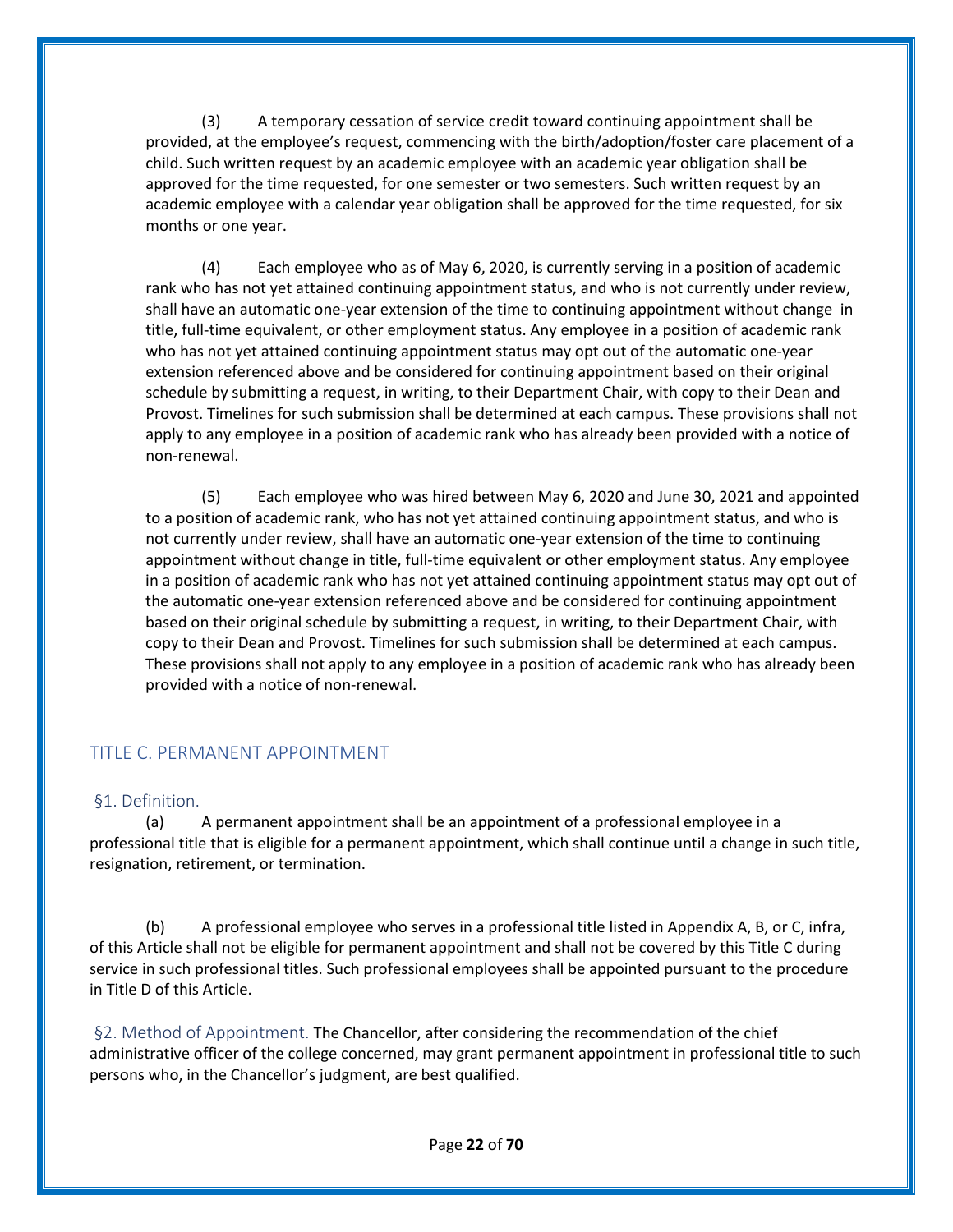<span id="page-22-0"></span>§3. Initial Appointment. A person who is appointed to a professional title in which permanent appointment may be granted, must be granted a temporary appointment for the first year of that person's employment in such title when the appointment is made to a position vacated by a professional employee who is serving a probationary appointment pursuant to Title C, section 5, or Title D, section 6; otherwise, the person shall be granted a term appointment, except where a temporary appointment is appropriate. Upon completion of the initial temporary or term appointment, the professional employee may be granted a further appointment in accordance with this Article. Service in a temporary appointment pursuant to this section, which shall be counted toward the satisfaction of the eligibility requirements for initial permanent appointment.

#### <span id="page-22-1"></span>§4. Eligibility for Initial Permanent Appointment.

(a) Except as provided in subdivisions (a) (1), (a) (2), and (b) of this section and in paragraph (b) (2) of section 5 of this Title, at any college further employment, in a professional title in which permanent appointment may be granted, of a professional employee who has completed seven consecutive years of fulltime service as a professional employee at that college, the last two years of which have been in that professional title, must be on the basis of permanent appointment, provided, however, that such appointment shall not be effective until made so by the Chancellor.

(1) Upon completion of three consecutive years of full-time service as a professional employee at that college, the last year of which has been in that professional title, a professional employee in a title eligible for permanent appointment may initiate early consideration for permanent appointment through notification to the chief administrative officer of the college. To be effective, such notification must be in writing and received by the chief administrative officer of the college no later than nine months prior to the date upon which such employee would otherwise receive written notice that a term appointment is not to be renewed upon expiration. In the event the chief administrative officer of the college grants the employee's request for such early consideration, any further employment of that employee after completion of five consecutive years of full-time service as a professional employee at that college, the last two years of which have been in that professional title, must be on the basis of permanent appointment, provided, however, that such appointment shall not be effective until made so by the Chancellor.

(2) Upon completion of four consecutive years of full-time service as a professional employee at that college, the last year of which has been in that professional title, a professional employee in a title eligible for permanent appointment may initiate early consideration for permanent appointment through notification to the chief administrative officer of the college. To be effective, such notification must be in writing and received by the chief administrative officer of the college no later than nine months prior to the date upon which such employee would otherwise receive written notice that a term appointment is not to be renewed upon expiration. In the event the chief administrative officer of the college grants the employee's request for such early consideration, any further employment of that employee after completion of six consecutive years of full-time service as a professional employee at that college, the last two years of which have been in that professional title, must be on the basis of permanent appointment, provided, however, that such appointment shall not be effective until made so by the Chancellor.

(b) Additional Appointments. A professional employee holding a permanent appointment or a term appointment at one college who is appointed to a professional title at another college may be given that appointment for a term not to exceed three years.

(c) Service Credit.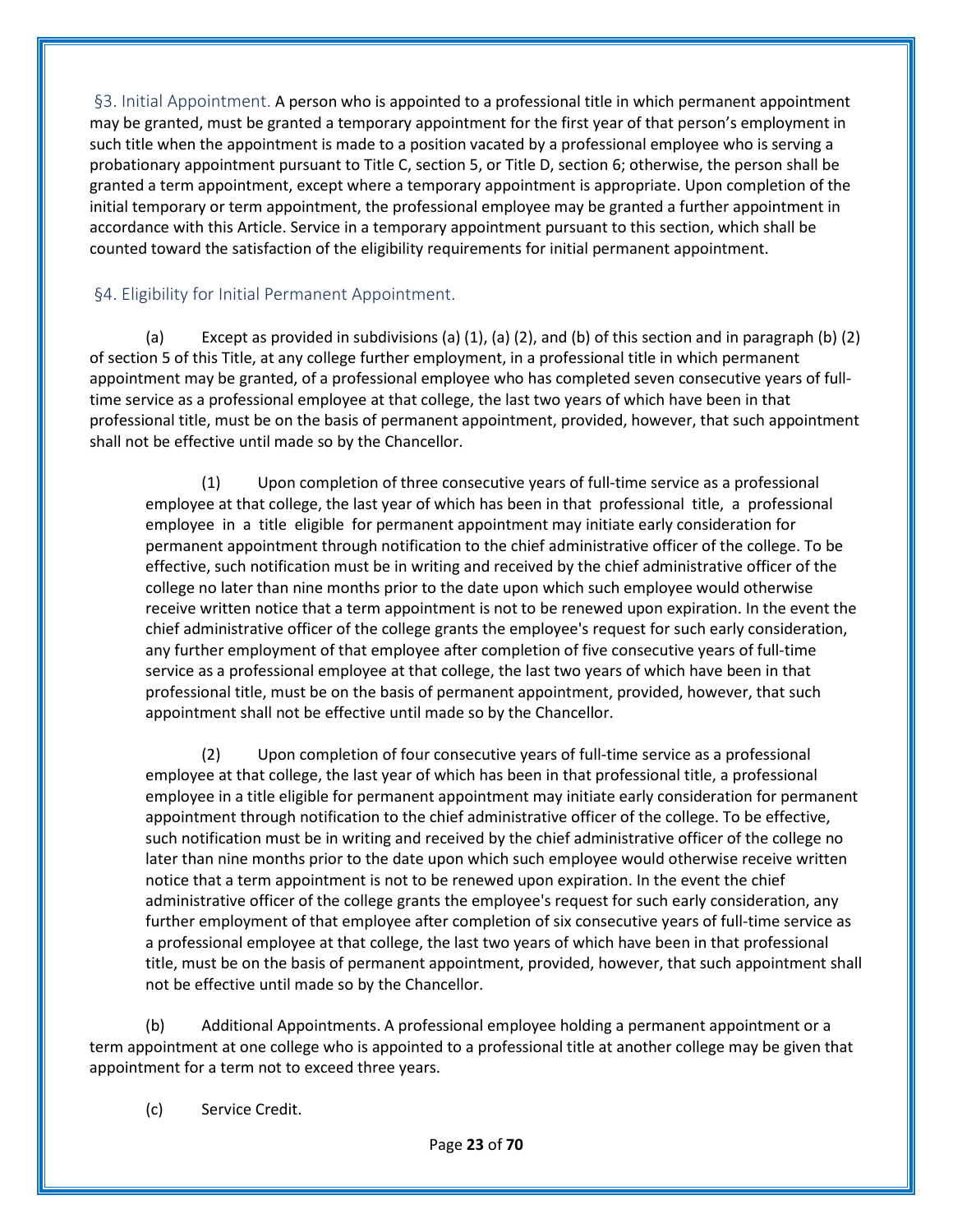(1) In determining eligibility for permanent appointment under this section, satisfactory full-time prior service in a professional title at any one college of the University may, at the request of the professional employee and in the discretion of the Chancellor, or designee, be credited as service, up to a maximum of three years, at the time of appointment at another college. Waiver of all or part of this service credit shall be granted upon written request of the employee to the chief administrative officer no later than six months after the date of appointment at that college.

(2) In computing consecutive years of service for the purpose of appointment or reappointment of professional employees, periods of leave of absence at full salary and periods of fulltime service in probationary and temporary appointments granted pursuant to this Title shall be included; periods of leave of absence at partial salary or without salary and periods of part-time service shall not be included, but shall not be deemed an interruption of consecutive service for other purposes.

(3) A temporary cessation of service credit toward permanent appointment shall be provided, at the employee's request, commencing with the birth/adoption/foster care placement of a child. Such written request by a professional employee shall be approved for the time requested up to the duration of their approved family leave.

#### <span id="page-23-0"></span>§5. Change in Professional Title.

(a) A professional employee holding a term appointment or permanent appointment in professional title who is appointed to a different professional title at the same college shall be given a probationary appointment in the different professional title.

(1) A professional employee holding permanent appointment in professional title who completes a probationary appointment in a different professional title shall be granted a permanent appointment in the different professional title only and shall not retain the permanent appointment in the former professional title.

(2) A professional employee who is serving on a term appointment in professional title and completes a probationary appointment in a different professional title shall be granted a new term appointment as appropriate in the new professional title and shall not retain a term appointment in the former professional title. The new term appointment shall be for a duration not less than the unexpired time of the previous term appointment. Service in the probationary appointment shall count toward satisfaction of the eligibility requirements for permanent appointment.

(b) At any time during the probationary appointment, the appointing authority may require the employee to return to his or her former professional title and such action shall be accomplished as soon as practicable.

(1) A professional employee holding a permanent appointment in a professional title and serving a probationary appointment in a different professional title who so returns to the employee's former professional title resumes permanent appointment in the former professional title.

(2) A professional employee holding a term appointment in a professional title and serving a probationary appointment in a different professional title who so returns to the employee's former professional title shall have service in the probationary appointment counted towards the

#### Page **24** of **70**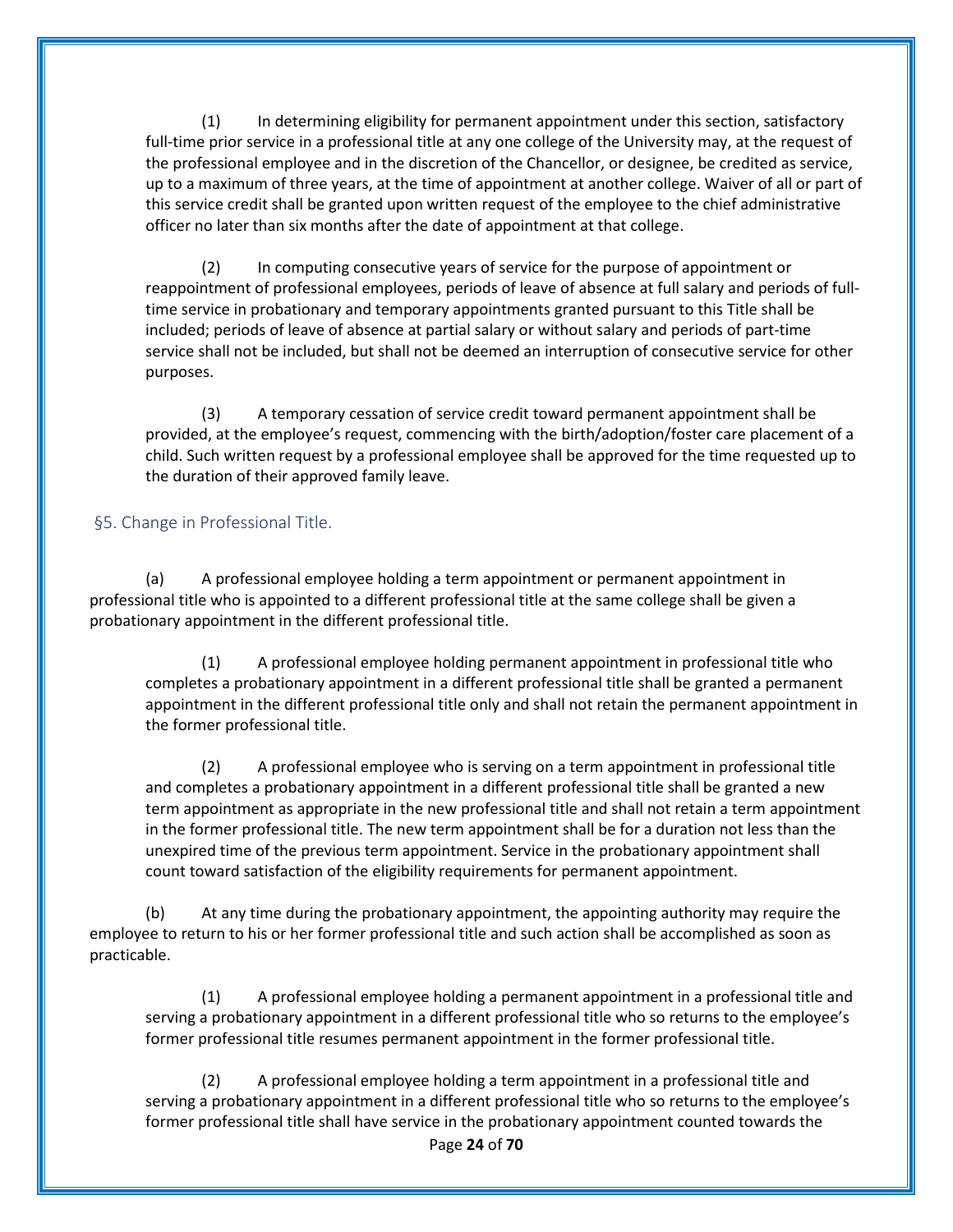satisfaction of the eligibility requirements for permanent appointment except as provided herein. Should such employee so return, he or she shall be granted a new term appointment in the employee's former professional title and shall not be eligible for permanent appointment in such former professional title until expiration of that term appointment, at the earliest. Notice that a term appointment in this circumstance will be allowed to expire and shall be given at the appropriate time prior to the expiration of that new term appointment.

(3) Basic annual salary protected. Upon returning to the employee's former professional title pursuant to this section, a professional employee shall receive his or her former basic annual salary and, in addition, any improvements thereof would have been earned had the employee remained in that professional title.

#### <span id="page-24-0"></span>TITLE D. TERM APPOINTMENT

<span id="page-24-1"></span>§1. Definition. Except as provided in Section 6 of this Title, a term appointment shall be an appointment for a specified period of not more than three years, which shall automatically expire at the end of that period unless terminated earlier because of resignation, retirement, or termination.

#### <span id="page-24-2"></span>§2. Eligibility.

(a) A term appointment may be given to any person appointed to or serving in a position designated as being in the Professional Services Negotiating Unit.

(b) Part-time service.

(1) Further employment at any college of an individual who has been employed at that college on a part-time basis for four consecutive semesters in a position designated as being in the Professional Services Negotiating Unit shall be on the basis of a term appointment. In computing consecutive semesters of part-time service for the purposes of appointment or reappointment under this subdivision, periods of leave of absence at partial salary or without salary shall not be included, but shall not be deemed an interruption of otherwise consecutive service. An individual who has been granted term appointment, but for whom classroom enrollment is inadequate, shall have no entitlement to salary, benefits, or any other rights or privileges.

(2) In the event the service of such an individual is interrupted for a period of four consecutive semesters or more, the chief administrative officer of the college may grant the employee any type of appointment as the chief administrative officer's judgment deem appropriate.

<span id="page-24-3"></span>§3. Method of Appointment. All term appointments shall be made by the chief administrative officer of the college and shall be reported to the Chancellor.

<span id="page-24-4"></span>§4. Renewal of Term. Except as provided in this Article, term appointments may be renewed by the chief administrative officer of the college for successive periods of no more than three years each; such renewals shall be reported to the Chancellor. No term appointment, of itself, shall be deemed to create any manner of legal right, interest, or expectancy in any other appointment or renewal.

<span id="page-24-5"></span>§5. Notice. In the event a term appointment is not to be renewed upon expiration, the chief administrative officer or the chief administrative officer's representative will notify the appointee in writing no less than: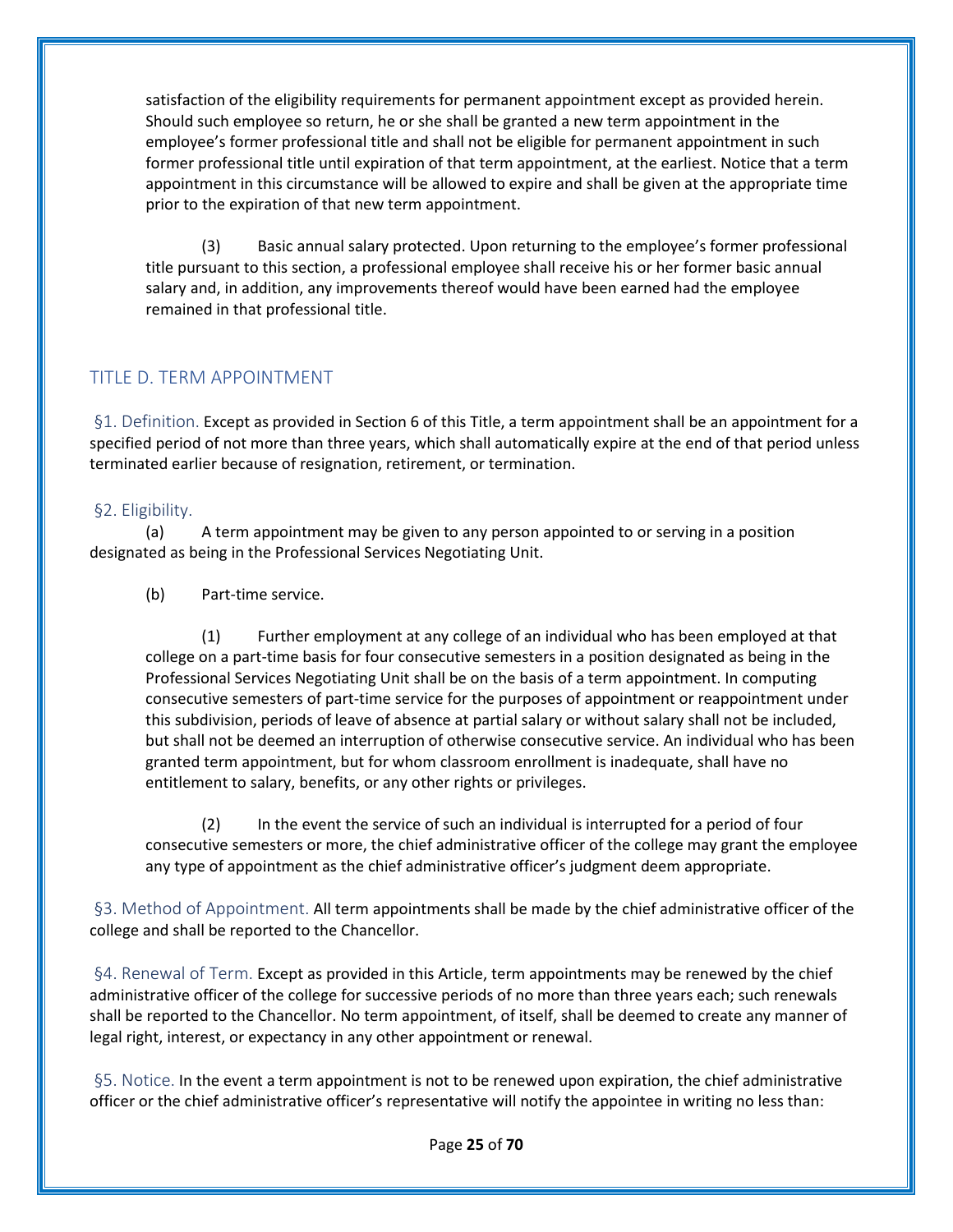(a) Forty-five calendar days prior to the end of a part-time service term appointment;

(b) Three months prior to the end of a term expiring at the end of an appointee's first year of uninterrupted service within the University. For such employees serving on the basis of an academic year professional obligation and academic employees at the Empire State College whose terms end in June, July, or August, notice shall be given no later than March 31;

(c) Six months prior to the end of a term expiring after the completion of one, but not more than two, years of an appointee's uninterrupted service within the University. For such employees serving on the basis of an academic year, professional obligation and academic employees at the Empire State College whose terms end in June, July, or August, notice shall be given no later than December 15;

(d) Twelve months prior to the expiration of a term after two or more years of uninterrupted service within the University;

(e) Six months prior to the expiration of a term for titles listed in Appendix  $B(1)$  and  $B(2)$ , infra; and

(f) Employees who intend to leave the employ of the University shall give 30 days' notice to the chief administrative officer or the chief administrative officer's representative. In the event that an employee fails to provide the full 30 days' notice, it shall be within the discretion of the chief administrative office or the chief administrative officer's representative to withhold from such employee's final check an amount equal to the employee's daily rate of pay for each day less than the required 30 days. Such action shall not constitute discipline.

#### <span id="page-25-0"></span>§6. Other Appointments.

(a) Five-year term appointments are appointments that may be granted only to persons who serve in a professional title listed in Appendix A of this Article. Except for their duration, five-year term appointments shall be subject to the same procedures for methods of appointment, renewal, and notice of nonrenewal of term appointments in accordance with the provisions of this Title.

(b)

(1) A person whose initial appointment to any college of the University is to a professional title listed in Appendix A of this article must be granted term appointments for the first three years of employment in such title at that college. Upon completion of a total three years of consecutive service on such term appointment basis, further appointment in such title at such college and each appointment renewal there- after in such title at such college shall be for a five-year term appointment.

(2) In the event such person is subsequently appointed to a professional title in which permanent appointment may be granted, that person shall be granted a term appointment in such professional title only and shall not retain the term appointment or the five-year term appointment, as appropriate, in the professional title listed in Appendix A of this Article.

(c) A professional employee holding a permanent appointment or term appointment in a professional title in which permanent appointment may be granted at any one college who is appointed to a professional title listed in Appendix A of this Article at the same college shall be given a probationary appointment in such title listed in Appendix A.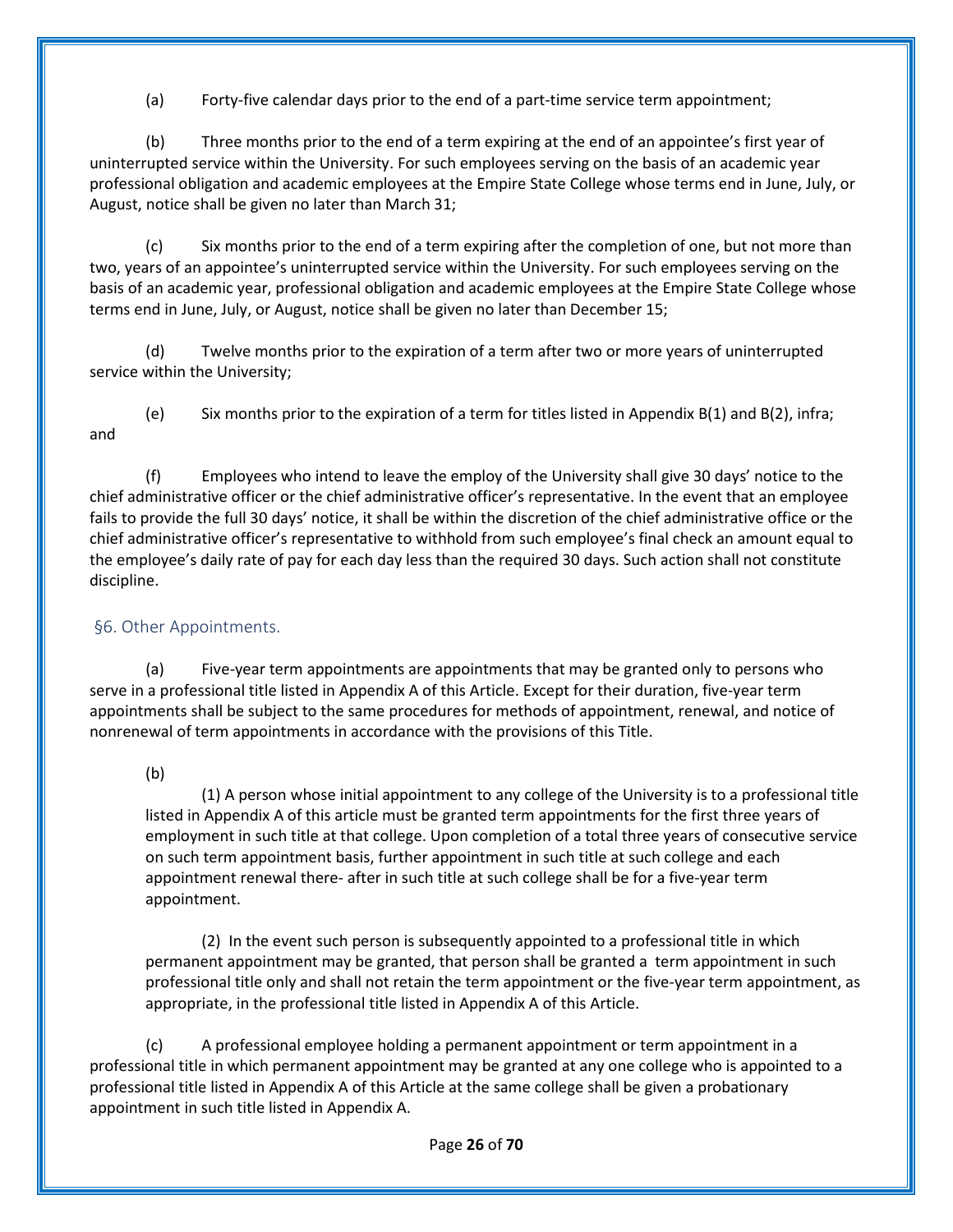(a) A professional employee holding permanent appointment in professional title who completes a probationary appointment in a professional title listed in Appendix A of this Article shall be granted a five-year term appointment in the professional title listed in Appendix A of this Article only and shall not retain permanent appointment in the former professional title.

(b) In the event such professional employee is subsequently appointed to the same former professional title held at the college prior to appointment to a professional title listed in Appendix A of this Article, the employee shall resume permanent appointment in such former professional title. If such subsequent appointment is to a professional title different from such former professional title at the college or to a different college, the employee shall be given a term appointment.

(c) In the event the five-year term appointment of such professional employee is not renewed and, on the effective date of such nonrenewal, a vacancy exists in the same former professional title held on the basis of permanent appointment at the college prior to appointment to a professional title listed in Appendix A of this Article, the employee shall resume permanent appointment in such former professional title on the effective date of nonrenewal from the five-year term appointment.

(a) A professional employee holding a term appointment in a professional title who completes a probationary appointment in a professional title listed in Appendix A of this Article shall be granted a five-year term appointment in such professional title listed in Appendix A only and shall not retain a term appointment in the former professional title.

(b) In the event such professional employee is subsequently appointed to a professional title in which permanent appointment may be granted, the employee shall be granted a new term appointment in such professional title.

(d) At any time during a probationary appointment given in accordance with this section, the appointing authority may require the professional employee to return to the employee's former professional title at the college and such action shall be accomplished as soon as practicable.

(1) A professional employee holding a permanent appointment in a professional title and serving a probationary appointment in a title listed in Appendix A of this Article who so returns to the employee's former professional title shall resume permanent appointment in the former professional title.

(2) A professional employee holding a term appointment in a professional title in which permanent appointment may be granted and serving a probationary appointment in a title listed in Appendix A of this Article who so returns to his or her former professional title shall be granted a new term appointment in such former professional title and shall not be eligible for permanent appointment in such former professional title until expiration of that term appointment at the earliest. Notice that a term appointment in this circumstance will be allowed to expire and shall be given at the appropriate time prior to the expiration of that new term appointment.

(2)

Page **27** of **70**

(1)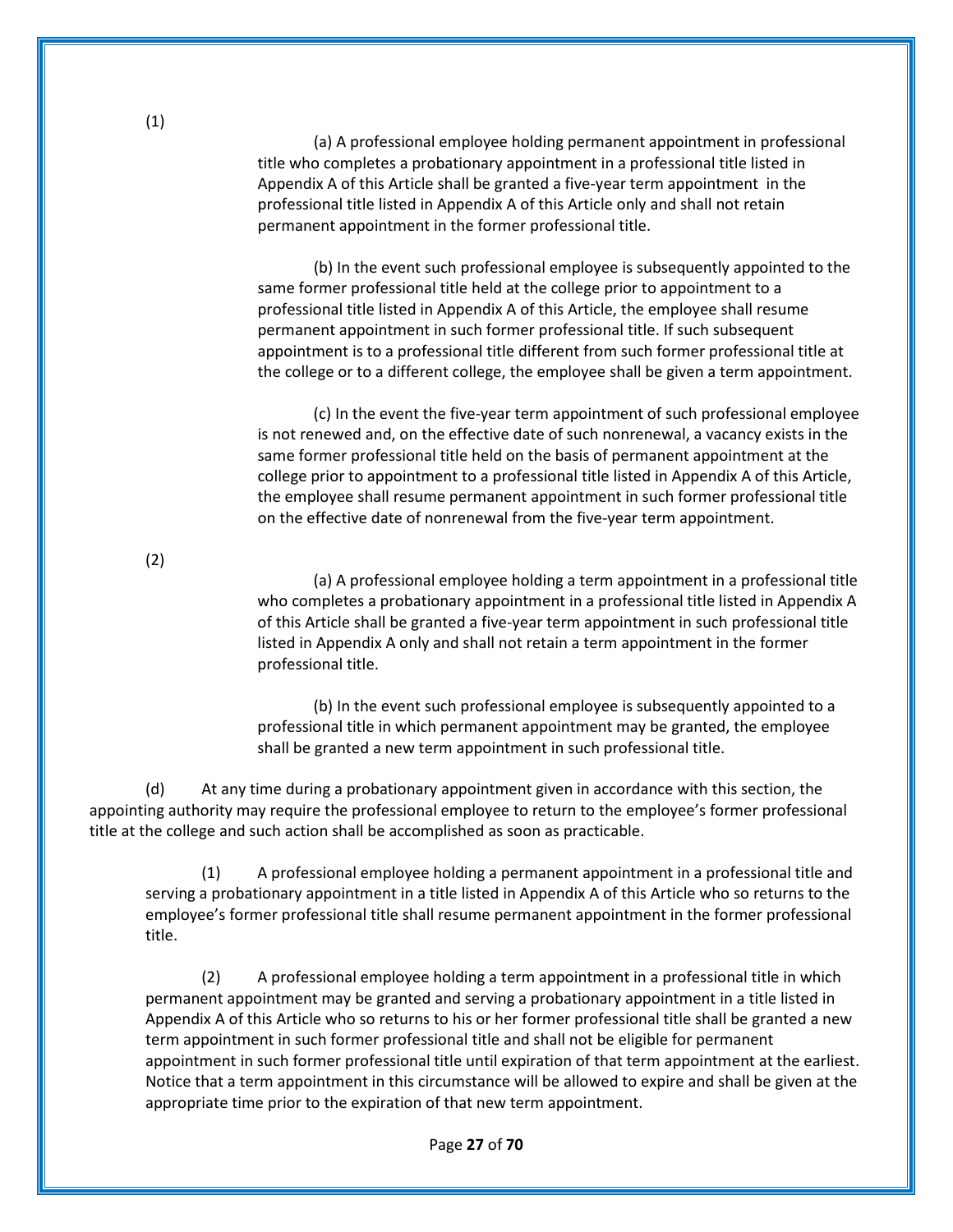(e) Service Credit.

(1) Employees granted term appointments pursuant to subdivisions b (2), c (1) (b), and c (2) (b) herein may, at the request of the professional employees in the discretion of the Chancellor, or designee, be credited, at the time of such appointments, with all prior continuous University service up to a maximum of four years for purposes of eligibility for permanent appointment. Waiver of all or part of this service credit shall be granted upon request of the employee to the chief administrative officer no later than six months after the date of such appointment.

(2) In computing consecutive years of service for the purposes of appointment or reappointment under this section, periods of leave of absence at full salary and periods of full-time service in probationary and temporary appointments granted pursuant to this section shall be included; periods of leave of absence at partial salary or without salary and periods of part-time service shall not be included, but shall not be deemed an interruption of otherwise consecutive service.

(f) The Board of Trustees may, from time to time, designate professional titles to be added to or deleted from Appendix A.

(g) Athletics.

(1) Division I Campuses – Athletic Director and Staff. Full-time college year, academic year, and calendar year employees in titles in Appendix B (1) of this Article shall be provided term appointments, each up to a maximum of five years. Term appointments for employees in titles in Appendix B (1) of this Article shall be subject to the same procedures for methods of appointment and renewal of term appointments in accordance with this Article, except as modified herein. Except in cases of discipline or retrenchment, in the event the University elects to terminate a term appointment before the expiration of the term, the University shall compensate the individual for up to the maximum amount of time remaining on the term appointment.

(2) Division I Revenue producing Sports – Coaching Titles. Full-time college year, academic year and calendar year employees in the titles in Appendix B(2) of this Article, whose coaching and coaching- related duties account for 75 percent or more of their professional obligation, shall be provided term appointments, each up to a maximum of five years. Term appointments for employees in titles in Appendix B(2) of this Article shall be subject to the same procedures for methods of appointment and renewal of term appointments in accordance with this Article, except as modified herein. Except in cases of discipline or retrenchment, in the event the University elects to terminate a term appointment before the expiration of the term, the University shall compensate the individual for up to the maximum amount of time remaining on the term appointment.

(3) Division I Non-revenue producing Sports – Coaching Titles. Full-time college year, academic year, and calendar year employees in the titles in Appendix B(3) of this Article, whose coaching and coaching-related duties account for 75 percent or more of their professional obligation, shall be provided term appointments, each up to a maximum of five years. Term appointments for employees in titles in Appendix B(3) of this Article shall be subject to the same procedures for methods of appointment and renewal of term appointments in accordance with this Article except as modified herein. Except in cases of discipline or retrenchment, in the event the University elects to terminate a term appointment before the expiration of the term, the University shall compensate the individual for up to the maximum amount of time remaining on the term appointment.

Page **28** of **70**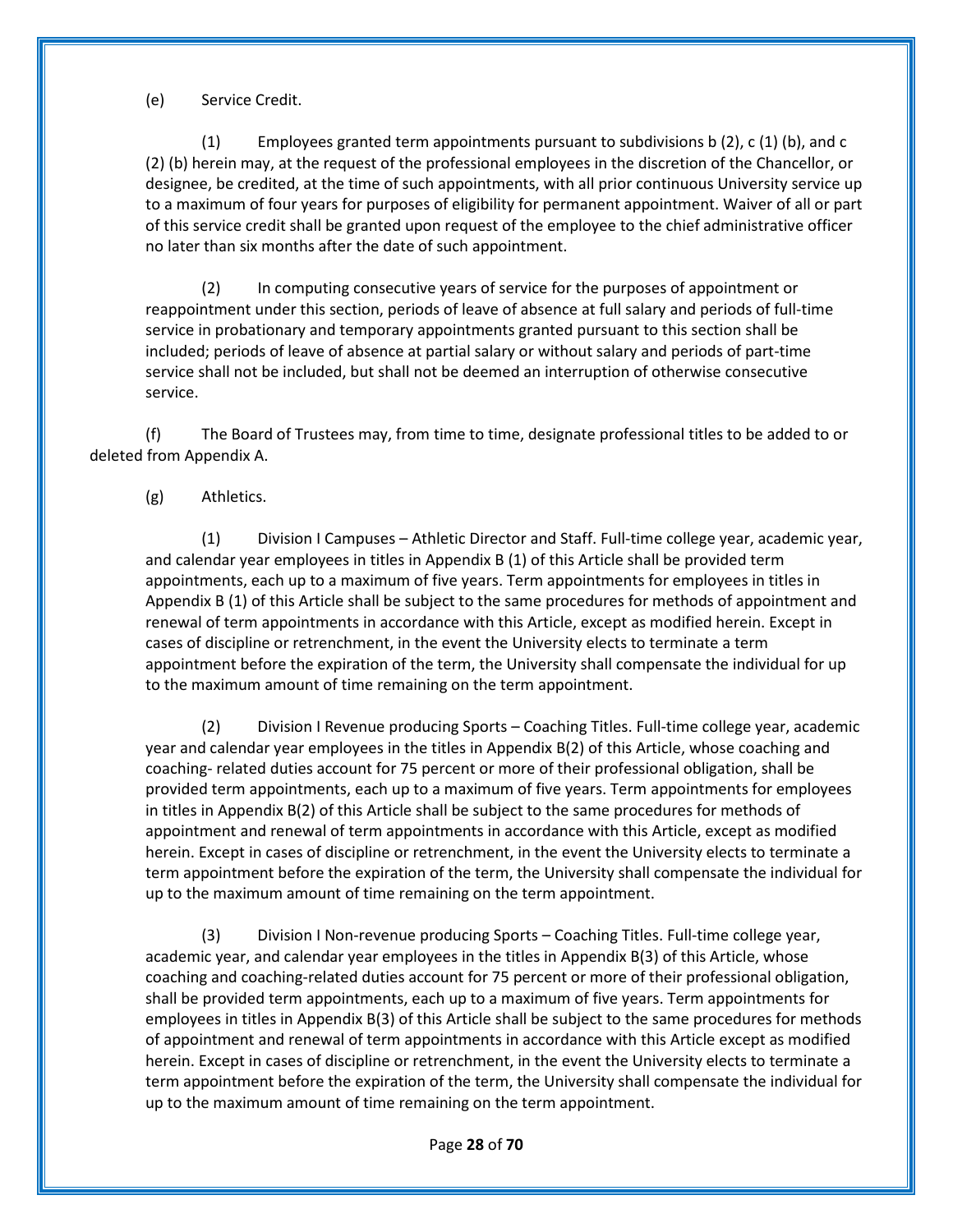(4) Division II Sports. Where an institution has declared its intention to move to the Division I level of competition, and as a consequence is participating at the Division II level for the period of time as required by the NCAA rules, the coaches in the affected sports shall be treated for purposes of appointment and renewal pursuant to the rules for Division I coaches, either revenueproducing or non-revenue- producing, as appropriate to the sport. In the event the institution does not move to a Division I level of competition within four years, the coaches shall revert to the appointment, and consider renewal and non-renewal status applicable to Division III competition.

(5) Division III Sports. Full-time college year, academic year, and calendar year employees in the titles in Appendix B(4) of this Article, whose coaching and coaching-related duties account for 75 percent or more of their professional obligation shall, for the first four years of employment in any of the titles in Appendix B(4) of this Article, be provided term appointments, each up to a maximum of three years. Following the fourth year of employment, employees in titles in Appendix B(4) of this Article shall receive a term appointment of three years. Term appointments for employees in titles in Appendix B(4) of this Article shall be subject to the same procedures for methods of appointment and renewal of term appointments in accordance with this Article except as modified herein. Except in cases of discipline or retrenchment, in the event the University elects to terminate a term appointment before the expiration of the term, the University shall compensate the individual for up to the maximum of the time remaining on the term appointment.

(6) A professional employee holding a permanent appointment or term appointment in a professional title in which permanent appointment may be granted at the same college who is appointed to a professional title listed in Appendix B of this Article at the same college shall not retain permanent appointment nor term appointment in the former professional title.

> (i) In the event such professional employee is subsequently appointed to a professional title in which permanent appointment may be granted, such employee shall be granted a term appointment in such professional title only and shall not retain the term appointment in the professional title listed in Appendix B of this Article.

> (ii) In the event such professional employee who held a permanent appointment at the time such employee was appointed to a professional title listed in Appendix B of this Article is subsequently appointed to the same former professional title held at the college prior to appointment to a professional title listed in Appendix B of this Article, the employee shall resume permanent appointment in such former professional title. If such subsequent appointment is to a professional title different from such former professional title at the college or to a different college, the employee shall be given a term appointment.

(iii) In the event the term appointment of such professional employee is not renewed and, on the effective date of such nonrenewal, a vacancy exists in the same former professional title held on the basis of permanent appointment at the college prior to appointment to a professional title listed in Appendix B of this Article, the employee shall resume permanent appointment in such former professional title on the effective date of nonrenewal from the five-year term appointment.

(7) Service Credit.

Page **29** of **70** (i) Employees granted term appointments pursuant to subparagraphs (i), (ii), or (iii) of paragraph (6) of subdivision (g) herein may, at the request of the professional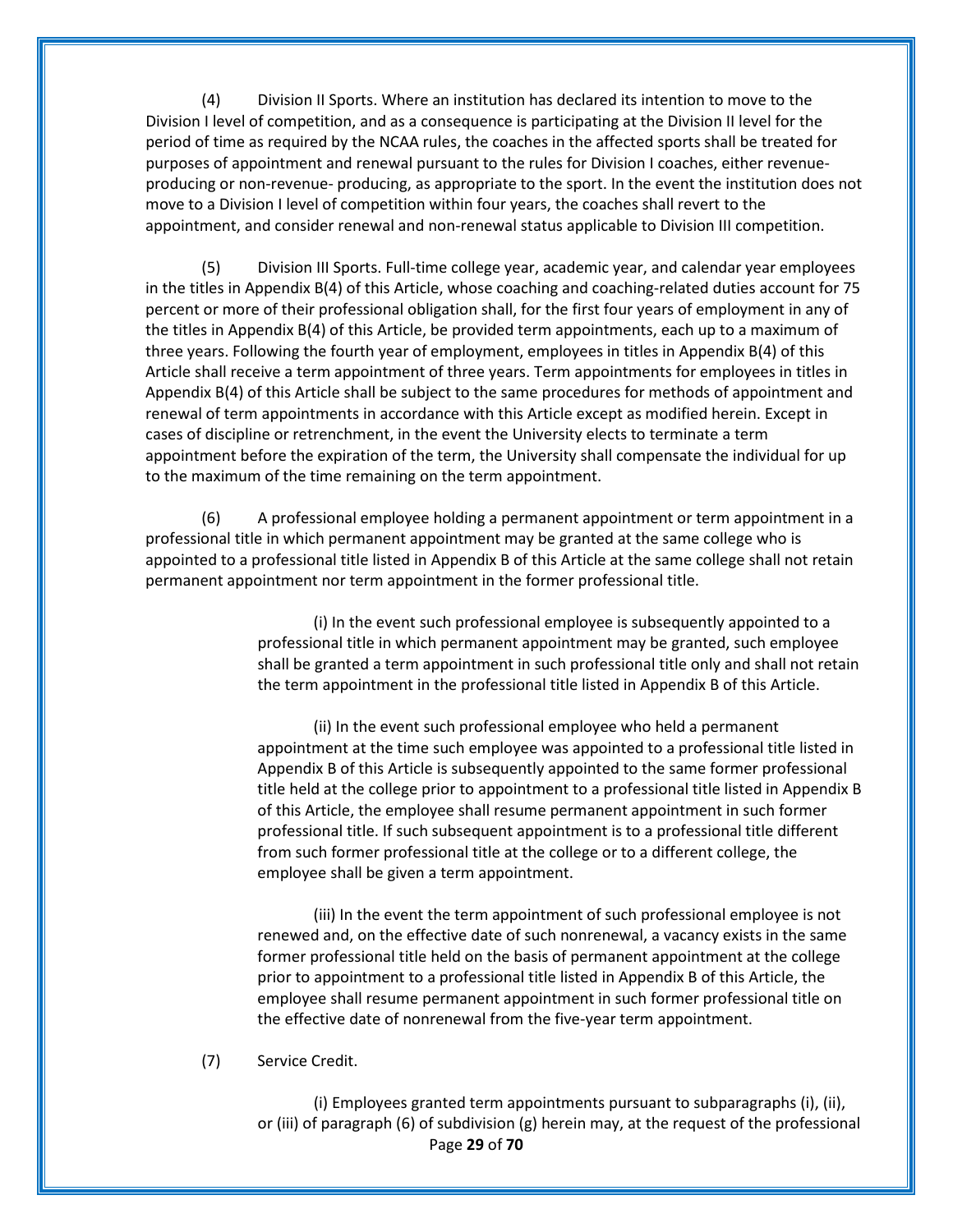employees and in the discretion of the chancellor, or designee, be credited, at the time of such appointments, with all prior continuous university service up to a maximum of four years for purposes of eligibility for permanent appointment. Waiver of all or part of this service credit shall be granted upon request of the employee to the chief administrative officer no later than six months after the date of such appointment.

(ii) In computing consecutive years of service for the purposes of appointment or reappointment under this section, periods of leave of absence at full salary and periods of full-time service in probationary and temporary appointments granted pursuant to this section shall be included; periods of leave of absence at partial salary or without salary and periods of part-time service shall not be included, but shall not be deemed an interruption of otherwise consecutive service.

(8) The board of trustees may, from time to time, designate professional titles to be added to or deleted from Appendix B, infra.

(h) Fundraising. Full-time college year and calendar year employees in the titles in Appendix C of this Article, shall, for the first four years of employment in any of the titles in Appendix C of this Article, be provided term appointments, each up to a maximum of three years. Following the fourth year of employment, employees in titles in Appendix C of this Article shall receive a term appointment of three years. Term appointments for employees in titles in Appendix C of this Article shall be subject to the same procedures for methods of appointment and renewal of term appointments in accordance with this title except as modified herein. Except in cases of discipline or retrenchment, in the event the University elects to terminate a term appointment before the expiration of the term, the University shall compensate the individual for the time remaining on the term appointment.

(1) A professional employee holding a permanent appointment or term appointment in a professional title in which permanent appointment may be granted at the same college who is appointed to a professional title listed in Appendix C of this Article at the same college shall not retain permanent appointment nor term appointment in the former professional title.

> (i) In the event such professional employee is subsequently appointed to a professional title in which permanent appointment may be granted, such employee shall be granted a term appointment in such professional title only and shall not retain the term appointment in the professional title listed in Appendix C of this Article.

> (ii) In the event such professional employee who held a permanent appointment at the time such employee was appointed to a professional title listed in Appendix C of this Article is subsequently appointed to the same former professional title held at the college prior to appointment to a professional title listed in Appendix C of this Article, the employee shall resume permanent appointment in such former professional title. If such subsequent appointment is to a professional title different from such former professional title at the college or to a different college, the employee shall be given a term appointment.

Page **30** of **70** (iii) In the event the term appointment of such professional employee is not renewed and, on the effective date of such nonrenewal, a vacancy exists in the same former professional title held on the basis of permanent appointment at the college prior to appointment to a professional title listed in Appendix C of this Article, the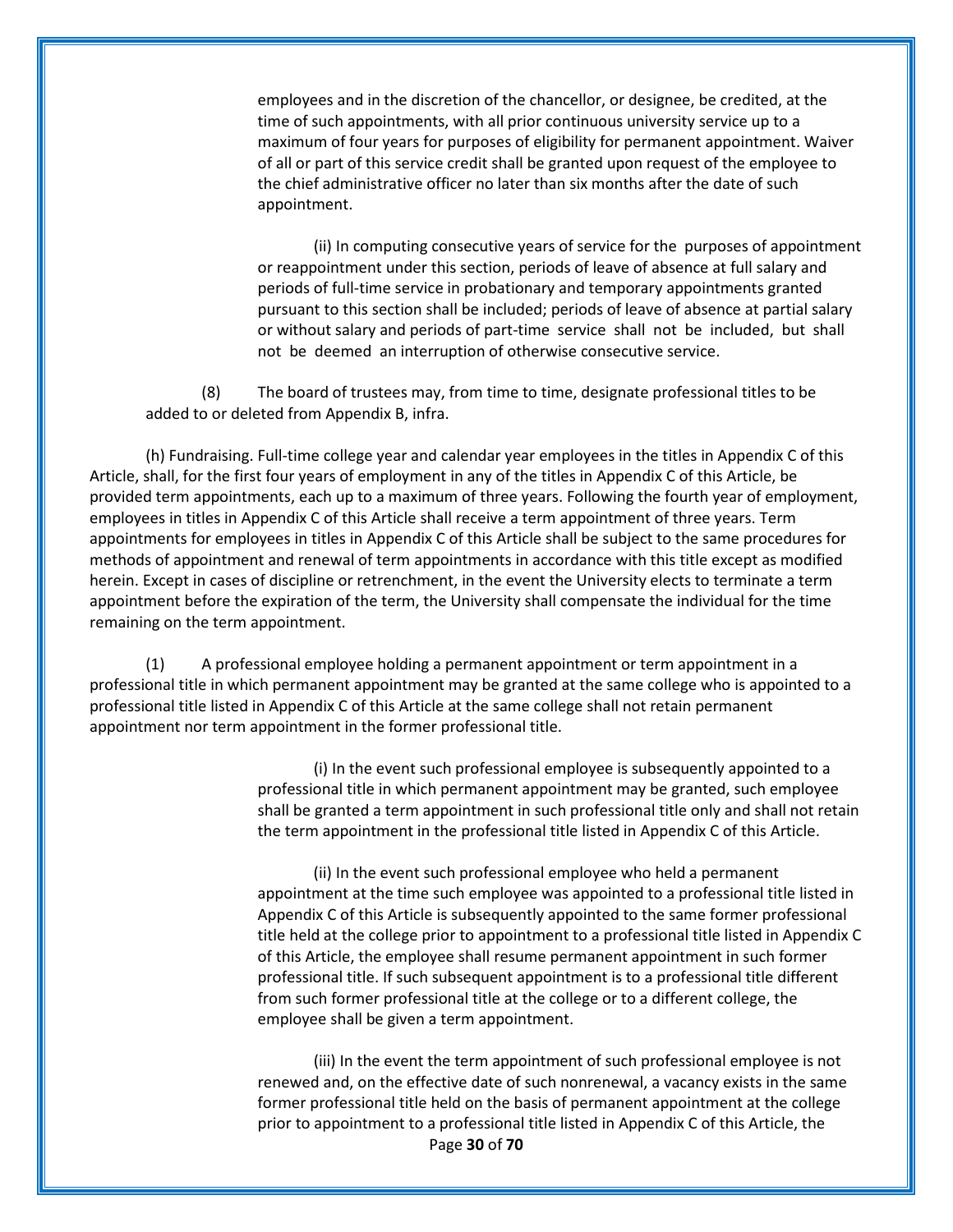employee shall resume permanent appointment in such former professional title on the effective date of nonrenewal from the three-year term appointment.

(2) Service Credit.

(i) Employees granted term appointments pursuant to subparagraphs (i), (ii), or (iii) of paragraph (1) of subdivision (h) herein may, at the request of the professional employees and in the discretion of the chancellor, or designee, be credited, at the time of such appointments, with all prior continuous university service up to a maximum of four years for purposes of eligibility for permanent appointment. Waiver of all or part of this service credit shall be granted upon request of the employee to the chief administrative officer no later than six months after the date of such appointment.

(ii) In computing consecutive years of service for the purposes of appointment or reappointment under this section, periods of leave of absence at full salary and periods of full-time service in probationary and temporary appointments granted pursuant to this section shall be included; periods of leave of absence at partial salary or without salary and periods of part-time service shall not be included, but shall not be deemed an interruption of otherwise consecutive service.

(3) The board of trustees may, from time to time, designate professional titles to be added to or deleted from Appendix C, infra.

<span id="page-30-0"></span>§7. Service Not Credited. As defined in this Article, service in academic rank shall not be credited as eligible service for permanent appointment. As defined in this Article, service in professional title shall not be credited as eligible service for continuing appointment.

#### <span id="page-30-1"></span>Title E. Probationary Appointment

<span id="page-30-2"></span>§1. Definition. A probationary appointment shall be an appointment for a period of one year that must be granted to a professional employee holding a professional title in which permanent appointment may be granted at a college of the University when the employee is appointed to a different professional title in which permanent appointment may be granted at the same college, or when the employee is appointed to a professional title listed in Appendix A of this Article at the same college. A probationary appointment may be terminated at any time in accordance with Title C, section 5, or Title D, section §6.

<span id="page-30-3"></span>§2. Method of Appointment. Probationary appointment shall be made by the chief administrative officer of the college; such appointment shall be reported to the Chancellor.

#### <span id="page-30-4"></span>Title F. Temporary Appointment

<span id="page-30-5"></span>§1. Definition. A temporary appointment shall be an appointment w=that may be terminated at any time. Temporary appointments ordinarily shall be given only when service is to be part-time, consistent with section 2 of Title D, Article XI, voluntary, or anticipated to be for a period of one year or less, or when an employee's

Page **31** of **70**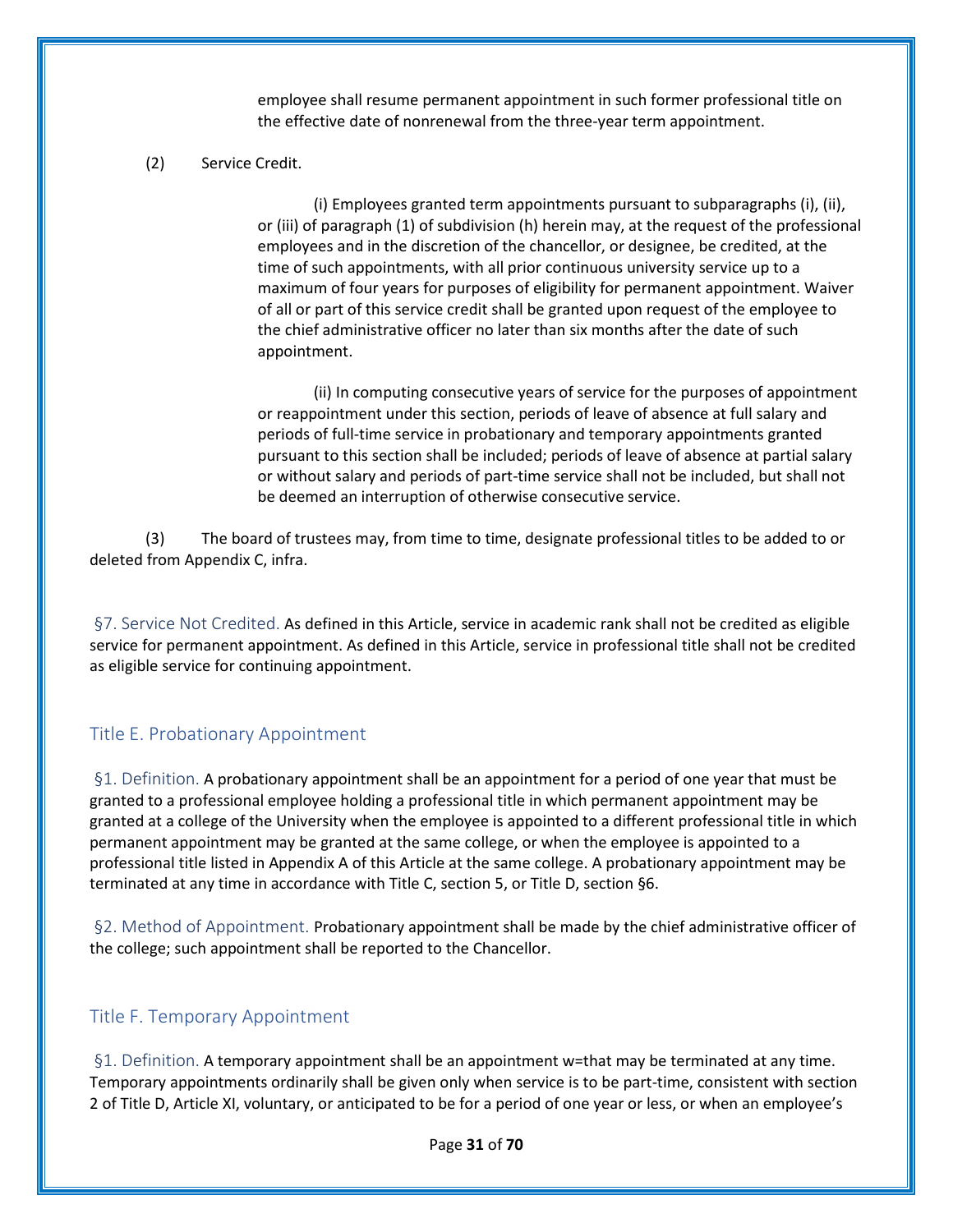initial appointment in the University is made to a position vacated by a professional employee who is serving a probationary appointment pursuant to Title C, section 5, or Title D, section §6. A temporary appointment is also appropriate whenever a position has been vacated by an employee on approved leave.

<span id="page-31-0"></span>§2. Eligibility. A temporary appointment may be given to any person appointed to or serving in a position designated as being in the Professional Services Negotiating Unit.

<span id="page-31-1"></span>§3. Method of Appointment. Temporary appointments shall be made by the chief administrative officer of the college; such appointments shall be reported to the Chancellor.

#### <span id="page-31-2"></span>Title G. Distinguished and University Professors and Distinguished Librarians

<span id="page-31-3"></span>§1. Appointment. Appointment as Distinguished Professor, Distinguished Service Professor, Distinguished Teaching Professor, Distinguished Librarian, or University Professor may be given by action of the Board of Trustees on recommendation of the Chancellor and shall be a continuing appointment.

#### <span id="page-31-4"></span>Title H. Appointment Year

<span id="page-31-5"></span>§1. Term of Obligation. The term of professional obligation, except in the case of part-time or temporary employment where the obligation may be less, shall be one of the following as determined by the chief administrative officer, or designee:

(a) Calendar year obligation — an annual obligation of service for the full year, i.e., 12 months; or

(b) Academic year obligation — an annual obligation of service for the academic year, not to exceed 10 months; or

(c) College year obligation — an annual obligation or service for any period less than the full year.

<span id="page-31-6"></span>§2. Professional Obligation. The professional obligation of an employee consistent with the employee's academic rank or professional title shall include teaching, research, University service, and other duties and responsibilities required of the employee during the term of the employee's professional obligation.

<span id="page-31-7"></span>§3. Appointment Year. Unless the terms of appointment otherwise provide, the normal appointment year shall be from September 1 to August 31, regardless of payroll mode, provided, however, that an academic year employee may be required to commence the employee's professional obligation at a date reason- ably prior to September 1, as may be necessitated by a college's operating requirements.

<span id="page-31-8"></span>§4. Other Employment. No employee may engage in other employment which interferes with the performance of the employee's professional obligation.

#### <span id="page-31-9"></span>Title I. Academic Freedom

<span id="page-31-10"></span>§1. Academic Freedom. It is the policy of the University to maintain and encourage full freedom, within the law, of inquiry, teaching, and research. In the exercise of this freedom, faculty members may, without

Page **32** of **70**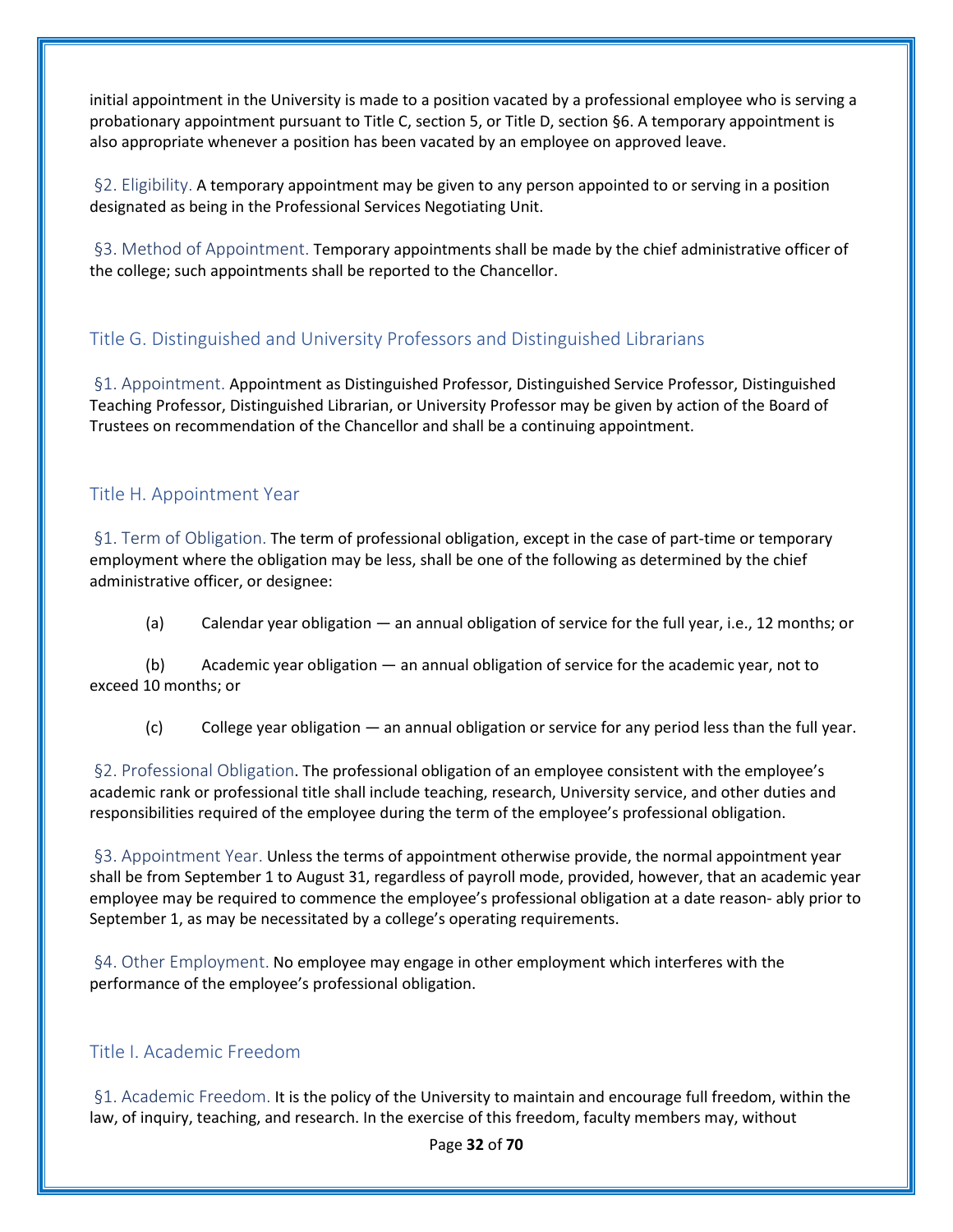limitation, discuss their own subject in the classroom; they may not, however, claim as their right the privilege of discussing in their classroom controversial matter that has no relation to their subject. The principle of academic freedom shall be accompanied by a corresponding principle of responsibility. In their role as citizens, employees have the same freedoms as other citizens. However, in their extramural utterances, employees have an obligation to indicate that they are not institutional spokespersons.

#### <span id="page-32-0"></span>Title J. Patents, Inventions, and Copyright Policy

#### <span id="page-32-1"></span>§1. Patents and Inventions Policy.

(a) Purpose of the Patents and Inventions Policy ("this Policy")

(1) The State University of New York ("SUNY") recognizes that the three primary missions of an educational institution are teaching, research, and public service. SUNY further recognizes that, in the course of performing its mission, innovations of public value will be developed under its auspices. It is the policy of SUNY to encourage such innovation and to take appropriate steps to aid creators and ensure that the public receives the benefit of such innovation in accordance with its public service mission. Appropriate steps include securing research support, identifying and encouraging disclosure of intellectual property, securing appropriate protections, marketing intellectual property through licensing and other arrangements, and managing royalties and other related income, such as litigation proceeds. These activities are undertaken in a spirit of cooperation with governmental agencies and private industry as part of SUNY's contribution to the economic well-being of the State of New York and of the Nation.

(2) In implementing its policies, SUNY will take appropriate steps to ensure that its academic community may freely publish the results of scholarly research pursuant to SUNY's policy on unrestricted dissemination of research activities. In conformance with this principle, all concerned shall cooperate so that essential rights to intellectual property shall not be lost.

(3) All net proceeds realized from the commercialization or other monetization of SUNY intellectual property, after payment of the creator's share as defined in subpart (e) of this Policy and other appropriate costs associated with the evaluation, marketing, development, protection, maintenance, or enforcement of intellectual property, shall be used for the support of SUNY research programs in a manner consistent with the Bayh-Dole Act and its implementing regulations. Campus net proceeds shall be applied in a manner consistent with local campus policies and procedures. Upon the request of a creator, SUNY shall provide an accounting of the distribution of royalties earned from intellectual property of the creator.

#### (b) Definitions.

(1) Affiliate: For purposes of this Policy, Affiliates include The Research Foundation for The State University of New York ("The Research Foundation"), State University Construction Fund, all campus auxiliary service corporations, and all campus foundations.

(2) Created: Having conceived, authored, reduced to practice, designed, developed, or otherwise having contributed to the making of intellectual property.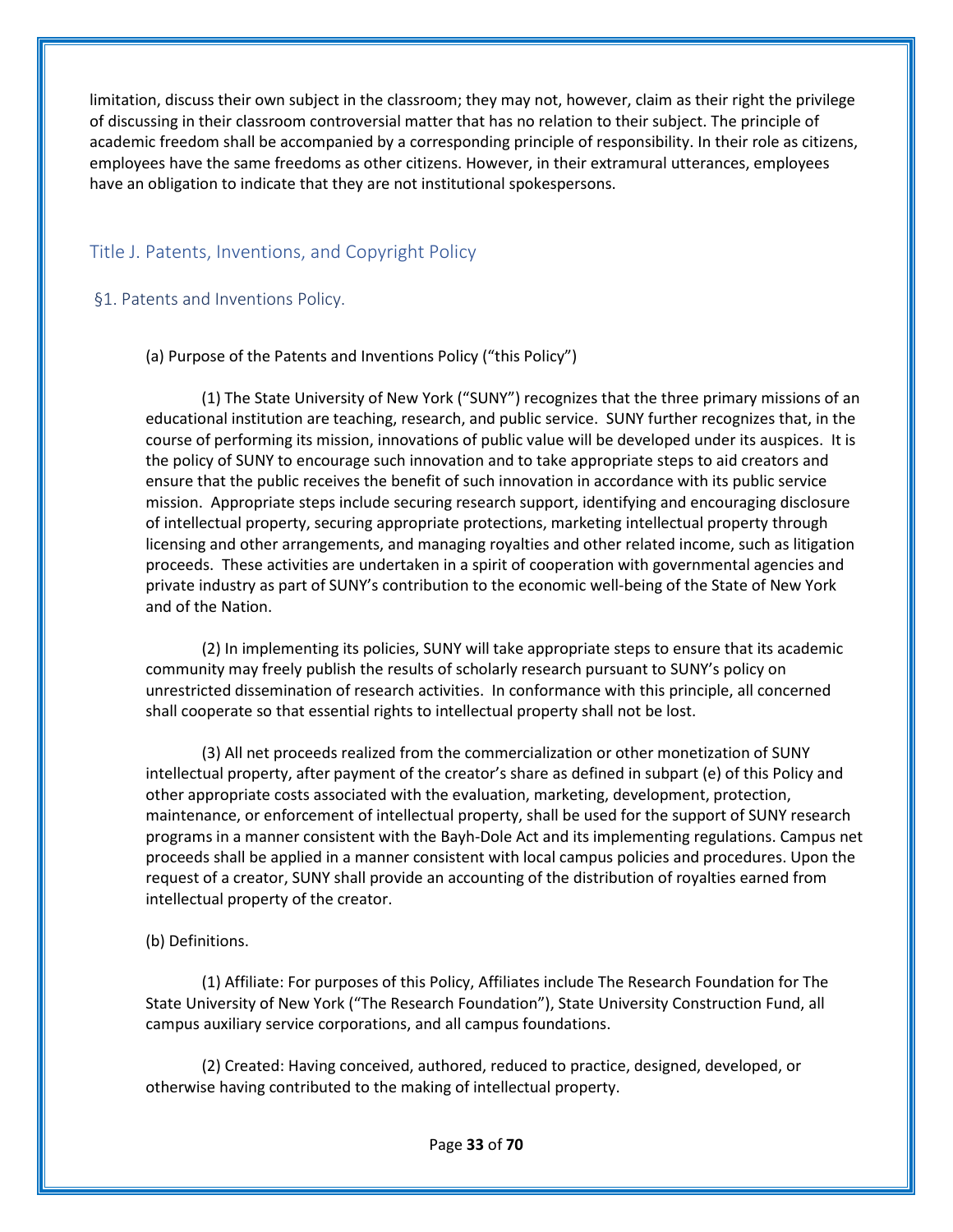(3) Creative and Course Content: Academic course content and materials created by personnel including, but not limited to syllabi, course materials, and textbooks; other scholarly or creative works of authorship; instructional, dramatic, musical, and artistic works; and manuscripts, articles, poetry, prose, short stories, digital shorts, novels, plays, screenplays, and creative writings.

(4) Creator: One who has created intellectual property, in whole or in part.

(5) Incidental Use of SUNY Resources ("Incidental Use"): Any use of publicly or routinelyavailable SUNY resources, such as residence halls, common areas, meeting rooms, cafeterias, gymnasiums, libraries, office spaces, furnishings, office supplies, photocopiers, telephones, fax machines and other standard office equipment, personal-type computers, and commercially available software in use on such computers, computer and communications networks, including internet access and data storage, that is nonessential to the creation of intellectual property, and any use of SUNY resources by a student in accordance with assigned coursework pursuant to that student's academic curriculum.

(6) Intellectual Property: Patentable inventions, tangible research materials, computer software, and any unique or novel innovation in the technical arts or any new and useful improvements thereof, including methods or processes for creating an object or result (a way of doing or making things), machines, devices, products of manufacture, product designs, or composition, maskworks, or layout designs for printed circuit boards or integrated circuits, compositions of matter, materials, any variety of plant, and any know-how essential to the practice or enablement of such innovations and improvements, whether or not patentable.

(7) Inventor: One who contributes to the conception of a patentable invention under the patent laws of the United States or other relevant jurisdiction.

(8) Net Royalty: Royalty less reasonable out-of-pocket expenses incurred by SUNY and not reimbursed by licensees for the evaluation, marketing, development, protection, maintenance, and enforcement of the subject Intellectual Property.

(9) Partner: Any entity or individual who is neither personnel nor student, who engages with SUNY or a SUNY Affiliate through a contract or other business transaction that will facilitate the research, teaching, or public service missions of SUNY.

(10) Patentable Invention: Any art or process (way of doing or making things), machine, manufacture, design, or composition of matter, or any new and useful improvement thereof, or any variety of plant, which is or may be patentable under the patent laws of the United States or other relevant jurisdiction, and the patent applications or patents that embody them.

(11) Personnel: All full-time and part-time employees of SUNY and SUNY Affiliates, student employees (including, but not limited to, research assistants, teaching assistants, fellows, post-doctoral scholars, and students providing services under sponsor agreements), and other persons holding any paid appointment or position with SUNY.

(12) Royalty: Cash, equity, or other value received by SUNY as consideration for use of rights to SUNY Intellectual Property.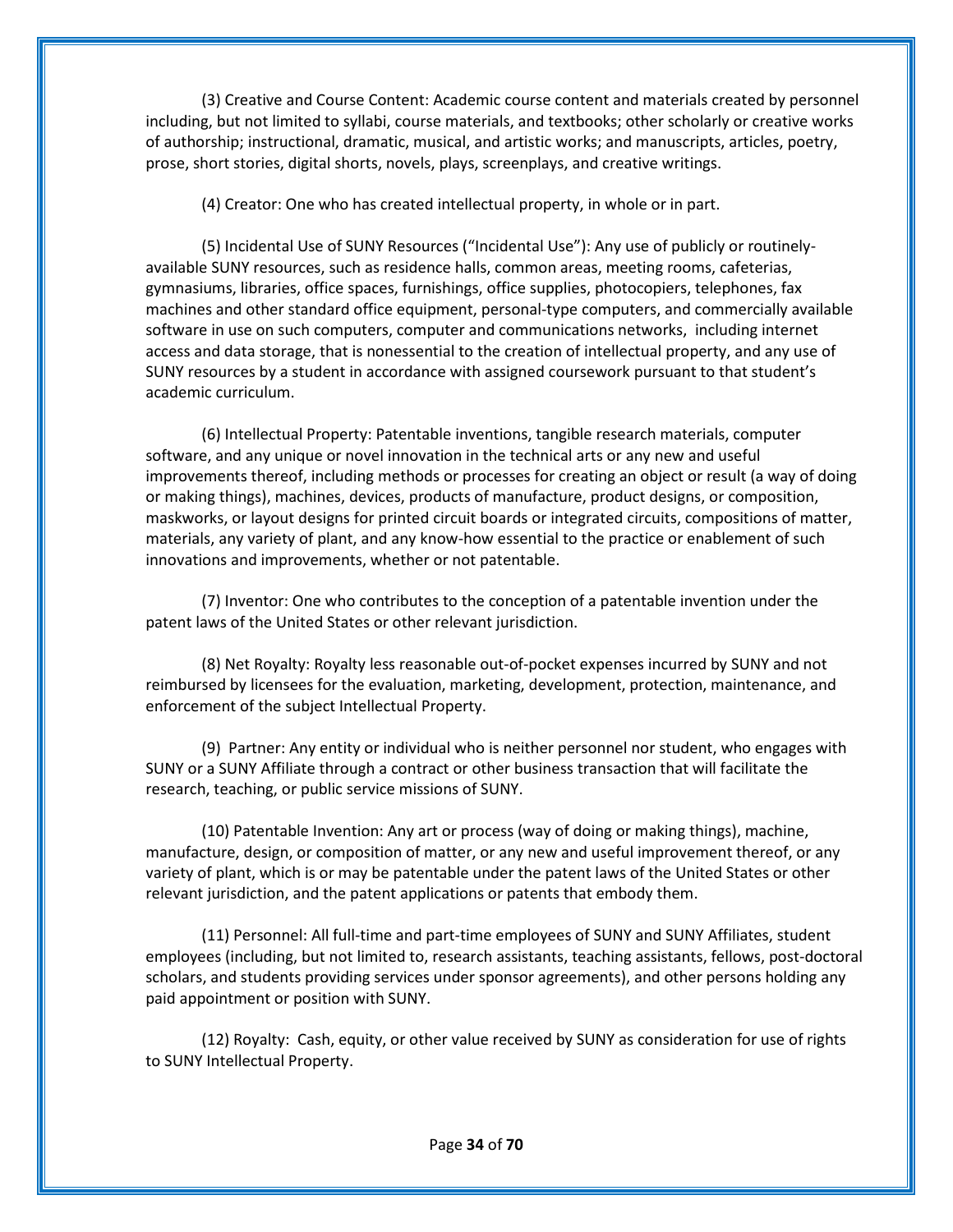(13) Students: Individuals enrolled in SUNY, including, but not limited to, continuing education, undergraduate, graduate, and professional students, non-degree students, and not-for-credit students.

(14) Substantial Use of SUNY Resources ("Substantial Use"): Any use of SUNY resources that is more than Incidental Use, including, but not limited to, use of: financial support, funds and grants administered by SUNY or a SUNY Affiliate; inter-institutional collaborations facilitated by SUNY; equipment, facilities, services, laboratories, or space; computers and computer or communications networks not publicly or routinely available; research, clinical, or other scientific instruments; time spent by personnel, including secretarial, clerical, administrative staff, and research and teaching assistants; confidential information; inventions and other proprietary or intellectual property owned by SUNY; and any privileged access as a result of a person's affiliation with SUNY.

(15) The State University of New York ("SUNY"): References to "SUNY" in this Policy may include Affiliates where appropriate under the contexts, whether or not specifically stated. In addition, at the request of SUNY, SUNY Ownership of Intellectual Property under subpart (d)(1) of this Policy may include ownership, management, promotion, licensing and other transfers, commercialization, and monetization of certain intellectual property by The Research Foundation.

(c) Scope.

(1) This Policy applies to intellectual property created, in whole or in part, by SUNY personnel, students, Affiliates, and Partners.

(2) This Policy sets forth the rights and responsibilities of SUNY and SUNY personnel, students, Partners, and Affiliates in the development, creation, ownership, protection, maintenance, dissemination, marketing, licensing, and monetization of intellectual property.

(3) Creative and course content is beyond the scope of this Policy.

(d) Ownership of Intellectual Property

(1) SUNY Ownership: Subject to the exceptions of (d)(2) below, SUNY shall own, and creator shall promptly disclose and assign to The Research Foundation, Intellectual property created, in whole or in part:

(i) within the scope of the creator's employment by SUNY; or

(ii) through the substantial use of SUNY Resources, unless otherwise agreed in writing.

(2) Creator Ownership: Ownership rights to creative and course content shall be governed by SUNY's Copyright Policy A creator who is personnel may retain ownership rights to intellectual property that is not creative and course content if:

(i) the intellectual property was created exclusively outside the scope of the creator's employment by SUNY; and

(ii) the intellectual property was created through no more than incidental Use of SUNY resources; and

Page **35** of **70**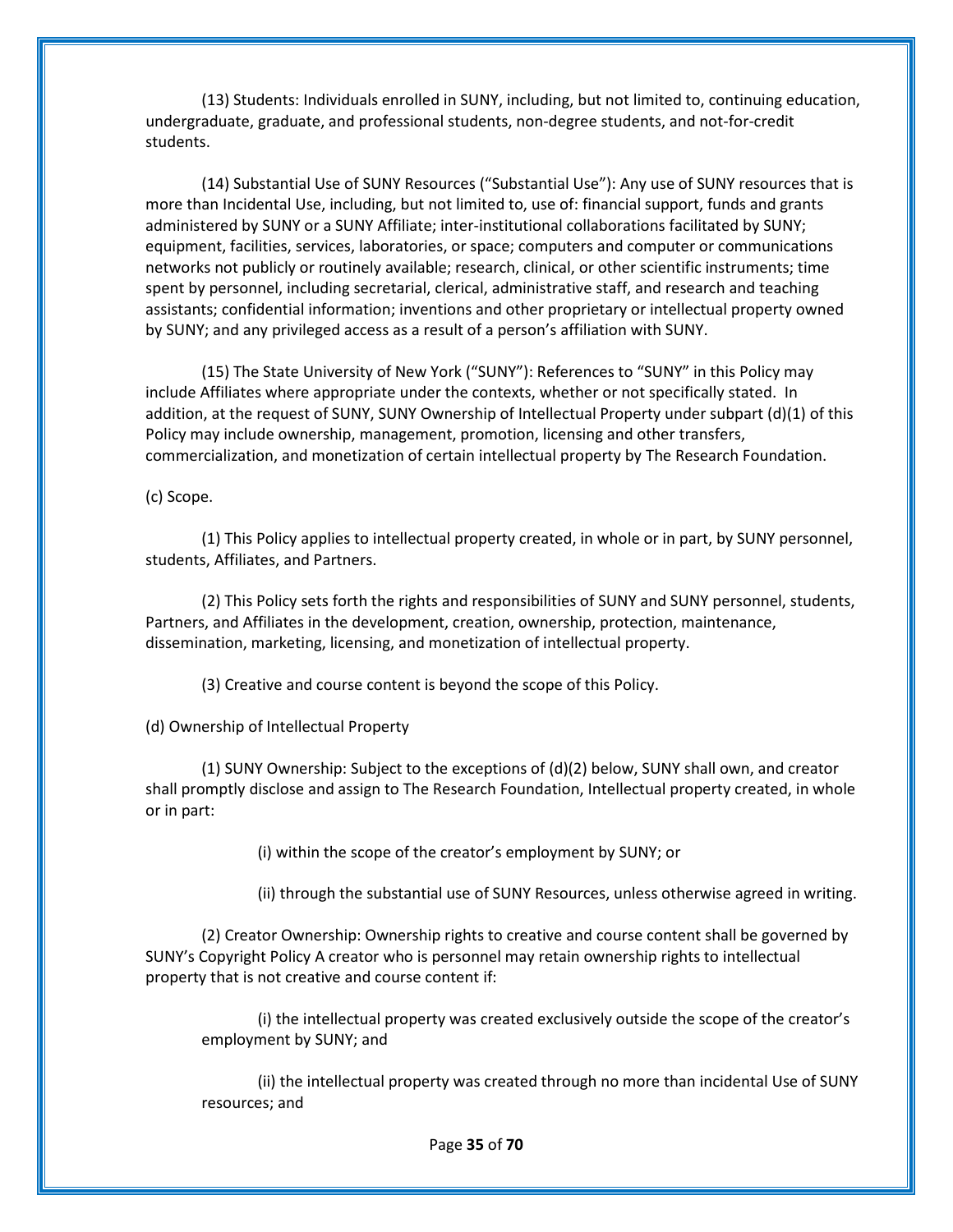Creators of intellectual property satisfying  $(d)(2)(a)$  and  $(d)(2)(b)$  above shall submit an External Invention Disclosure Form as prescribed in SUNY's Procedures for Disclosure and Management of Patents and Inventions.

(3) Student Ownership: A creator who is a student and not also personnel may retain ownership rights to intellectual property created through no more than Incidental use of SUNY Resources, subject to those restrictions that may be required by an external sponsor, if any. A student shall own the copyright to his or her thesis unless an agreement supporting the underlying work specifies otherwise. Under all circumstances, SUNY shall have an unrestricted royalty-free license to reproduce and disseminate student theses.

(4) Partner Ownership: Where SUNY intends that a partner engage in substantial Use of SUNY Resources, the ownership of intellectual property created by or for the partner in connection with the use or sponsorship of SUNY Resources shall be memorialized in a written agreement between the Partner and SUNY or an affiliate.

(5) Joint Ownership: Intellectual property may be subject to exercise of ownership rights by two or more parties, including SUNY, affiliates, personnel, students, and partners, in which case joint ownership may be appropriate.

(6) Questions as to Ownership: Where any dispute is raised as to ownership of intellectual property, patents, or patent applications under these provisions, the matter shall be referred to the Innovation Policy Board in a manner consistent with SUNY's Procedures for Disclosure and Management of Patents and Inventions.

#### (e) Royalty Income.

(1) Patentable Inventions: With respect to any patentable invention obtained by or through SUNY or assigned to or as directed by SUNY in accordance with the foregoing provisions, SUNY, in recognition of the meritorious services of the inventor and in consideration of the inventor's assignment of the patentable invention to SUNY, will make provision entitling the inventor and the inventor's heirs or legatees to share in the proceeds from the management and licensing of such patentable invention to the extent of 45 percent of the first \$100,000 of net royalty received by SUNY and 40 percent of net royalty thereafter, unless the inventor and SUNY agree otherwise in a written and duly executed instrument, or if this exceeds the limits fixed by applicable regulations of the relevant sponsoring agency, which will control in such cases.

(2) Computer Software and Intellectual property Other Than Patentable Inventions: With respect to any intellectual property that is not a patentable invention, including computer software that is not a patentable invention, created in the performance of academic or research activities and obtained by or through SUNY or assigned to or as directed by SUNY in accordance with the foregoing provisions, SUNY, in recognition of the meritorious services of the creator and in consideration of the creator's assignment to SUNY, will make provision entitling the creator and the creator's heirs or legatees to share in the proceeds from SUNY's management and licensing to the extent of 45 percent of the first \$100,000 of net royalty received by SUNY and 40 percent of net royalty thereafter, unless:

Page **36** of **70** (i) The campus has adopted a local policy requiring reinvestment in support of university research programs, in which case no less than 45 percent of the first \$100,000 received by SUNY and 40 percent of such income thereafter shall be directed to the program within which the intellectual property was created; or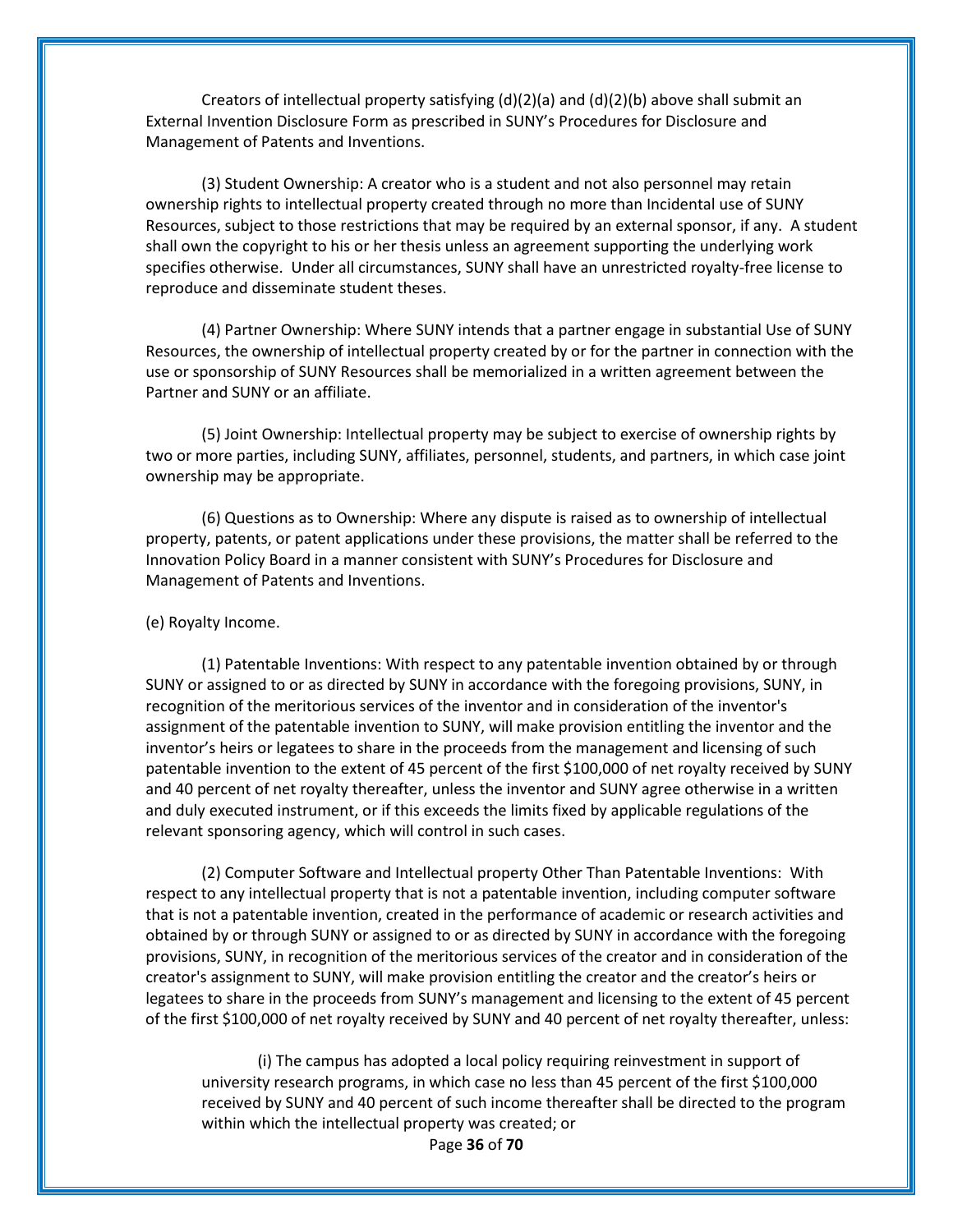(ii) The intellectual property is a work for hire or subject to a conflicting obligation to a sponsor or a partner; or

(iii) The creator and SUNY agree otherwise in a written and duly executed instrument;

(iv) If this exceeds the limits fixed by applicable regulations of the relevant sponsoring agency, which will control in such cases.

#### (f) Release and Waiver.

or

(1) SUNY decisions regarding evaluation, marketing, development, protection, maintenance, or enforcement of intellectual property shall be made in consultation with the creator(s). SUNY may, at the creator's written request, release its ownership rights in intellectual property to the creator(s), subject to those restrictions that may be required by an external sponsor, if any.

(2) SUNY shall make an initial determination regarding whether to retain title to intellectual property within one year of SUNY's acceptance of the creator's fully disclosed, assigned, and properly executed disclosure statement. SUNY shall proceed with patenting, development, and marketing of the intellectual property as soon as practicable thereafter. If SUNY elects not to retain title or fails to make such an election within one year, all of SUNY's rights to the intellectual property shall be released upon written request to the creator, subject to those restrictions that may be required by an external sponsor, if any.

(3) For any intellectual property so released to a creator, SUNY shall receive ten percent of the net proceeds to the creator, in recognition of the contribution of the State and people of New York to the support of the research that resulted in the intellectual property. For purposes of this subpart, (f)(2), "net proceeds" means income realized by the creator from commercialization or other monetization of the intellectual property less reasonable costs incurred directly by the creator for the evaluation, marketing, development, protection, maintenance, or enforcement of the subject intellectual property.

(g) Innovation Policy Board.

(1) The Chancellor shall establish and appoint an Innovation Policy Board of the State University of New York and designate the chair thereof in accordance with the procedures accompanying this Policy. The Innovation Policy Board shall have full powers of organization to undertake periodic review of this Policy and to create, revise, and enhance guidelines and procedures to interpret and implement this policy.

(h) Applicability.

(1) Intellectual property that is fully disclosed and assigned in a properly executed new technology disclosure statement before the effective date of these regulations shall be subject to SUNY's prior Patents and Inventions Policy.

<span id="page-36-0"></span>§2. Copyright Policy. Generally, the members of the staff of the University shall retain all rights to copyright and publish written works produced by them. However, in cases where persons are employed or directed within the scope of their employment to produce specific work subject to copyright the University shall have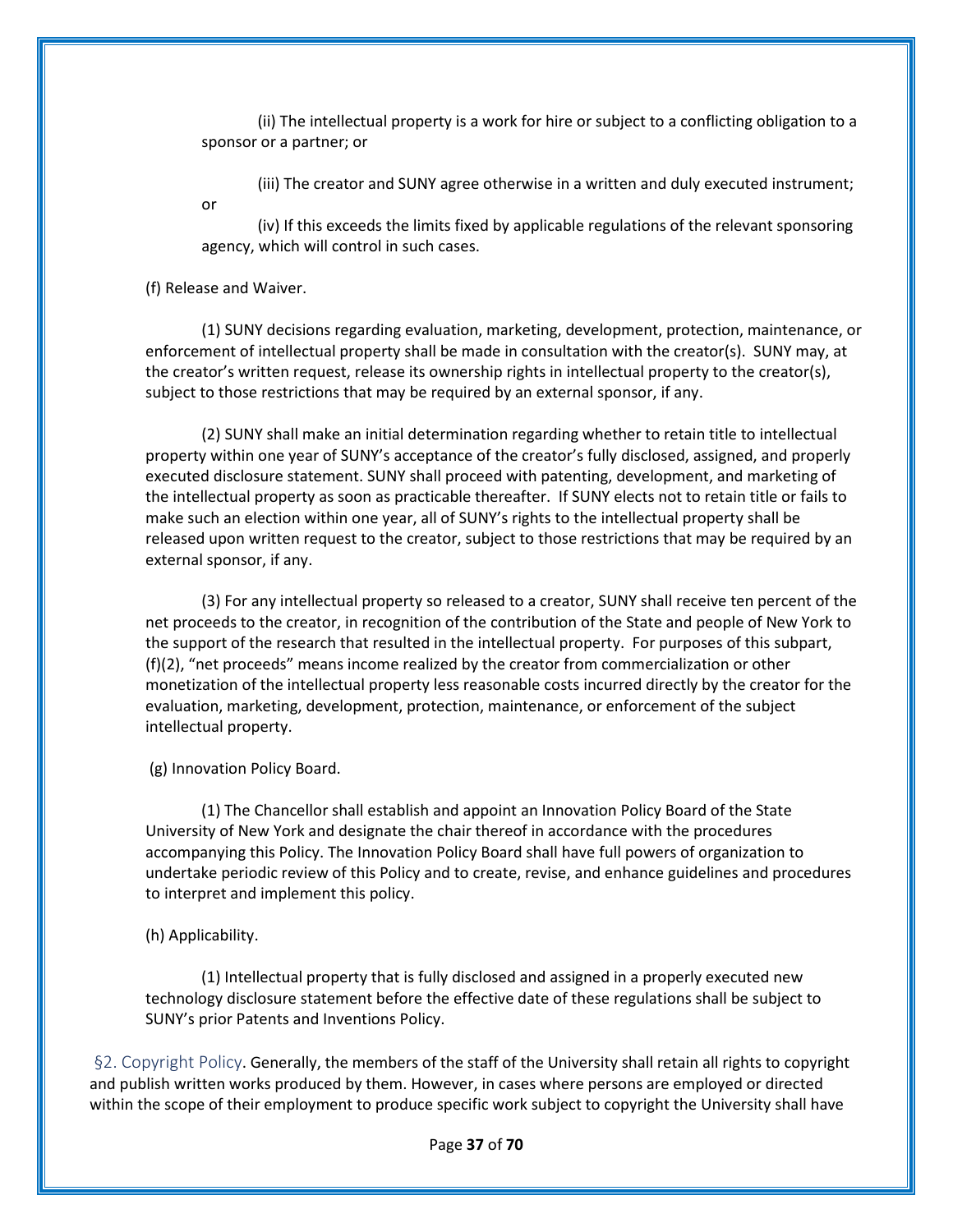the right to publish such work without copyright, or to copyright it in its own name. The copyright will also be subject to any contractual arrangements by the University for work in the course of which the writing was done. Staff members will be expected not to allow the privilege to write and retain the right to their work to interfere with their University duties. In those cases where an author desires the help of University facilities, arrangements should be made through the administrative staff of the author's institution in advance with respect to the assistance that may be appropriately given and the equity of the University in the finished work.

## <span id="page-37-0"></span>APPENDIX A TO ARTICLE XI PROFESSIONAL TITLES

Assistant Vice-President for Student Affairs Associate Dean of Students Career Planning Officer College Registrar Director Director of Academic Advisement Director of Administrative Services Director of Admissions Director of Admissions and Assessment Director of Admissions and Enrollment Director of Admissions and Enrollment Management Director of Admissions and Enrollment Planning Director of Admissions (Equality of Opportunity Program) Director of Admissions and Financial Aid Director of Admissions and Interinstitutional Relations Director of Admissions and Planning Director of Admissions and Records Director of Admissions and Student Affairs Director of Alumni Affairs Director of Art Museum Director of Career Planning Director of Center for Contemporary Arts and Letters Director of Center for Economic Education Director of Chemical Laboratories Director of College Housing Director of Comparative Development Studies Center Director of Continuing Education Director of Cooperative College Center Director of Counseling Director of Earth and Space Sciences Lab Director of Education Director of Engineering Laboratories

Director of Equality of Opportunity Program Director of Field Studies Director of Financial Aid Director of Fine Arts Center Director of Great Lakes Laboratory Director of Home Economics Education Director of Instructional Resources Director of International Education Director of Laboratory Animal Facilities Director of Libraries Director of Management Engineering Teaching Hospital Director of Medical Radiography Teaching Hospital Director of News Bureau Director of Nursing Director of Outdoor Education Director of Pharmacy Director of Physical Education Director of Physical Laboratories Director of Policy Research Director of Residential Life Director of Student Activities Director of University Systems Analysis Environmental Health Officer Manager Student Financial Aids Officer Supervisor of College Nursing Services Teaching Hospital Director of Biomedical Engineering Teaching Hospital Teaching Hospital Director of Physical Therapy Teaching Hospital Director of Rehabilitation Therapy Teaching Hospital Director of Respiratory Therapy Teaching Hospital Director of Social Services Teaching Hospital Medical Records Director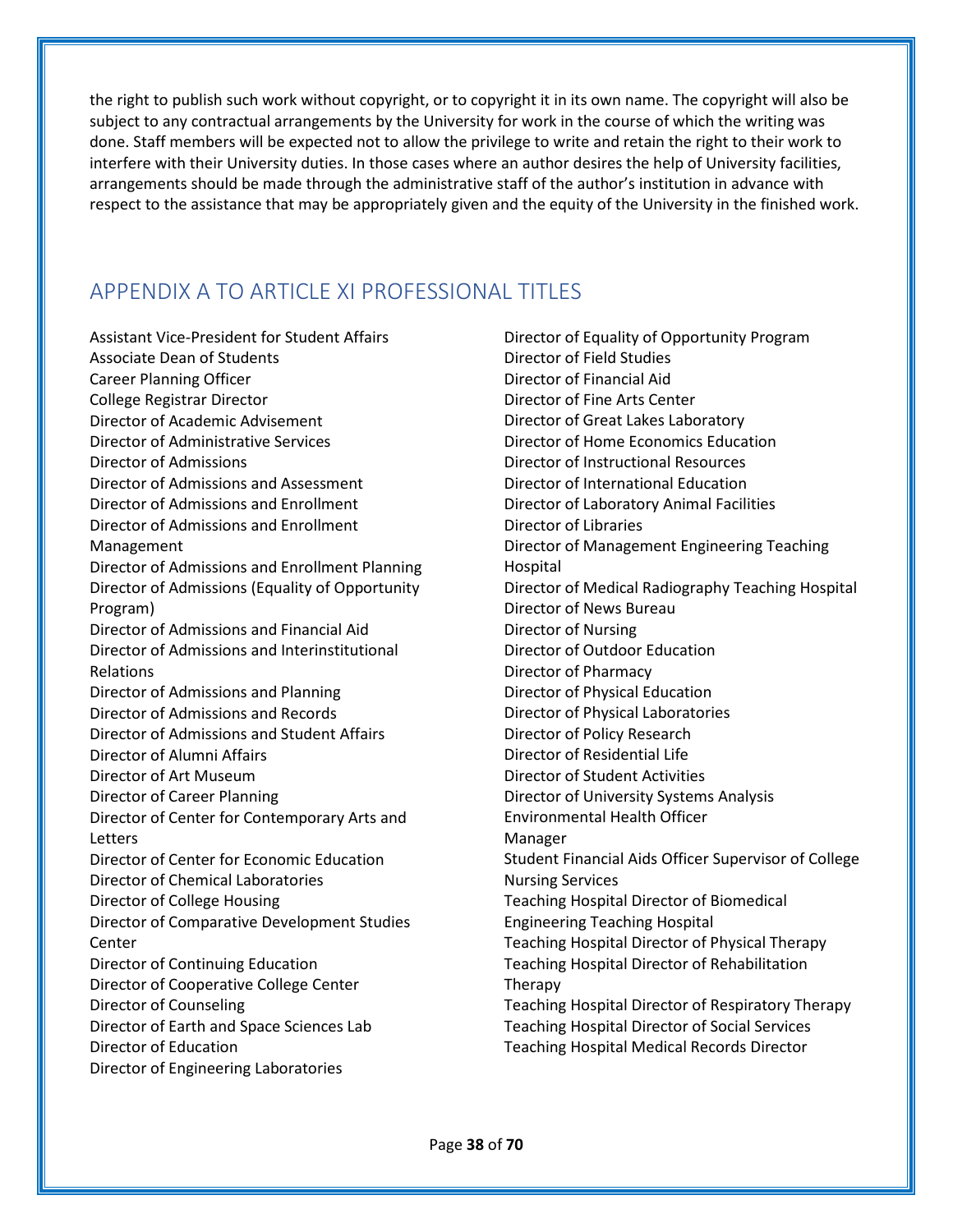## <span id="page-38-0"></span>APPENDIX B TO ARTICLE XI ATHLETIC TITLES

#### **1– Division I Campuses – Athletic Director and Staff**

Division I Director of Athletics/Athletic Director Division I Senior Associate Athletic Director Division I Associate Athletic Director Division I Senior Assistant Athletic Director Division I Senior Woman Administrator Division I Assistant Athletic Director

Division I Director of Athletic Advancement or Development

Division I NCAA Compliance Director Division I Athletic Marketing Director Division I Athletic University Relations Director

*\*RP indicates revenue producing sports.*

#### **2– Division I Revenue Producing Sports – Coaching Titles**

Division I Head Football Coach (RP)\* Division I Head Basketball Coach (RP) Division I Associate Head Coach (RP) Division I Associate Coach (RP) Division I Football Offensive Coordinator (RP) Division I Football Defensive Coordinator (RP) Division I Assistant Head Coach (RP) Division I First Assistant Coach (RP) Division I Second Assistant Coach (RP) Division I Coach (RP)

Division I Assistant Coach (RP) Division I Coaching Assistant (RP)

#### **3– Division I Non-revenue producing Sports – Coaching Titles**

Division I Head Coach Division I Associate Head Coach Division I Assistant Head Coach Division I Associate Coach Division I First Assistant Coach Division I Second Assistant Coach Division I Coach Division I Assistant Coach Division I Coaching Assistant

#### **4– Division III Sports**

Director of Athletics Head Coach Assistant Head Coach Coach First Assistant Coach Associate Coach Assistant Coach Coaching Assistant Division I Head Coach (Showcase Sports)

## <span id="page-38-1"></span>APPENDIX C TO ARTICLE XI FUNDRAISING TITLES

Director of Fundraising Associate Director of Fundraising

## <span id="page-38-2"></span>ARTICLE XII: EVALUATION AND PROMOTION OF ACADEMIC AND PROFESSIONAL EMPLOYEES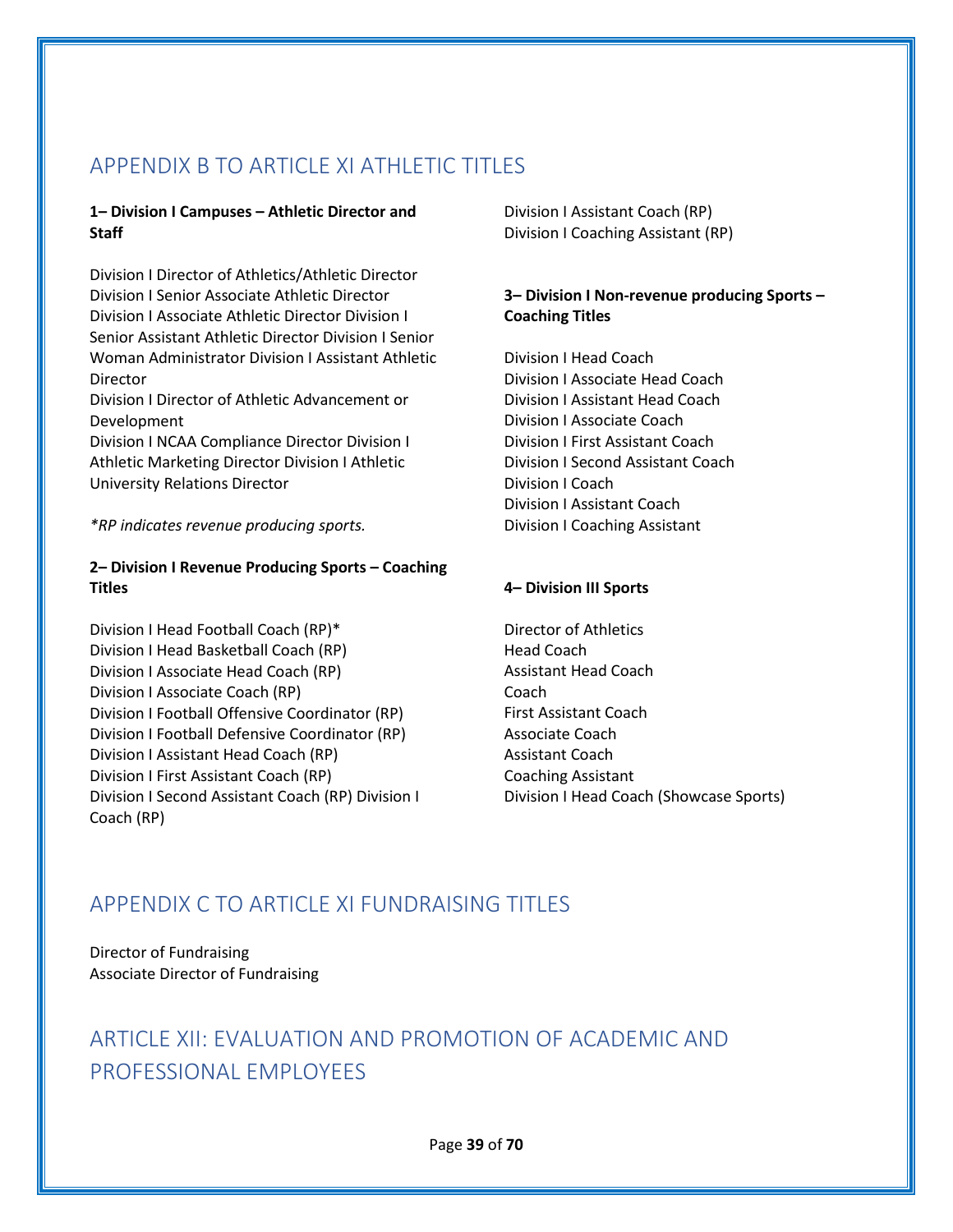#### <span id="page-39-0"></span>Title A. Evaluation of Academic Employees

<span id="page-39-1"></span>§1. Policy. It is the policy of the University to evaluate academic employees.

<span id="page-39-2"></span>§2. Purpose. The purpose of evaluation pursuant to this Title shall be the appraisal of the extent to which each academic employee has met his or her professional obligation. Written communication of such appraisal shall be sent to the academic employee concerned. The evaluations conducted pursuant to this Title may be considered by the chief administrative officer of a college and the college administrative officers in making decisions or recommendations with respect to continuing appointments, renewal of term appointments, promotions, discretionary adjustments to basic annual salary, and for any other purpose where an academic employee's performance may be a relevant consideration. Nothing contained herein shall prevent the chief administrative officer from taking such action as the chief administrative officer may deem appropriate to the operating requirements of the college.

<span id="page-39-3"></span>§3. Applicability. Pursuant to this Title, academic employees may be evaluated; such evaluation, if any, is to be made by the chief administrative officer, or designee.

<span id="page-39-4"></span>§4. Criteria. In conducting evaluations pursuant to this Title, the chief administrative officer of the college concerned, or designee, may consider, but shall not be limited to consideration of, the following:

(a) Mastery of subject matter — as demonstrated by such things as advanced degrees, licenses, honors, awards, and reputation in the subject matter field.

(b) Effectiveness in teaching — as demonstrated by such things as judgment of colleagues, development of teaching materials, or new courses and student reaction, as determined from surveys, interviews and classroom observation.

(c) Scholarly ability — as demonstrated by such things as success in developing and carrying out significant research work in the subject matter field, contribution to the arts, publications, and reputation among colleagues.

(d) Effectiveness of University service — as demonstrated by such things as college and University public service, committee work, administrative work, and work with students or community in addition to formal teacher-student relationships.

(e) Continuing growth — as demonstrated by such things as reading, research, or other activities to keep abreast of current developments in the academic employee's fields and being able to handle successfully increased responsibility.

#### <span id="page-39-5"></span>Title B. Promotion of Academic Employees

<span id="page-39-6"></span>§1. Procedure. The chief administrative officer of a college, after giving consideration to recommendations of academic employees, including the committees, if any, of the appropriate department or professional area and other appropriate sources in connection with promotion of a specific academic employee, may promote, or recommend to the Chancellor for promotion, such persons as are, in the chief administrative officer's judgment, best qualified. Nothing contained herein shall prevent the chief administrative officer of a college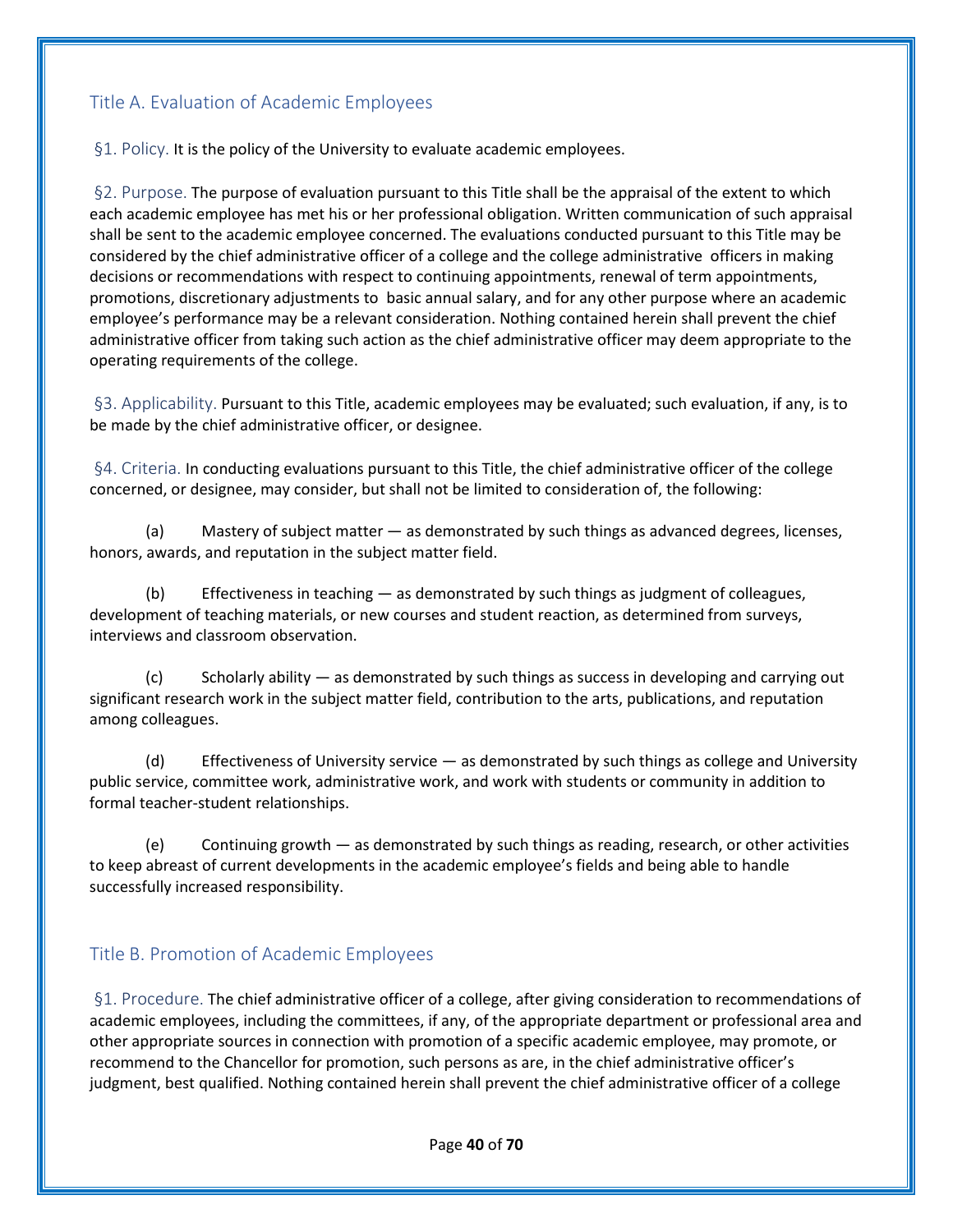from taking such promotion action as the chief administrative officer may deem appropriate to the operating requirements of the college.

<span id="page-40-0"></span>§2. Criteria. Recommendations of academic employees, or their appropriate committees, or other appropriate sources may consider, but shall not be limited to, consideration of, the following:

(a) Mastery of subject matter — as demonstrated by such things as advanced degrees, licenses, honors, awards, and reputation in the subject matter field.

(b) Effectiveness in teaching  $-$  as demonstrated by such things as judgment of colleagues, development of teaching materials, or new courses and student reaction, as determined from surveys, interviews, and classroom observation.

(c) Scholarly ability — as demonstrated by such things as success in developing and carrying out significant research work in the subject matter field, contribution to the arts, publications, and reputation among colleagues.

(d) Effectiveness of University service — as demonstrated by such things as college and university public service, committee work, administrative work, and work with students or community in addition to formal teacher-student relationships.

(e) Continuing growth — as demonstrated by such things as reading, research, or other activities to keep abreast of current developments in the academic employee's fields and being able to handle successfully increased responsibility.

<span id="page-40-1"></span>§3. Length of Service. Completion of a minimum period of service with the University may be a consideration, but shall not be a qualification for promotion.

## <span id="page-40-2"></span>Title C. Evaluation and Promotion of Professional Employees

<span id="page-40-3"></span>§1. Policy. It is the policy of the University to evaluate on a regular basis the performance of all professional employees and to give such employees consideration for promotion. The Chancellor or designee shall provide for the administration of systems for evaluation and promotion of such employees.

#### <span id="page-40-4"></span>§2. Definitions.

(a) "Promotion" shall mean an increase in a professional employee's basic annual salary with a change in title and movement to a higher salary rank, resulting from a permanent significant increase or change in his or her duties and responsibilities as a consequence of movement from one position to another of greater scope and complexity of function at the same or different college.

(b) "Immediate Supervisor" shall mean the person designated by the chief administrative officer for the purpose of evaluating professional employees.

<span id="page-40-5"></span>§3. Promotion.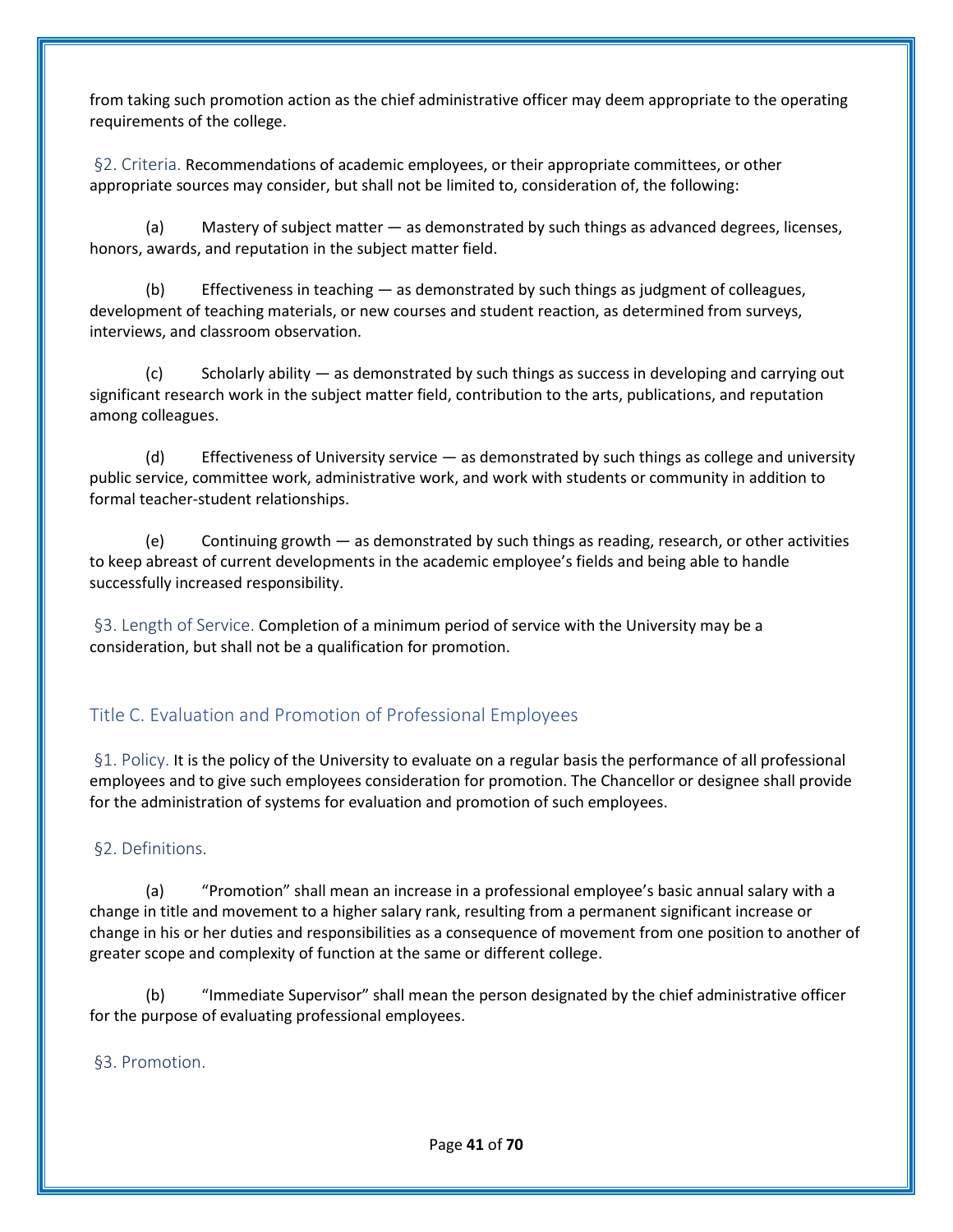(a) Professional employees may apply, and upon such application shall receive consideration, for promotion to vacant professional employee positions in the Professional Services Negotiating Unit, which are to be filled, or for promotion in their present positions, provided, however, that nothing contained herein shall affect or operate to invalidate any promotion or appointment, nor shall anything contained herein be construed to require promotions, or appointments to vacant positions in the Professional Services Negotiating Unit to be made from among professional employees presently employed by the University.

(b) Prior to making promotions or recommendations to the Chancellor for promotion of professional employees, the chief administrative officer shall review the supervisory evaluation and recommendations relating to such employees, together with the recommendations, if any, of the appropriate professional staff committees established for such purpose.

#### <span id="page-41-0"></span>§4. Evaluation.

(a) Each professional employee in the Professional Services Negotiating Unit shall have his or her performance evaluated by the employee's immediate supervisor formally, in writing, once each year during the term of appointment and as changing conditions warrant, except where the employee is serving a final year in the University, following notice of nonrenewal. Such evaluation shall be based on a performance program determined by the immediate supervisor after consultation with the employee, a copy of which shall be given to the employee.

(b) Performance shall be characterized, in summary, as either satisfactory or unsatisfactory. A professional employee whose performance is characterized as "unsatisfactory" in a written report resulting from a formal evaluation may seek review of such report by the appropriate professional staff committee established for such purpose.

<span id="page-41-1"></span>§5. Criteria. As they relate to the duties, responsibilities and objectives of the position in which a professional employee is being evaluated or for which such employee is being considered for promotion, the following criteria may include but not be limited to:

(a) Effectiveness in performance — as demonstrated, for example, by success in carrying out assigned duties and responsibilities, efficiency, productivity, and relationship with colleagues.

(b) Mastery of specialization — as demonstrated, for example, by degrees, licenses, honors, awards, and reputation in professional field.

(c) Professional ability — as demonstrated, for example, by invention or innovation in professional, scientific, administrative, or technical areas; i.e., development or refinement of programs, methods, procedures, or apparatus.

(d) Effectiveness in University service — as demonstrated, for example, by such things as college and university public service, committee work, and involvement in college or university related student or community activities.

(e) Continuing growth — as demonstrated, for example, by continuing education, participation in professional organizations, enrollment in training programs, research, improved job performance and increased duties and responsibilities.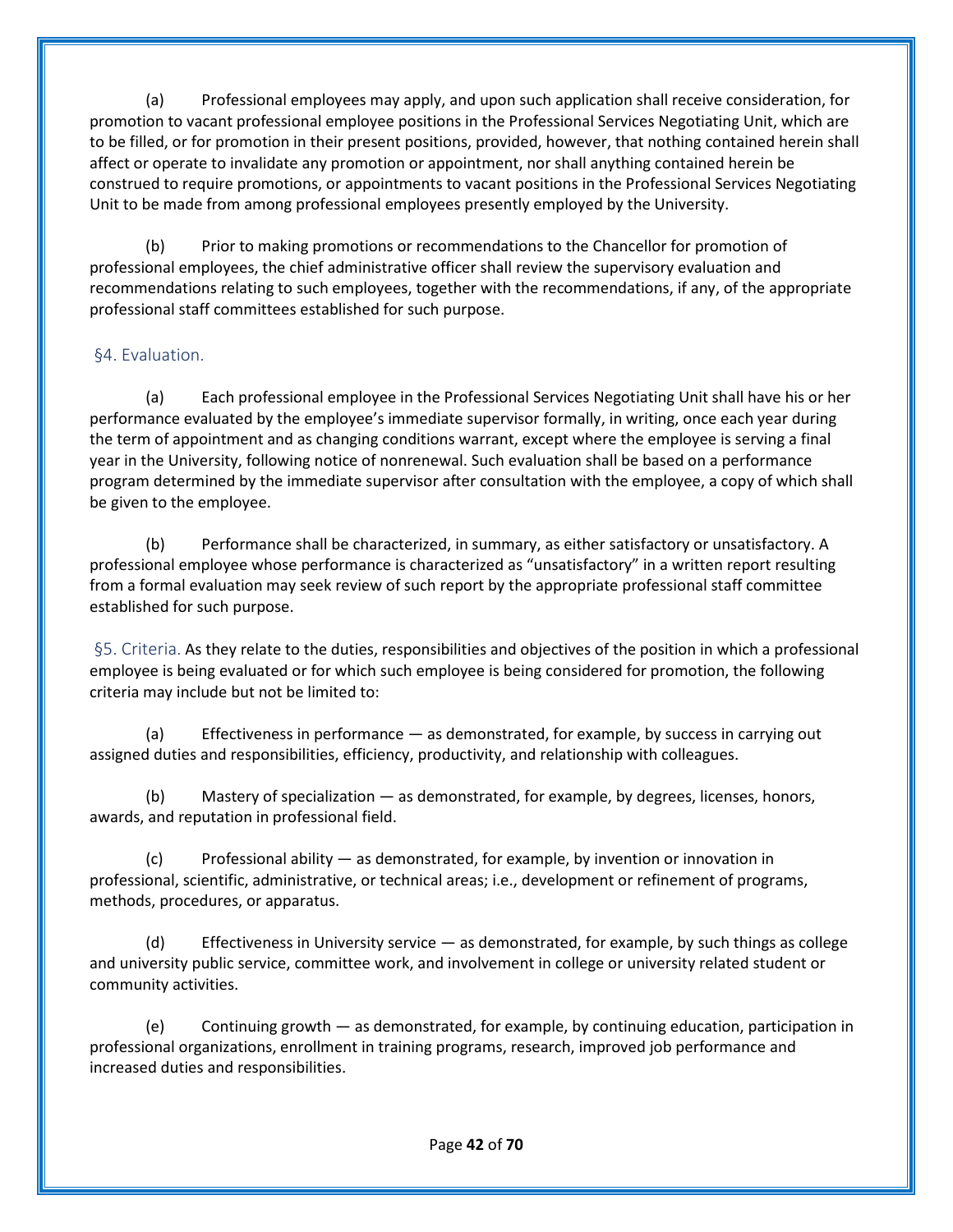<span id="page-42-0"></span>§6. Action by Chief Administrative Officer. Notwithstanding anything contained herein, the chief administrative officer of a college may promote or recommend for promotion directly to the Chancellor, or designee, any professional employee in the Professional Services Negotiating Unit at the chief administrative officer's college.

## <span id="page-42-1"></span>ARTICLE XIII: LEAVE OF ABSENCE FOR EMPLOYEES IN THE PROFESSIONAL **SERVICE**

<span id="page-42-2"></span>§1. Definitions. Whenever used in this Article:

(a) The term "calendar year employee" shall mean any employee having a 12-month professional obligation.

(b) The term "academic year employee" shall mean any academic employee having an academic year professional obligation.

(c) The term "college year employee" shall mean any professional employee, or any academic employee holding a librarian title, having an annual professional obligation of less than 12 months, except an academic employee holding a librarian title having an academic year professional obligation.

<span id="page-42-3"></span>Title A. Vacation Leave: Calendar Year Employees and College Year Employees

#### <span id="page-42-4"></span>§1. Accrual of Vacation Leave.

(a) Employees not in the Professional Services Negotiating Unit.

(1) Full-time calendar year and college year employees shall be eligible to accrue credits for vacation leave at the rate of one and three-quarter days a month for each month, or major fraction thereof during the term of their professional obligation. Part-time calendar year and college year employees shall be eligible to accrue credits on a pro rata basis. On January 2 of each year, one vacation day shall be added to the accrual balance of all employees eligible to accrue vacation leave.

(2) To accrue credits for vacation leave during each month, eligible full-time employees must be in full-pay status for such month, or major fraction thereof; eligible part-time employees must be in pay status consistent with their part-time service for such month, or major fraction thereof.

#### (b) Employees in the Professional Services Negotiating Unit.

(1) Employees hired prior to July 1, 1982:

(a) Full-time calendar year and college year employees shall be eligible to accrue credits for vacation leave at the rate of one and three-quarters days a month for each month or major fraction thereof during the term of their professional obligation. On January 2 of each year of the agreement, one vacation day shall be added to the accrual balance of all employees eligible to accrue vacation leave.

(b) To accrue credits for vacation leave during each month, eligible full-time employees must be in full-pay status for such month, or major fraction thereof.

Page **43** of **70**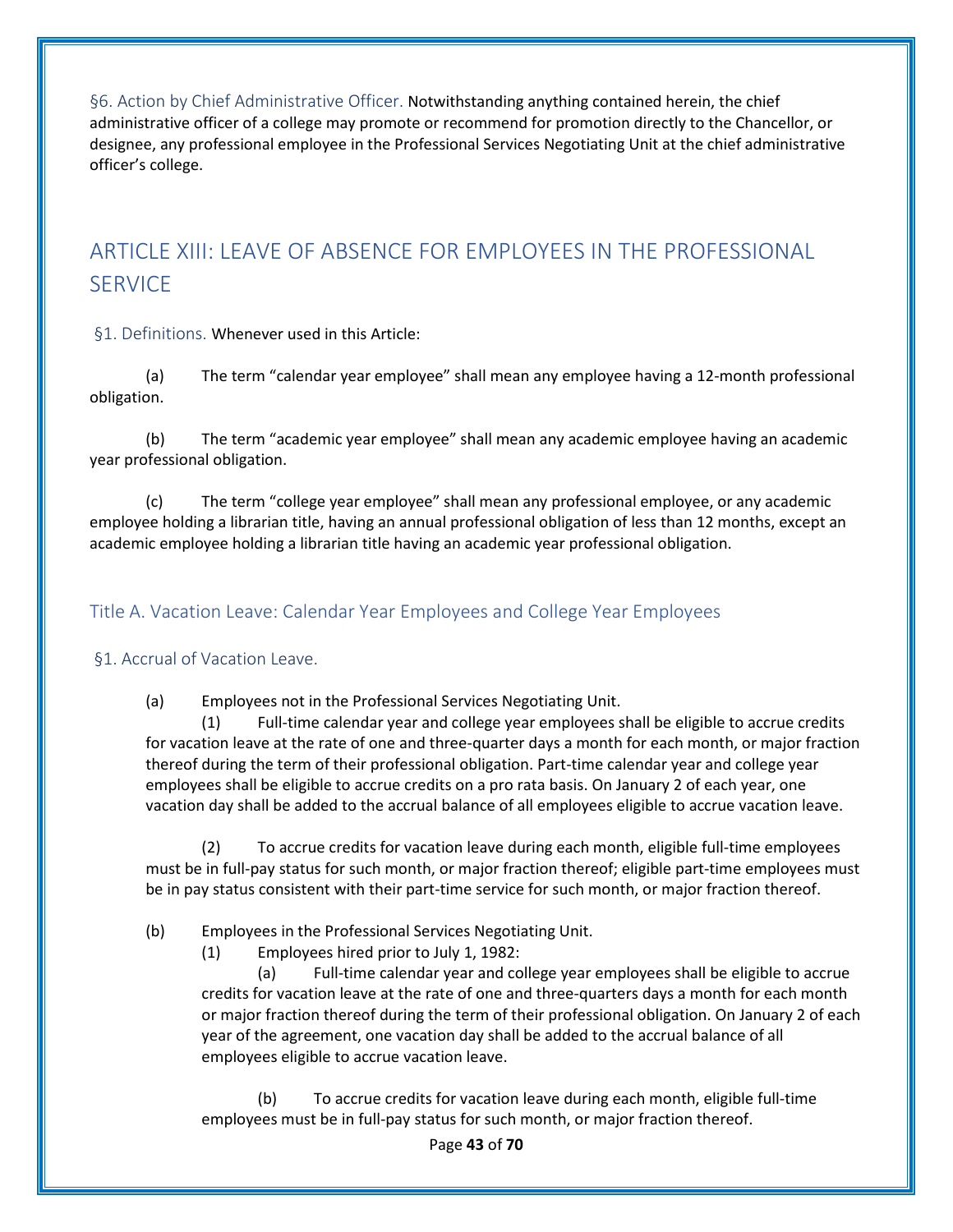(2) Employees hired on or after July 1, 1982:

(a) Commencing December 1, 1982, calendar year and college year employees who serve on a full-time basis and are appointed effective on or after July 1, 1982, shall be eligible to accrue credits for vacation leave for each month or major fraction thereof during the term of their professional obligation according to the following schedule. On January 2nd of each year of the Agreement, one vacation day shall be added to the accrual balance of all employees eligible to accrue vacation leave.

| <b>Years of Service</b> | <b>Vacation Leave Accrual Rate</b> |
|-------------------------|------------------------------------|
| $0 - 1$                 | 1 1/4 days per month (15 days)     |
| $\mathcal{P}$           | 1 1/3 days per month (16 days)     |
| 3, 4, 5                 | 1 1/2 days per month (18 days)     |
| 6                       | 1 2/3 days per month (20 days)     |
|                         | 1 3/4 days per month (21 days)     |

(b) To accrue credits for vacation leave during each month, eligible full-time employees must be in full-pay status for such month, or major fraction thereof.

(c) Part-time calendar year and college year employees shall be eligible to accrue credits for vacation leave as follows:

| (1) | (a) | <b>Academic Employees who teach:</b> | <b>Receive:</b>     |
|-----|-----|--------------------------------------|---------------------|
|     |     | 1 course                             | $1/4$ day per month |
|     |     | 2 courses                            | $1/2$ day per month |
|     |     | 3 courses                            | 1 day per month     |

(b) Part-time academic employees whose professional obligations, as determined by the college president, are primarily other than teaching classes shall be eligible to accrue vacation leave in accordance with the compensation requirements for part-time professional employees as specified below.

(2)

Effective July 1, 2016:

| Professional Employees who earn: | <b>Receive:</b>      |
|----------------------------------|----------------------|
| Up to \$13,778                   | 1/4 day per month    |
| \$13,779 to \$20,789             | 1/2 day per month    |
| \$20,790 to \$27,797             | 1 day per month      |
| \$27,798 or higher               | 1 1/4 days per month |
|                                  |                      |

Effective July 1, 2017:

**Professional Employees who earn: Receive:**

Page **44** of **70**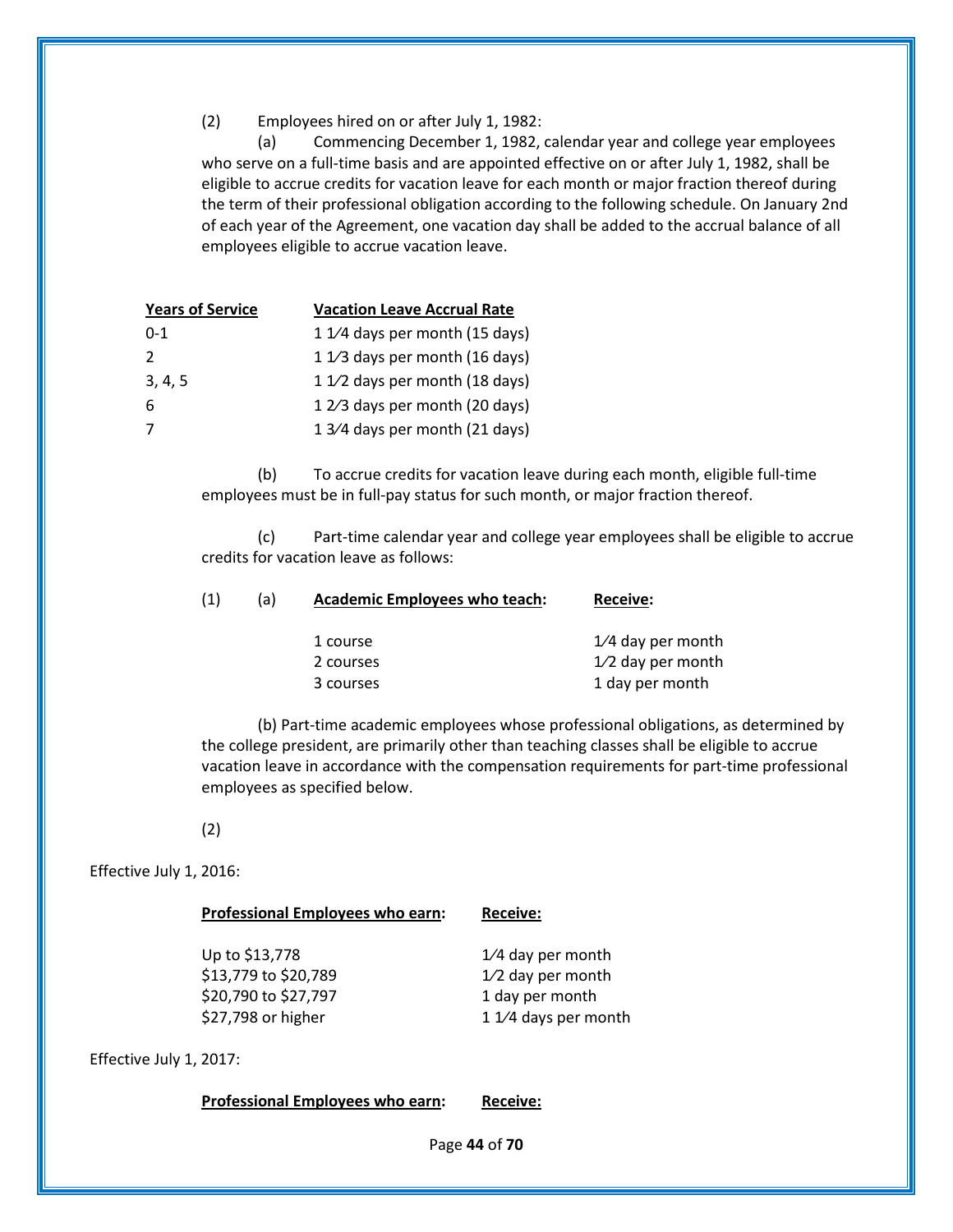| Up to \$14,054       | $1/4$ day per month  |
|----------------------|----------------------|
| \$14,055 to \$21,205 | $1/2$ day per month  |
| \$21,206 to \$28,353 | 1 day per month      |
| \$28,354 or higher   | 1 1/4 days per month |
|                      |                      |

Effective July 1, 2018:

| Up to \$14,622<br>$1/4$ day per month<br>\$14,623 to \$22,062<br>1/2 day per month<br>\$22,063 to \$29,498<br>1 day per month<br>\$29,499 or higher<br>1 1/4 days per month | <b>Professional Employees who earn:</b> | <b>Receive:</b> |
|-----------------------------------------------------------------------------------------------------------------------------------------------------------------------------|-----------------------------------------|-----------------|
|                                                                                                                                                                             |                                         |                 |
|                                                                                                                                                                             |                                         |                 |
|                                                                                                                                                                             |                                         |                 |
|                                                                                                                                                                             |                                         |                 |
|                                                                                                                                                                             |                                         |                 |

Effective July 1, 2020:

| Professional Employees who earn:                                                     | <b>Receive:</b>                                                                    |
|--------------------------------------------------------------------------------------|------------------------------------------------------------------------------------|
| Up to \$14,914<br>\$14,915 to \$22,503<br>\$22,504 to \$30,088<br>\$30,089 or higher | $1/4$ day per month<br>1/2day per month<br>1 day per month<br>1 1/4 days per month |
|                                                                                      |                                                                                    |

Effective July 1, 2021:

| Professional Employees who earn: | Receive:             |
|----------------------------------|----------------------|
| Up to \$15,212                   | $1/4$ day per month  |
| \$15,213 to \$22,953             | 1/2day per month     |
| \$22,954 to \$30,690             | 1 day per month      |
| \$30,691 or higher               | 1 1/4 days per month |

(c) Employees who serve on a part-time basis and are initially appointed or commence part-time service on or after July 1, 2018, shall be eligible to accrue vacation leave for each month or major fraction thereof during the term of their professional obligation according to the following schedule.

Part-time calendar year and college year employees shall be eligible to accrue vacation leave as follows:

| <b>Academic Employees who teach:</b> | <b>Receive:</b>     |
|--------------------------------------|---------------------|
| 1 course                             | $1/4$ day per month |
| 2 courses                            | $1/2$ day per month |
| 3 courses                            | 1 day per month     |

Page **45** of **70** Part-time academic employees whose professional obligations, as determined by the college president, are primarily other than teaching classes shall be eligible to accrue vacation leave in accordance with the requirements for part-time professional employees as specified below.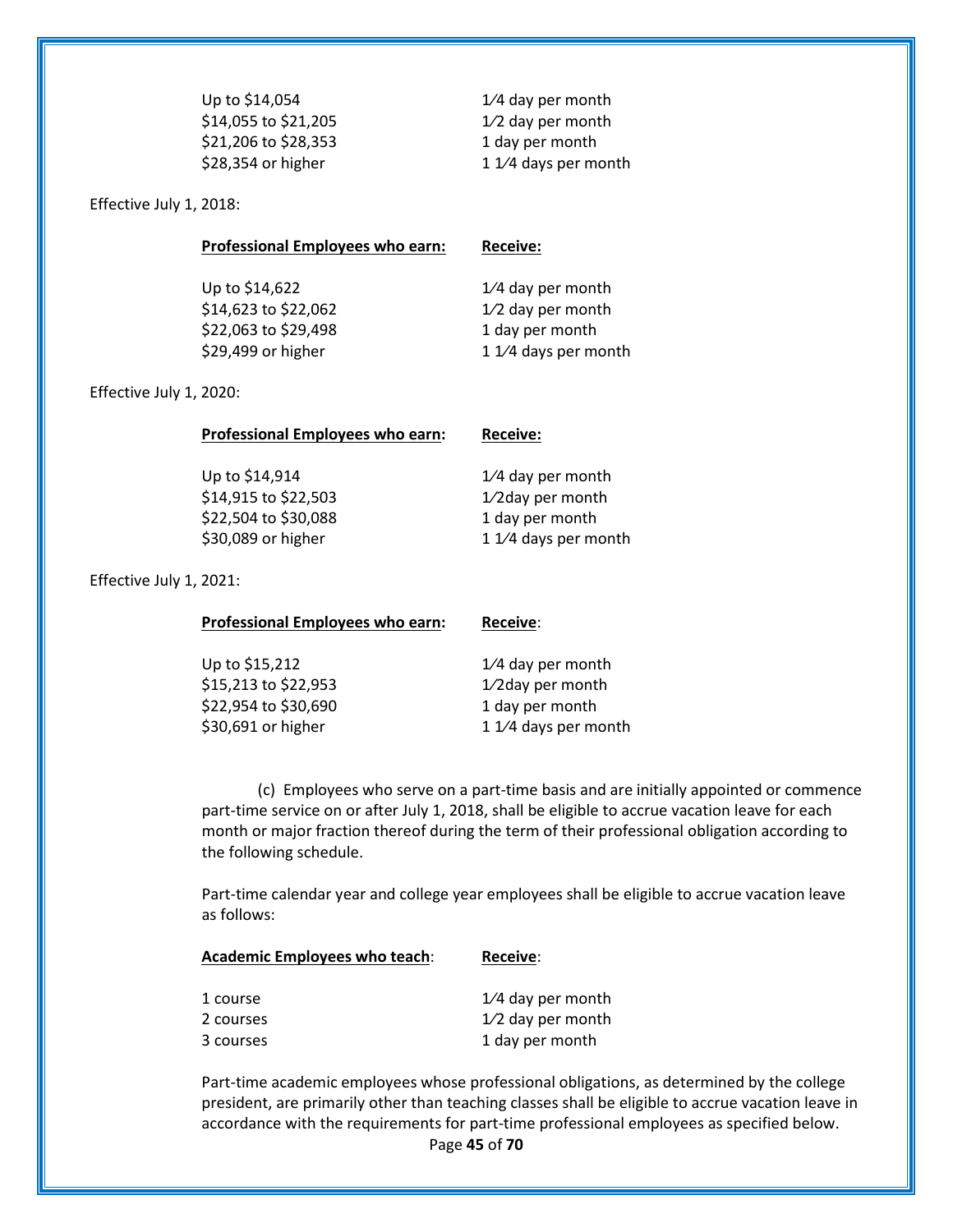| <b>Employees who work:</b>          | <b>Receive:</b>     |
|-------------------------------------|---------------------|
| .20 to $<$ .40 FTE                  | $1/4$ day per month |
| .40 to $<$ .60 FTE                  | 1/2 day per month   |
| $.60 \text{ to } < .80 \text{ FTE}$ | 1 day per month     |
| .80 to < $$1.00$ FTE                | 1 1/4 day per month |
|                                     |                     |

(3) To accrue credits for vacation leave during each month, eligible part- time employees must be in pay status consistent with their part-time service for such month, or major fraction thereof. A part time employee who is employed on a fee- for-service, per diem, or hourly basis, whose professional obligation is less than a day of work per week, shall not be considered an eligible employee for purposes of accrual of vacation leave.

#### <span id="page-45-0"></span>§2. Maximum Accumulation.

(a) Employees not in the Professional Services Negotiating Unit. Accumulations of vacation leave credits by members of the professional staff not in a negotiating unit established pursuant to Article 14 of the Civil Service Law (managerial/confidential employees) may exceed 40 days within any calendar year; provided, however, such accumulations shall not exceed 40 days as of the first day of any calendar year. In the case of part-time employees who accrue vacation leave credits on a pro rata basis, the maximum accumulation shall also be determined on a pro rata basis. In the event of death, retirement, resignation or other nondisciplinary separation from university service, or change of the period of professional obligation from calendar year or college year to academic year, an employee shall be compensated for such accumulated and unused vacation leave credits not to exceed a maximum of 30 days, such payment shall be computed on the basis of the basic annual salary otherwise payable. In the case of death while in service, such payment shall be made to the deceased employee's estate or as provided pursuant to the Estates, Powers and Trusts Law. No payment pursuant to this subdivision shall be made if the employee moves to a position in another State agency that is covered by the attendance rules for employees in the State classified service.

(b) Employees in the Professional Services Negotiating Unit. On January 1 of each calendar year, an employee's accrued vacation leave credits may not exceed 40 days. An employee's total vacation leave credits may exceed 40 days during the calendar year, but the employee must use the amount over 40 days or forfeit it on the last day of the calendar year. In the event of death, retirement, resignation, or other nondisciplinary separation from University service, or change of the period of professional obligation from calendar year or college year to academic year, an employee shall be compensated for such accumulated and unused vacation leave credits not to exceed a maximum of 30 days, such payment shall be computed on the basis of the basic annual salary otherwise payable. In the case of death while in service, such payment shall be made to the deceased employee's estate or as provided pursuant to the Estates, Powers, and Trusts Law. No payment pursuant to this subdivision shall be made if the employee moves to a position in another State Agency that is covered by the attendance rules for employees in the State classified service.

<span id="page-45-1"></span>§3. Authorization for Use. Vacation shall be taken at such times as shall be approved by the chief administrative officer. Where the chief administrative officer, or designee, denies an employee's request for vacation the employee, upon request, shall be given the reasons for such denial in writing.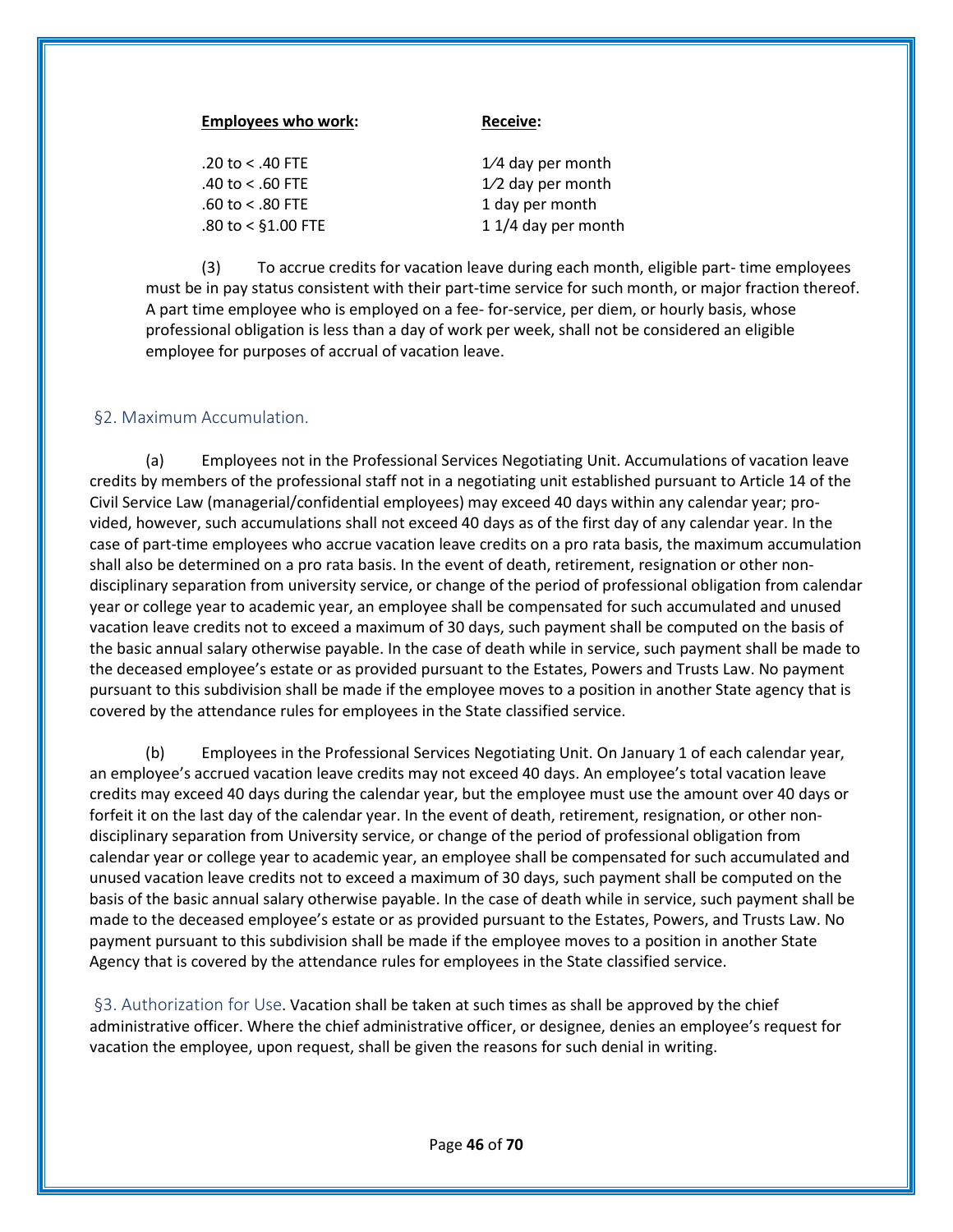<span id="page-46-0"></span>§4. Charges. When an employee is on vacation, the employee shall not be required to charge vacation leave for any day upon which the employee would not have been required to be available to work had the employee not been on vacation.

#### <span id="page-46-1"></span>Title B. Vacation Leave: Academic Year Employees

<span id="page-46-2"></span>§1. Accrual of Vacation Credit. Academic year employees shall not accrue credit for vacation leave and shall not be granted any such leave.

#### <span id="page-46-3"></span>Title C. Sick Leave

#### <span id="page-46-4"></span>§1. Accrual.

(a) Employees not in the Professional Services Negotiating Unit. Full-time employees shall be eligible to accrue credits for sick leave at the rate of one and three-quarter days a month for each month, or major fraction thereof, during the term of their professional obligation. Part-time employees shall be eligible to accrue such credits on a pro rata basis. To accrue credit for sick leave during each month, full-time employees must be in full pay status for such month or major fraction thereof; eligible part-time employees must be in pay status consistent with their part-time service for such month or fraction thereof.

(b) Employees in the Professional Services Negotiating Unit.

(1) Employees hired prior to July 1, 198§2. Full-time employees shall be eligible to accrue credits for sick leave at the rate of one and three-quarters days a month for each month, or major fraction thereof, during the term of their professional obligation. To accrue credit for sick leave during each month, full-time employees must be in full-pay status for such month or major fraction thereof.

(2) Employees hired on or after July 1, 198§2. Commencing December 1, 1982, employees who serve on a full-time basis and are appointed effective on or after July 1, 1982, shall be eligible to accrue credits for sick leave for each month, or major fraction thereof, during the term of their professional obligation as follows:

| <b>Years of Service</b> | <b>Sick Leave Accrual Rate</b> |
|-------------------------|--------------------------------|
| $0 - 1$                 | 1 1/4 days per month (15 days) |
| $\mathcal{P}$           | 1 1/3 days per month (16 days) |
| 3, 4, 5                 | 1 1/2 days per month (18 days) |
| 6                       | 1 2/3 days per month (20 days) |
|                         | 1 3/4 days per month (21 days) |

(3) To accrue credits for sick leave during each month, full-time employees must be in fullpay status for such month or major fraction thereof.

(4) Part-time academic year, calendar year, and college year employees shall be eligible to accrue credits for sick leave as follows:

(a) **Academic Employees who teach: Receive:**

Page **47** of **70**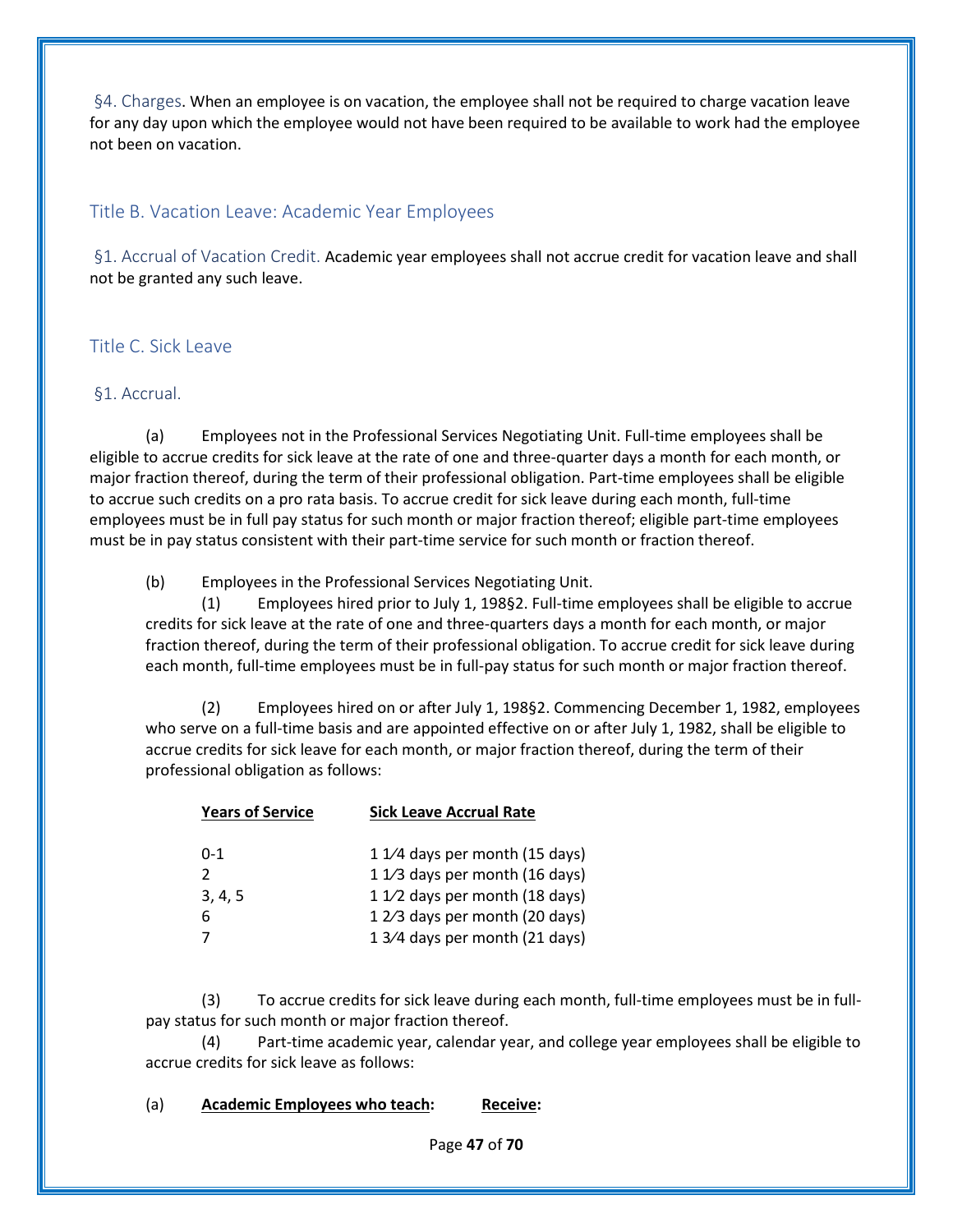1 course 1⁄4 day per month 2 courses 2 courses 2 courses 2 courses 2 courses 2 courses 2 courses 2 courses 2 courses 2 courses 2 courses 2 courses  $1/2$  day per month 3 courses 1 day per month

Effective July 16, 2016:

**Professional Employees who earn: Receive:**

Up to  $$13,778$  1/4 day per month \$13,779 to \$20,789 1⁄2 day per month \$20,790 to \$27,797 1 day per month \$27,798 or higher 1 1⁄4 days per month

Effective July 1, 2017:

| <b>Professional Employees who earn:</b> | <b>Receive:</b>      |
|-----------------------------------------|----------------------|
| Up to \$14,054                          | 1/4 day per month    |
| \$14,055 to \$21,205                    | 1/2 day per month    |
| \$21,206 to \$28,353                    | 1 day per month      |
| \$28,354 or higher                      | 1 1/4 days per month |
|                                         |                      |

Effective July 1, 2018:

| Professional Employees who earn: | <b>Receive:</b>      |
|----------------------------------|----------------------|
| Up to \$14,335                   | 1/4 day per month    |
| \$14,336 to \$21,629             | $1/2$ day per month  |
| \$21,630 to \$28,920             | 1 day per month      |
| \$28,921 or higher               | 1 1/4 days per month |

#### Effective July 1, 2019:

| $1/4$ day per month  |
|----------------------|
| 1/2 day per month    |
| 1 day per month      |
| 1 1/4 days per month |
|                      |

#### Effective July 1, 2020:

#### **Professional Employees who earn: Receive:**

Up to \$14,914 1/4 day per month \$14,915 to \$22,503 1⁄2day per month \$22,504 to \$30,088 1 day per month \$30,089 or higher  $11/4$  days per month

Effective July 1, 2021:

**Professional Employees who earn: Receive:**

Page **48** of **70**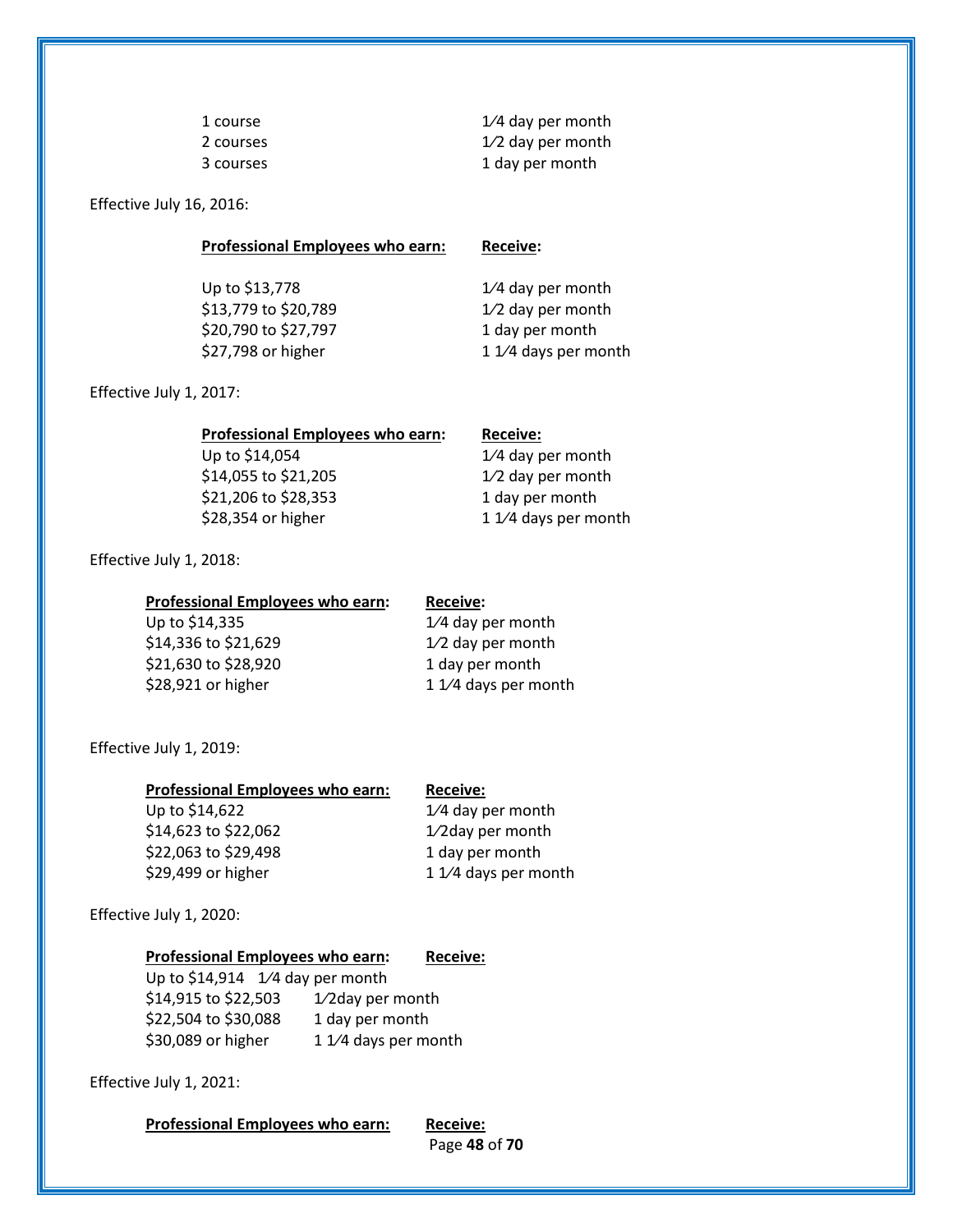Up to  $$15,212$  1/4 day per month \$15,213 to \$22,953 1⁄2day per month \$22,954 to \$30,690 1 day per month \$30,691 or higher  $11/4$  days per month

(b) Employees who serve on a part-time basis and are initially appointed or commence part-time service on or after July 1, 2018, shall be eligible to accrue vacation leave for each month or major fraction thereof during the term of their professional obligation according to the following schedule. Part-time calendar year and college year employees shall be eligible to accrue vacation leave as follows:

#### **Academic Employees who teach: Receive:**

| $1/4$ day per month |
|---------------------|
| $1/2$ day per month |
| 1 day per month     |
|                     |

Part-time academic employees whose professional obligations, as determined by the college president, are primarily other than teaching classes shall be eligible to accrue vacation leave in accordance with the requirements for part-time professional employees as specified below.

| <b>Employees who work:</b>          | <b>Receive:</b>     |
|-------------------------------------|---------------------|
| .20 to $<$ .40 FTE                  | $1/4$ day per month |
| .40 to $<$ .60 FTE                  | $1/2$ day per month |
| $.60 \text{ to } < .80 \text{ FTE}$ | 1 day per month     |
| .80 to < $$1.00$ FTE                | 1 1/4 day per month |

To accrue credit for such leave during each month, eligible part-time employees must be in pay status consistent with their part-time service for such month, or major fraction thereof. A part-time employee who is employed on a fee-for-service, per diem, or hourly basis, whose professional obligation is less than a day of work per week, shall not be considered an eligible employee for purposes of accrual of sick leave.

<span id="page-48-0"></span>§2. Other Sick Leave Credits. Upon appointment to a position in the unclassified service, an employee shall be credited with any sick leave credits accrued pursuant to the Attendance Rules for the classified service.

<span id="page-48-1"></span>§3. Maximum Accumulation. Accumulation of sick leave credits pursuant to sections 1 and 2 of this Title shall not exceed 200 days, provided, however, in the case of part-time employees who accrue sick leave on a pro rata basis, the maximum accumulation shall also be determined on a pro rata basis.

#### <span id="page-48-2"></span>§4. Authorization for Use.

(a) For purposes of this section 4, "temporary disability" shall be defined as any temporary mental or physical impairment of health, including such an impairment resulting from pregnancy, that disables an employee from the full performance of duty.

(b) The chief administrative officer shall permit employees who are unable to perform their duties because of claimed temporary disability to use any and all sick leave credits that they have accumulated pursuant to sections 1 and 2 of this Title.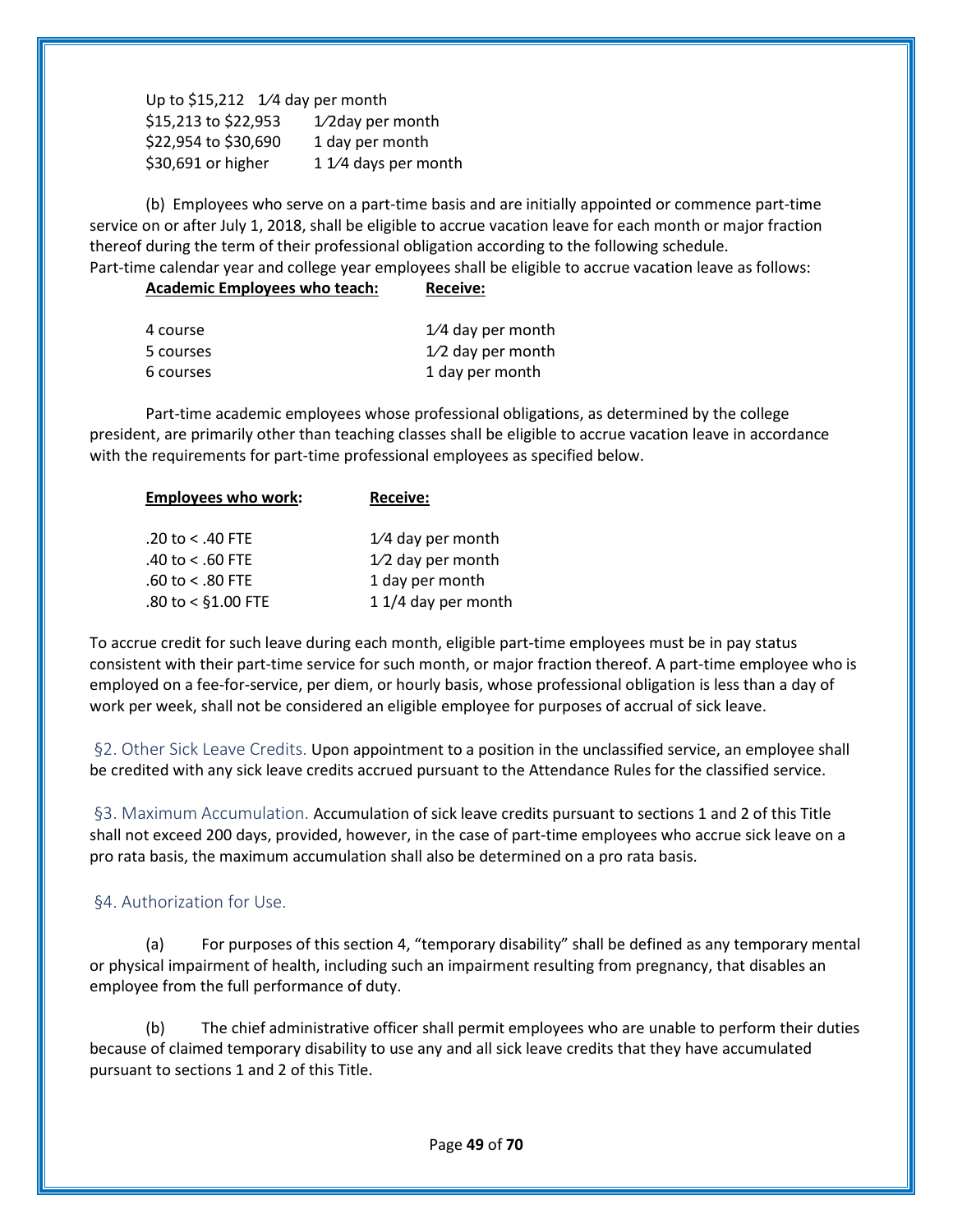(c) The chief administrative officer may at any time require an employee to furnish suitable medical evidence from the employee's physician to substantiate a claimed temporary disability. In the absence of such suitable medical evidence, the chief administrative officer may require an employee to be examined by a physician selected by the college at its expense. In the event medical evidence does not substantiate a claimed temporary disability, use of sick leave credits shall be disallowed and the employee shall be placed on leave without pay.

(d) Subject to prior approval of the chief administrative officer, an employee shall be allowed to use up to a maximum of 30 days of sick leave from July 2 of each year to July 1 of the succeeding year accumulated pursuant to sections 1 and 2 of this Title for absences from work necessitated by a death or illness in the employee's immediate family. The chief administrative officer's approval of requests for sick leave for purposes described in this subdivision shall not be unreasonably withheld.

(e) The chief administrative officer may require an employee who has been absent due to a temporary disability, prior to and as a condition of return to work, to be examined, at the expense of the college, by a physician selected by the College, to establish that the employee is no longer disabled and that a return to work will not jeopardize the health of other employees. Such examination may not be regularly required.

(f) Subject to prior approval of the chief administrative officer, an employee certified as visually handicapped by the New York State Commission for the Blind and Visually Handicapped shall be allowed to use, up to a maximum of 26 days in any one calendar year, sick leave accumulated pursuant to sections 1 and 2 of this Title for the purpose of obtaining a guide dog and required training related thereto. Upon written request, the chief administrative officer also may, in the chief administrative officer's discretion, advance up to 26 days of sick leave for the purposes described in this paragraph to such certified employee who has exhausted accumulated leave credits, provided the cumulative total of sick leave credits charged and/or advanced for this purpose does not exceed 26 days in any one calendar year. Such advanced sick leave credits shall be repaid, as soon as practicable after the employee's return to duty, from subsequent accumulations of time credits. The outstanding unrepaid sick leave credits advanced to an employee under the provisions of this paragraph shall not at any time exceed a total of 26 days. The chief administrative officer's approval of requests for sick leave for purposes described in this paragraph shall not be unreasonably withheld.

#### <span id="page-49-0"></span>§5. Additional Sick Leave.

(a) The chief administrative officer may grant an employee sick leave in addition to that provided by sections 1 and 2 of this Title. Such additional sick leave may be at full salary, or such part thereof as the chief administrative officer may determine, or without salary. Additional sick leave at full or partial salary, together with use of any sick leave provided by sections 1 and 2 of this Title, shall not exceed a total of six calendar months. Additional sick leave without salary shall not exceed one calendar year. Additional sick leave at full or partial salary pursuant to this paragraph shall not be approved until all sick leave credits accumulated pursuant to sections 1 and 2 of this Title have been exhausted.

(b) The chief administrative officer may grant an employee sick leave in addition to that provided by paragraph (a) of this section. Such additional sick leave may be at full salary or such part thereof as the chief administrative officer may determine, or without salary. The Chancellor may require submission of such leave requests by an institution for approval when the Chancellor deems it in the best interest of the University.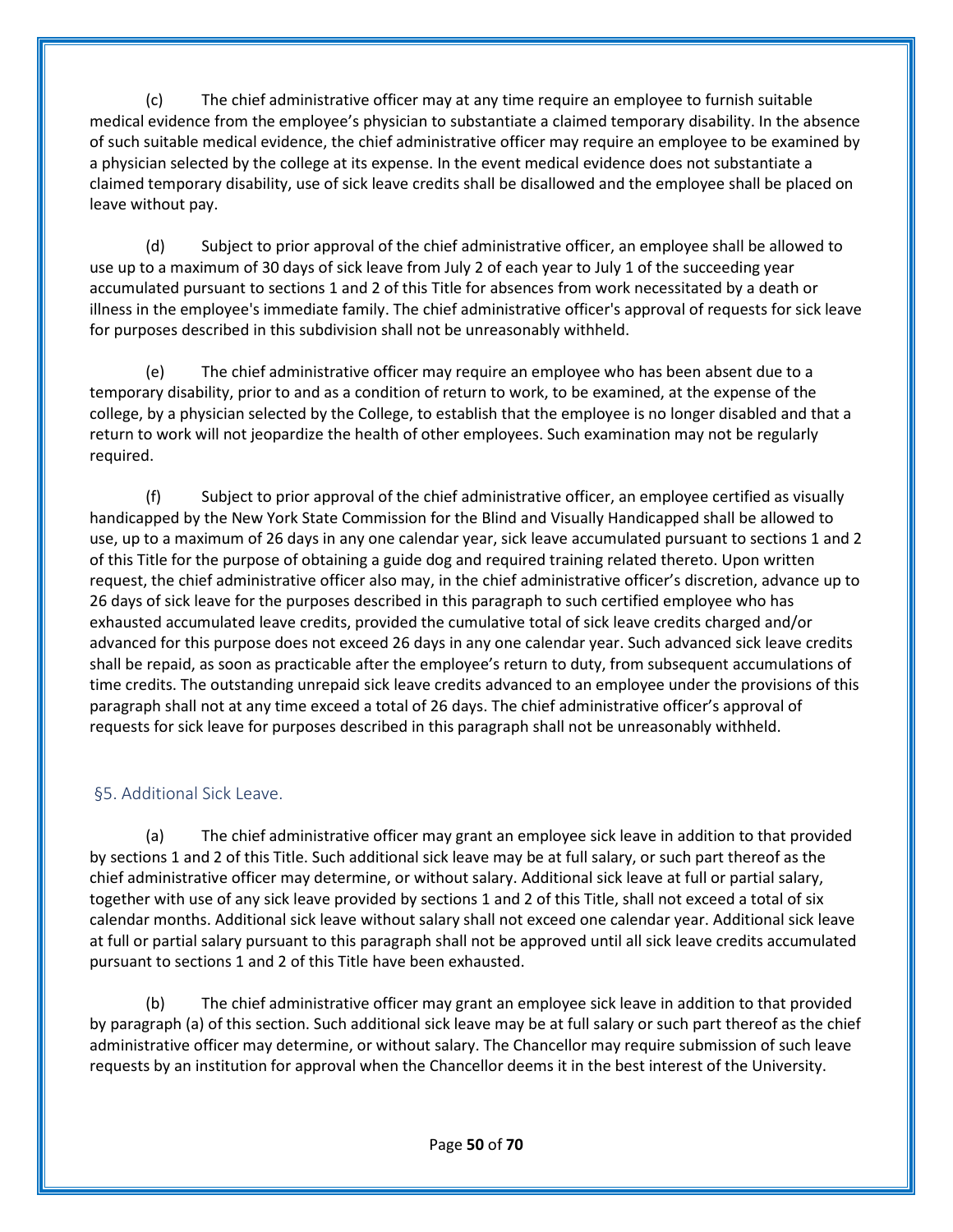(c) Prior to being granted additional sick leave provided by this section, an employee may be required to furnish such medical evidence from the employee's physician as may be requested or submit to medical examination by a physician selected by the college or University at its expense.

<span id="page-50-0"></span>§6. Charges. When an employee is on sick leave, the employee shall not be required to charge sick leave credit for any day upon which the employee would not have been required to be available to work had the employee not been on sick leave.

#### <span id="page-50-1"></span>Title D. Holiday Leave

#### <span id="page-50-2"></span>§1. Holiday Leave.

(a) A calendar year or college year employee shall be eligible to observe the following days prescribed by law as holidays: New Year's Day, Martin Luther King Day, Lincoln's Birthday, Washington's Birthday, Memorial Day, Juneteenth, Independence Day, Labor Day, Columbus Day, Election Day, Veterans Day, Thanksgiving Day, and Christmas Day. The college chief administrative officer may designate two holidays as floating holidays in lieu of the holidays set forth above. The college chief administrative officer may designate an alternate date on which one of the holidays is to be observed. If a second holiday is designated, the employee may select a date on which to observe the second holiday, with the approval of the employee's supervisor and consistent with the operating needs of the campus. The employee must observe such second holiday before the beginning of the next academic year. The college chief administrative officer's designation shall be announced following consultation with the certified representative of employees in the professional service in September of the academic year.

(b) An employee who is eligible to observe holidays shall be granted a compensatory day off when any holiday specified in subdivision (a) of this section falls on a Saturday, a Sunday, or a pass day.

(c) An employee who is eligible to observe holidays who is required to work on a holiday shall be granted a compensatory day off. An employee who is eligible to observe Thanksgiving or Christmas, and who is required to work on such holiday, shall be granted one and one-half compensatory days off.

(d) For employees in the professional services bargaining unit, effective July 1, 2019, an employee who is eligible to observe holidays who is required to work on New Year's Day shall be granted a compensatory day off or, at the employee's election, additional compensation at the rate of one-tenth of the employee's biweekly rate for each such full day worked in lieu of the compensatory day off. An employee who is eligible to observe Thanksgiving or Christmas, and who is required to work on such holiday, shall be granted one and onehalf compensatory days off or, at the employee's election, additional compensation at the rate of threetwentieths of the employee's bi-weekly rate for each such full day worked in lieu of compensatory time off.

(1) Compensatory time or additional compensation shall be pro-rated for less than a full day of work. Compensatory time or additional compensation shall be pro-rated for regularly scheduled work in excess of the standard workday worked on a holiday. The additional compensation rate shall include all payments normally included in the bi-weekly gross salary.

(e) Compensatory days off shall be scheduled at times mutually convenient to the employee and the University, and used within one year of accrual or forfeited.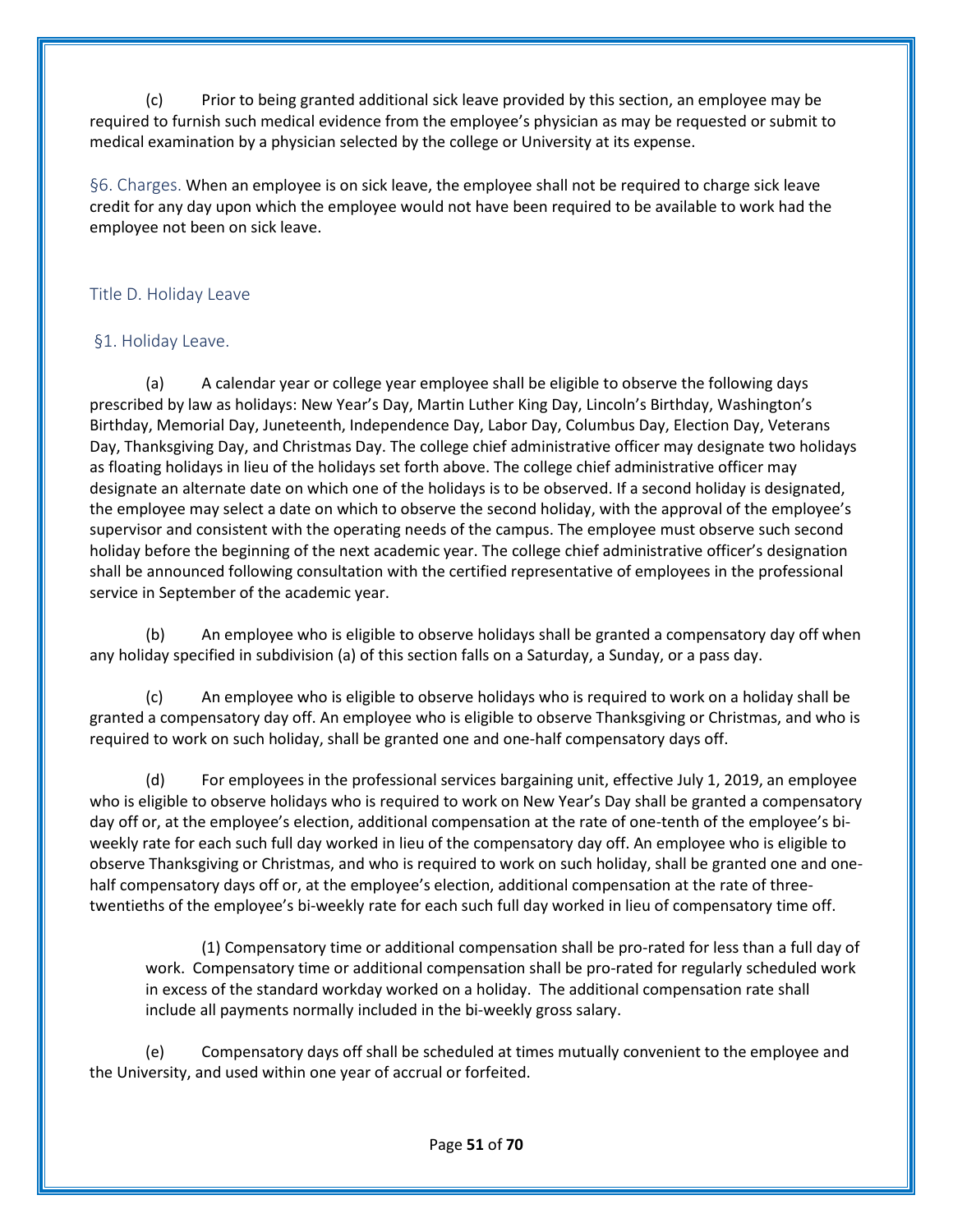#### <span id="page-51-0"></span>Title E. Sabbatical Leave

<span id="page-51-1"></span>§1. Policy. Sabbatical leaves for professional development may be made available to members of the professional staff who meet the requirements set forth below. The objective of such leave is to increase an employee's value to the University and thereby improve and enrich its program. Such leave shall not be regarded as a reward for service nor as a vacation or rest period occurring automatically at stated intervals.

<span id="page-51-2"></span>§2. Purpose. Sabbatical leaves shall be granted for planned travel, study, formal education, research, writing, or other experience of professional value.

<span id="page-51-3"></span>§3. Eligibility. Academic employees having continuing appointments and college administrative officers not in a negotiating unit established pursuant to Article XIV of the Civil Service Law who have completed at least six consecutive years of service within the University or who, if they previously have had a sabbatical leave, have completed at least six consecutive years of service within the University from the date of return from their last sabbatical leave, shall be eligible for sabbatical leave. In computing consecutive years of service for the purpose of this section, periods of vacation leave and periods of sick leave with salary shall be included; periods of leaves of absences, other than vacation and sick leave with salary, and periods of part-time service shall not be included but shall not be deemed an interruption of otherwise consecutive service.

<span id="page-51-4"></span>§4. Terms and Conditions. Sabbatical leaves may be granted for periods of one year at rates not to exceed one-half basic annual salary or for periods of one-half year at rates not to exceed full basic annual salary. Eligible employees on sabbatical leave may, with the prior approval of the chief administrative officer, accept fellowships, grants-in-aid, or earned income to assist in accomplishing the purposes of their leaves. In such cases, the chief administrative officer may adjust the sabbatical leave salaries to reflect such income, either prior to or during the periods of such leaves, provided, however, that in no case shall sabbatical leave salary be reduced if total earnings are less than full salary.

<span id="page-51-5"></span>§5. Applications. Applications for sabbatical leaves shall be submitted to the chief administrative officer as far in advance as possible of the requested effective date of the leave, but in no event later than six months in advance of such date unless such requirement is expressly waived by the chief administrative officer. Each application shall include a statement outlining the program to be followed while on sabbatical leave, indicating any prospective income, stating that the applicant will continue as a member of the professional staff for a minimum of one year upon return, and stating that upon return the applicant will submit to the chief administrative officer a detailed report of professional activities and accomplishments while on sabbatical leave.

<span id="page-51-6"></span>§6. Approval. Consistent with provisions of section 4 of this Title, the chief administrative officer may approve such sabbatical leave as the chief administrative officer deems appropriate and such leave shall be reported to the Chancellor.

<span id="page-51-7"></span>§7. Leave Credits. Vacation leave and sick leave credits shall not be accrued or used during sabbatical leave.

<span id="page-51-8"></span>Title F. Other Leaves

<span id="page-51-9"></span>§1. Approval.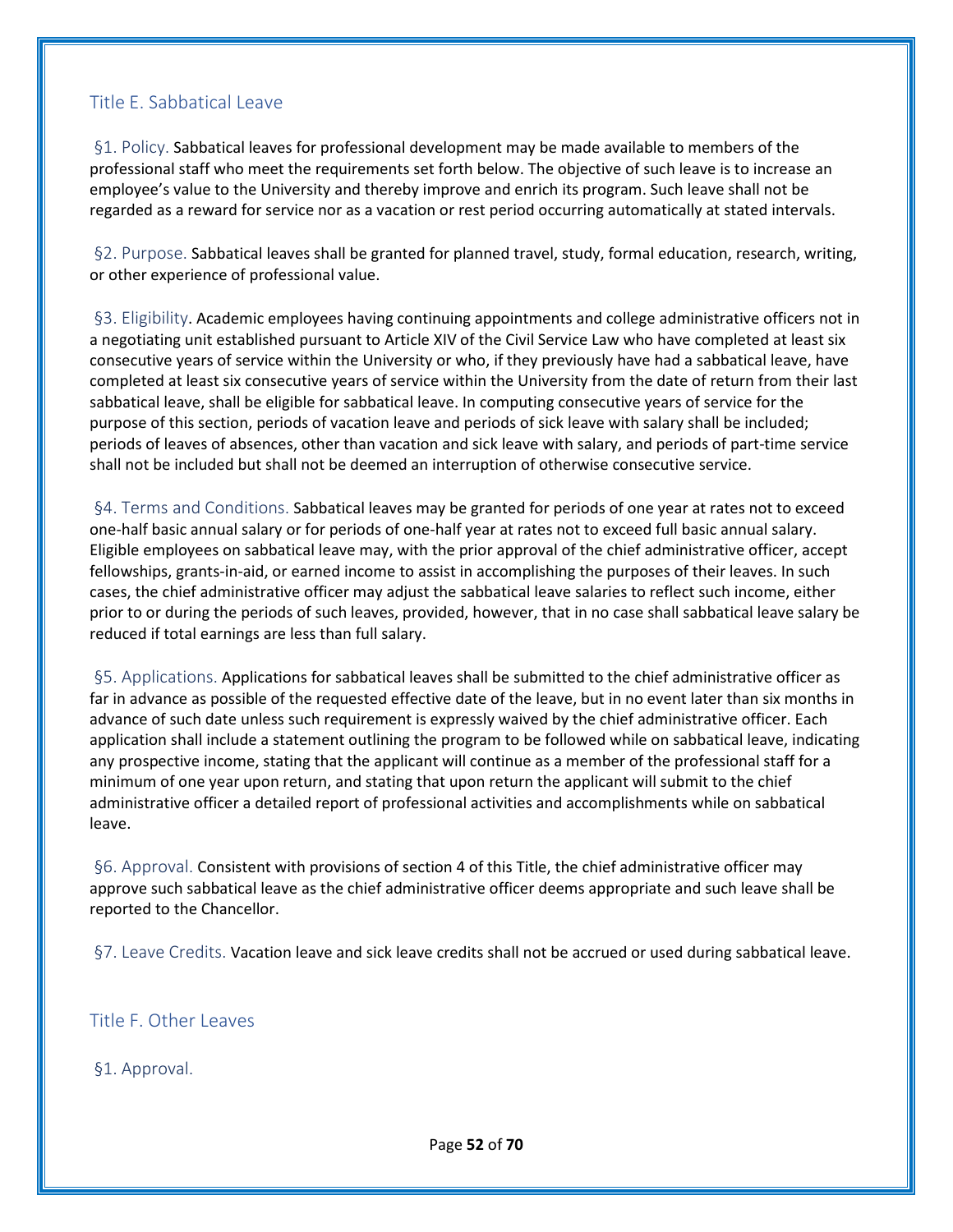(a) Other Leaves for Academic Employees. The chief administrative officer may grant other leaves of absence for employees at full salary or reduced salary, or without salary, for the purpose of professional development, acceptance of assignments of limited duration with other universities and colleges, governmental agencies, foreign nations, private foundations, corporations and similar agencies, as a faculty member, expert, consultant, or in a similar capacity, or for other appropriate purposes consistent with the needs and interests of the University. Leave of absence without salary may also be granted under appropriate circumstances, for the purpose of child care. Leaves of absence at full or reduced salary pursuant to provisions of this section shall be reported to the Chancellor. The Chancellor may require submission of such leave requests by an institution for his approval when he deems it in the best interest of the University.

(b) Leaves of Absence for Professional Employees and Other Professional Staff. The chief administrative officer may grant other leaves of absence for employees at full salary or reduced salary, or without salary, for the purpose of professional development, acceptance of assignments of limited duration with other universities and colleges, governmental agencies, foreign nations, private foundations, corporations and similar agencies, as a faculty member, expert, consultant or in a similar capacity, or for other appropriate purposes consistent with the needs and interests of the University. Leave of absence without salary may also be granted under appropriate circumstances, for the purpose of child care. Leaves of absence at full or reduced salary pursuant to provisions of this section shall be reported to the Chancellor. The Chancellor may require submission of such leave requests by an institution for approval when the Chancellor deems it in the best interest of the University.

<span id="page-52-0"></span>§2. Application. Applications for such leaves of absence shall be made to the chief administrative officer. Each such application shall include a statement of the purpose for which the leave is requested, its anticipated duration and its values to the applicant and the University.

<span id="page-52-1"></span>§3. Leave Credits. Vacation leave and sick leave credits shall not be accrued or used during a period of leave pursuant to provisions of this section.

#### <span id="page-52-2"></span>Title G. Disability Leave

#### <span id="page-52-3"></span>§1. Disability Leave.

(a) Upon being discontinued from service in accordance with provisions of the State University Group Disability Insurance Program, an employee shall be granted a leave without pay for disability and shall be continued on such leave without pay until the disability ceases, the disability benefits would cease under the terms outlined in the Group Long Term Disability Insurance Certificate, regardless of eligibility , or death, whichever event occurs first. Notwithstanding the foregoing, after five calendar years on such leave, an employee shall not have any right or entitlement to be restored to regular employment status. For purposes of the State University Group Disability Insurance Program, the chief administrative officer may require an employee to be examined by a physician selected by the college at its expense. Determination that a disability exists may be made by the chief administrative officer upon the advice of the college's examining physician. Notwithstanding the failure of an employee to cooperate with the college's examining physician, a determination that a disability exists may be made by the chief administrative officer upon advice of the college's examining physician that there are reasonable grounds to assume that a disability benefit would be payable in accordance with the State University Group Disability Insurance Program. If the chief administrative officer determines, in accordance with the provisions of this section, that a disability exists, the employee must apply for disability benefits under the State University Group Disability Insurance Program. In the event the employee does not apply for disability benefits, the employee shall be placed on disability leave without pay.

Page **53** of **70**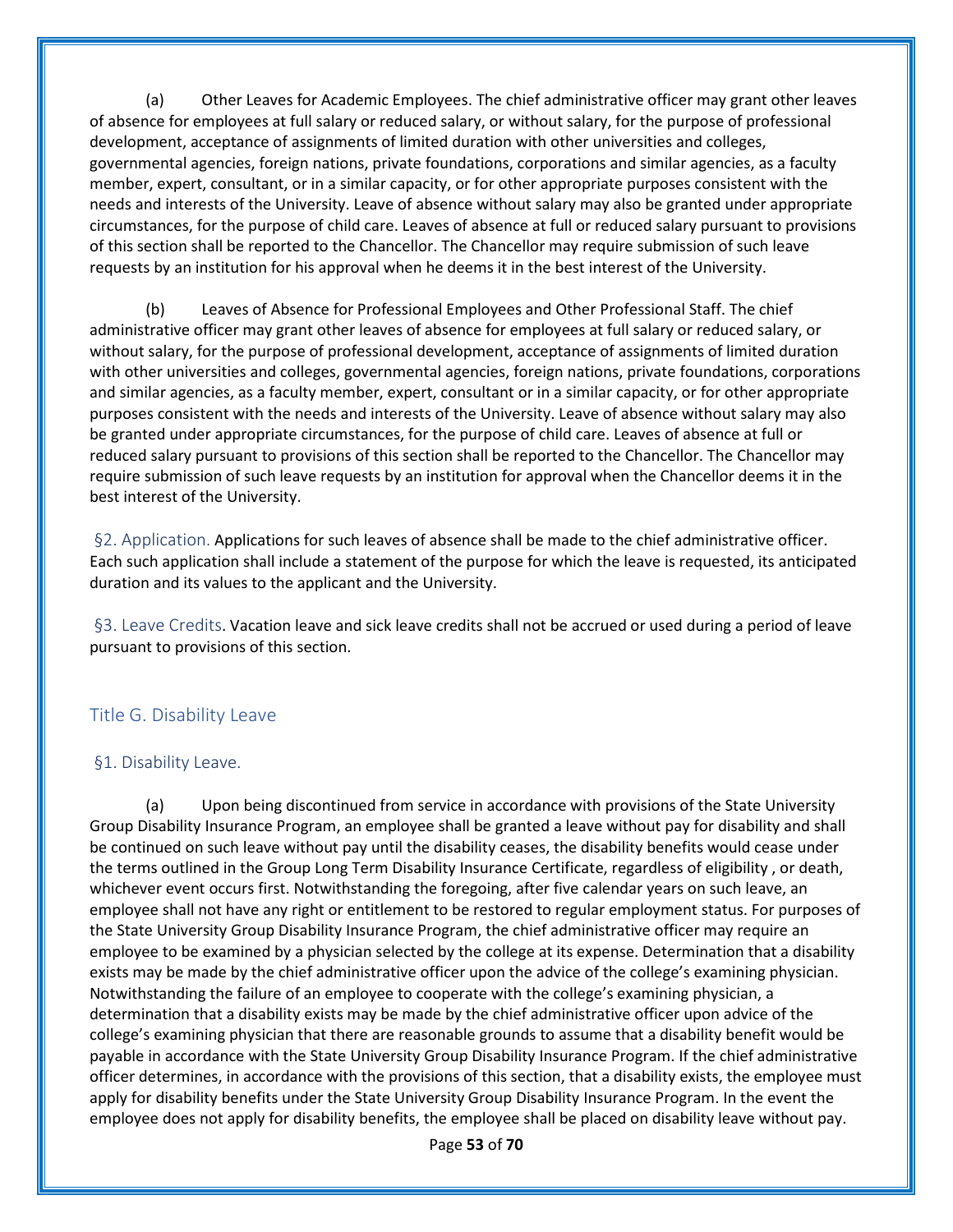If, upon a finding that an employee is not disabled, the disability insurance carrier disapproves an employee's application for benefits, the employee shall be restored to regular employment status.

(b) Discontinuation from Service of Employees not Covered by the State University Group Disability Insurance Program. Upon being discontinued from service as a result of a disability that prevents performance of the employee's duties, an employee shall be granted a leave without pay until the disability ceases, the disability benefits would cease under the terms outlined in the Group Long Term Disability Insurance Certificate, regardless of eligibility, or death, whichever event occurs first. Notwithstanding the foregoing, after five calendar years on such leave, an employee shall not have any right or entitlement to be restored to regular employment status. For purposes of determining the existence of such a disability, the chief administrative officer may require an employee to be examined by a physician selected by the college at its expense. Determination that a disability exists may be made by the chief administrative officer upon the advice of the college's examining physician. Notwithstanding the failure of an employee to cooperate with the college's examining physician, a determination that a disability exists may be made by the chief administrative officer upon advice of the college's examining physician that there are reasonable grounds to assume that a disability exists that would prevent an employee from performing the employee's duties. If the chief administrative officer determines, in accordance with the provisions of this section, that such a disability exists, the employee shall be placed on a disability leave without pay. Where appropriate, the chief administrative officer, after consulting with the college's examining physician, may refer the employee to an employee assistance program or to other service agencies. The employee, however, shall be permitted to use any and all sick leave credits which have been accumulated pursuant to Title C, sections 1 and 2 of this Article and may request additional sick leave pursuant to Title C, section §5. An employee who has been placed on disability leave without pay pursuant to this section may subsequently request to be restored to regular employment status. Such request must be submitted in writing to the chief administrative officer accompanied by suitable medical evidence from the employee's physician that the employee no longer has a disability that would prevent performance of the employee's duties. Following receipt of such submissions, the chief administrative officer may require the employee to be examined by a physician selected by the college at its expense prior to making a determination whether to restore the employee to regular employment status. Upon a finding by the college's examining physician that the employee no longer has a disability that would prevent performance of the employee's duties, the employee shall be restored to regular employment status. Upon a finding by the college's examining physician that the employee continues to have a disability that prevents performance of the employee's duties, the chief administrative officer may require the employee to be examined by a physician from the New York State Department of Civil Service Employee Health Service at the college's expense prior to making a determination whether to restore the employee to regular employment status. The determination of whether to restore the employment status may be made by the chief administrative officer upon the advice of the physician from the employee health service concerning the existence of a disability which would prevent the employee from performing the employee's duties.

#### <span id="page-53-0"></span>Title H. Study Leaves for the Chancellor and Chief Administrative Officers

<span id="page-53-1"></span>§1. Third Year of Service. The Board of Trustees may grant the Chancellor and the chief administrative officer of each college a two-month study leave at full salary during every third year of service subsequent to the date of initial appointment or the date of the last leave taken pursuant to this Title. Vacation leave accrued for the third year of service shall be credited toward the study leave. Such leave shall be for the specific purpose of improving the administrative and academic performance of the Chancellor and of the chief administrative officer.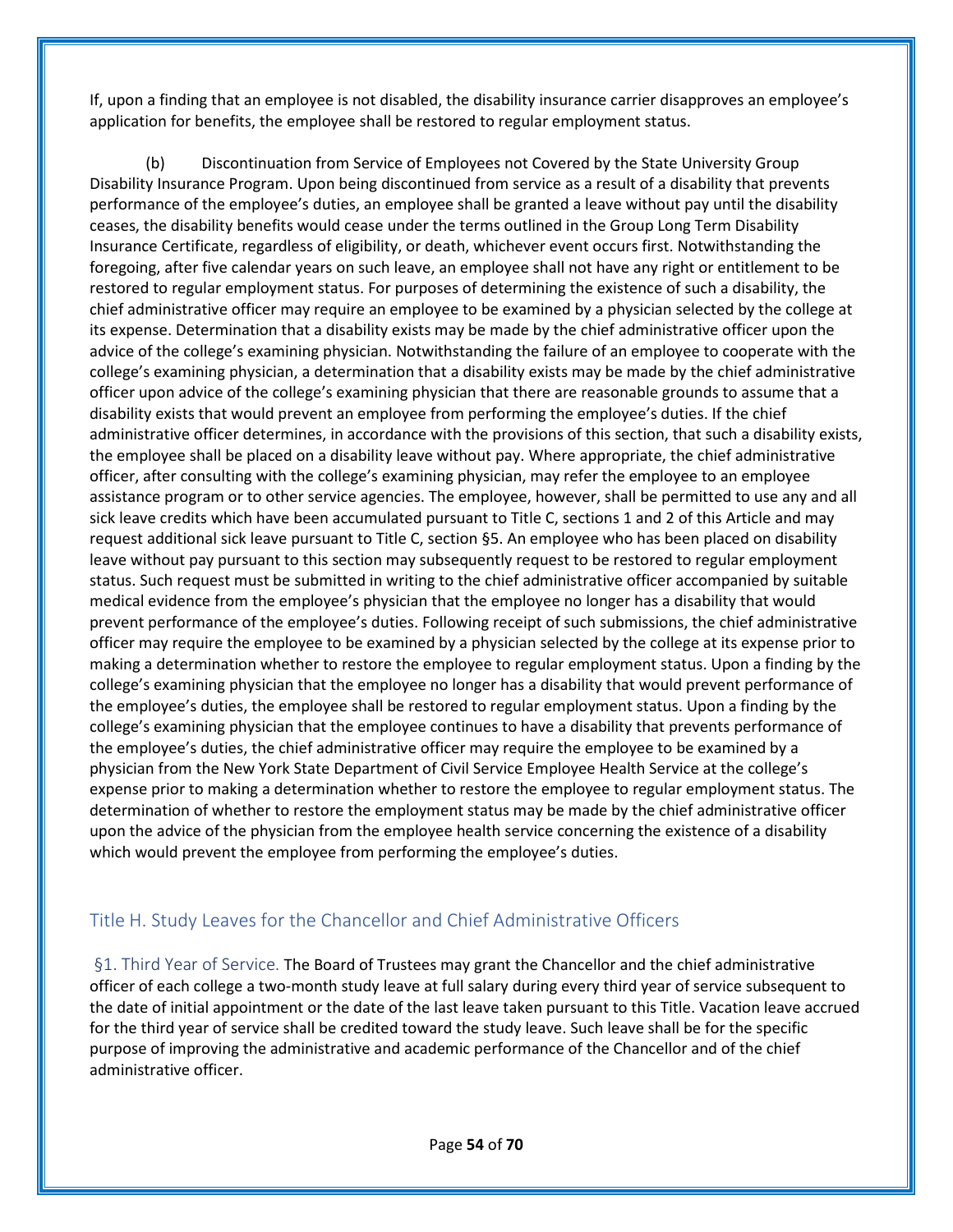<span id="page-54-0"></span>§2. Five Years of Service. The Board of Trustees may grant the Chancellor and the chief administrative officer of each college a one-semester study leave or equivalent at full salary at the end of a period of five years of service subsequent to the date of initial appointment or the date of the last leave taken pursuant to this Title. Vacation leave accrued during the fifth year of service shall be credited toward the study leave. Such leave shall be for the specific purpose of improving the administrative and academic performance of the Chancellor and of the chief administrative officer.

#### <span id="page-54-1"></span>Title I. Attendance Records

<span id="page-54-2"></span>§1. Attendance Records. Employees shall be required to certify their presence and record any absences on forms to be provided by the State. Employees shall also be required to record on such forms any charges to or accruals of vacation or sick leave credits. Such forms shall be submitted to the chief administrative officer, or designee, for review on a monthly basis.

#### <span id="page-54-3"></span>Title J. Other Absences

#### <span id="page-54-4"></span>§1. Unauthorized Absence.

(a) Any employee absent from work without authorization shall be placed on leave without pay. In the event an employee's unauthorized absence continues for 10 consecutive work days and the employee has not provided a written explanation for such absence to the chief administrative officer by the close of business of the tenth workday following the commencement of such unauthorized absence, the employee's leave without pay status shall continue for the remainder of the semester in effect on the tenth consecutive workday of absence where the college has hired a replacement for the employee.

(b) If the unauthorized absence without written explanation continues for a total of 30 consecutive workdays the employee shall be deemed to have resigned.

(c) If, prior to being deemed to have resigned, an employee provides suitable medical evidence in accordance with Title C, section 4, subdivision (c) of this Article, which substantiates a claim of temporary disability, the employee may be placed on sick leave. Any sick leave under this subdivision shall commence upon substantiation of a claim of temporary disability by suitable medical evidence.

<span id="page-54-5"></span>§2. Absence. Extraordinary Circumstances. An employee who has reported for work and, because of extraordinary circumstances beyond the employee's control, for example, extreme weather conditions or physical plant breakdown, is directed by the chief administrative officer, or designee, to leave work, shall not be required to charge such directed absence during such day against leave accruals. Any such release of employees shall not create any right to equivalent time off by employees who are not directed to leave work.

#### <span id="page-54-6"></span>Title K. Limitations

<span id="page-54-7"></span>§1. Term Appointments. Nothing contained herein shall be deemed to extend the term of appointment of employees, and all leaves of absence shall, in any event, terminate upon the expiration of such appointment.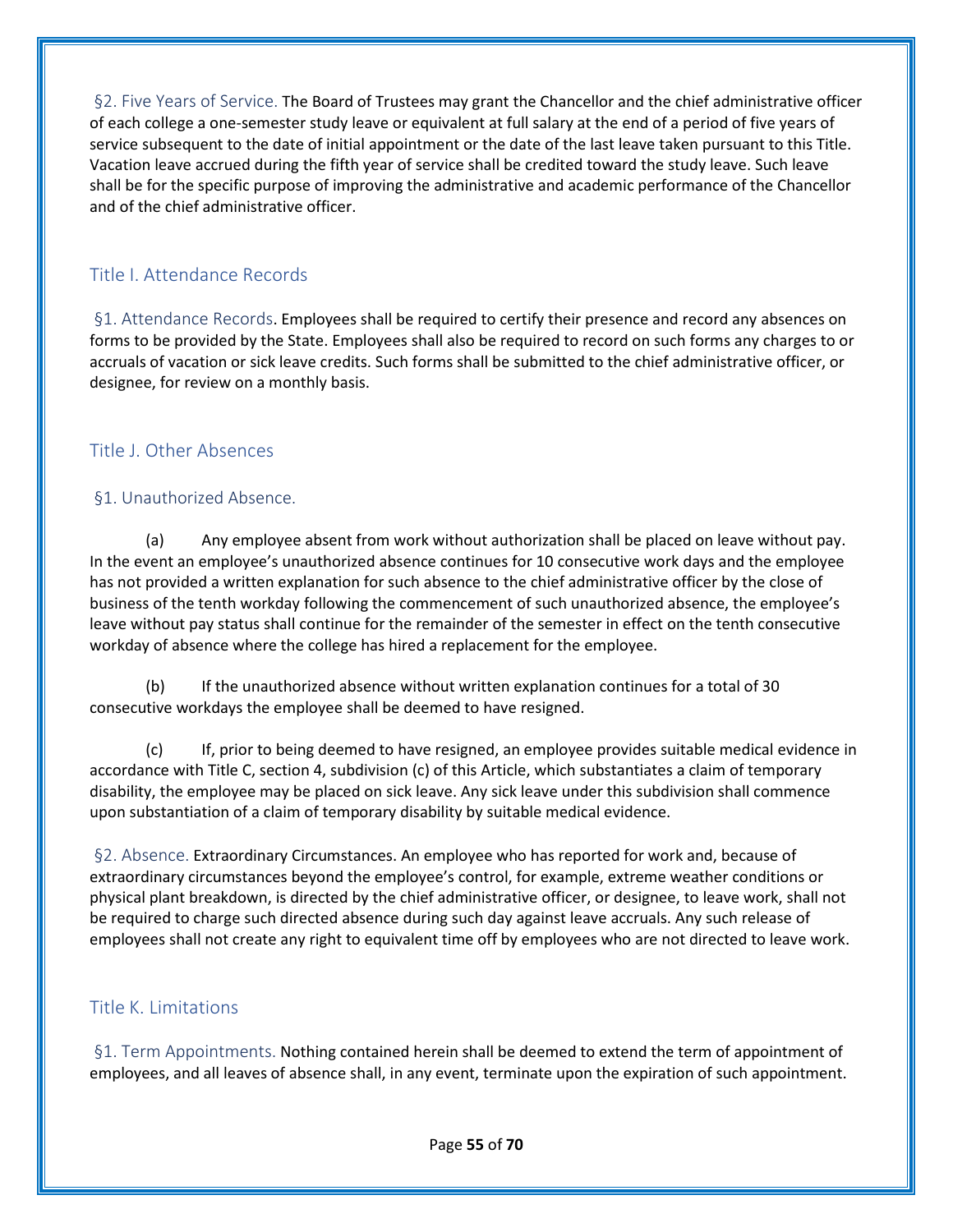## <span id="page-55-0"></span>ARTICLE XIV: TERMINATIONS OF SERVICE

#### <span id="page-55-1"></span>Title A. Termination at Will

<span id="page-55-2"></span>§1. Temporary Appointments. The services of academic and professional employees having temporary appointments may be terminated at will by the chief administrative officer of the college concerned, notwithstanding any other provision of this Article XIV. There shall be no right of appeal from such a termination.

#### <span id="page-55-3"></span>Title B. Automatic Termination

<span id="page-55-4"></span>§1. Term Appointments. The services of academic and professional employees having term appointments shall cease automatically at the end of their specified terms. There shall be no right of appeal from a nonrenewal of a term appointment.

#### <span id="page-55-5"></span>Title C. Termination for Age or for Physical or Mental Incapacity

<span id="page-55-6"></span>§1. Retirement. The services of academic and professional employees may be terminated at any time for age or for physical or mental incapacity in accordance with Article XV, Title D, of these Policies.

## <span id="page-55-7"></span>ARTICLE XV: RETIREMENT

#### <span id="page-55-8"></span>Title A. Membership in Retirement Systems

<span id="page-55-9"></span>§1. Requirement. Members of the professional staff, other than persons having temporary appointments, shall, if eligible, become members of either the New York State Employees Retirement System or the New York State Teachers Retirement System, or shall elect the Optional Retirement Program.

#### <span id="page-55-10"></span>Title B. Voluntary Retirement

<span id="page-55-11"></span>§1. Notice. Members of the professional staff who wish to retire at an age earlier than 70 under the provisions of the retirement systems of which they are members shall, prior to applying for such retirement, notify and consult with the chief administrative officer of the college concerned with respect to the effective date of such retirement.

#### <span id="page-55-12"></span>Title C. Retirement for Physical or Mental Incapacity

<span id="page-55-13"></span>§1. Policy. Professional staff employees may be retired and their services terminated by the Board of Trustees, after receipt of the recommendation of the Chancellor and upon medical advice, for mental or physical incapacity that prevents such persons from adequately performing their duties.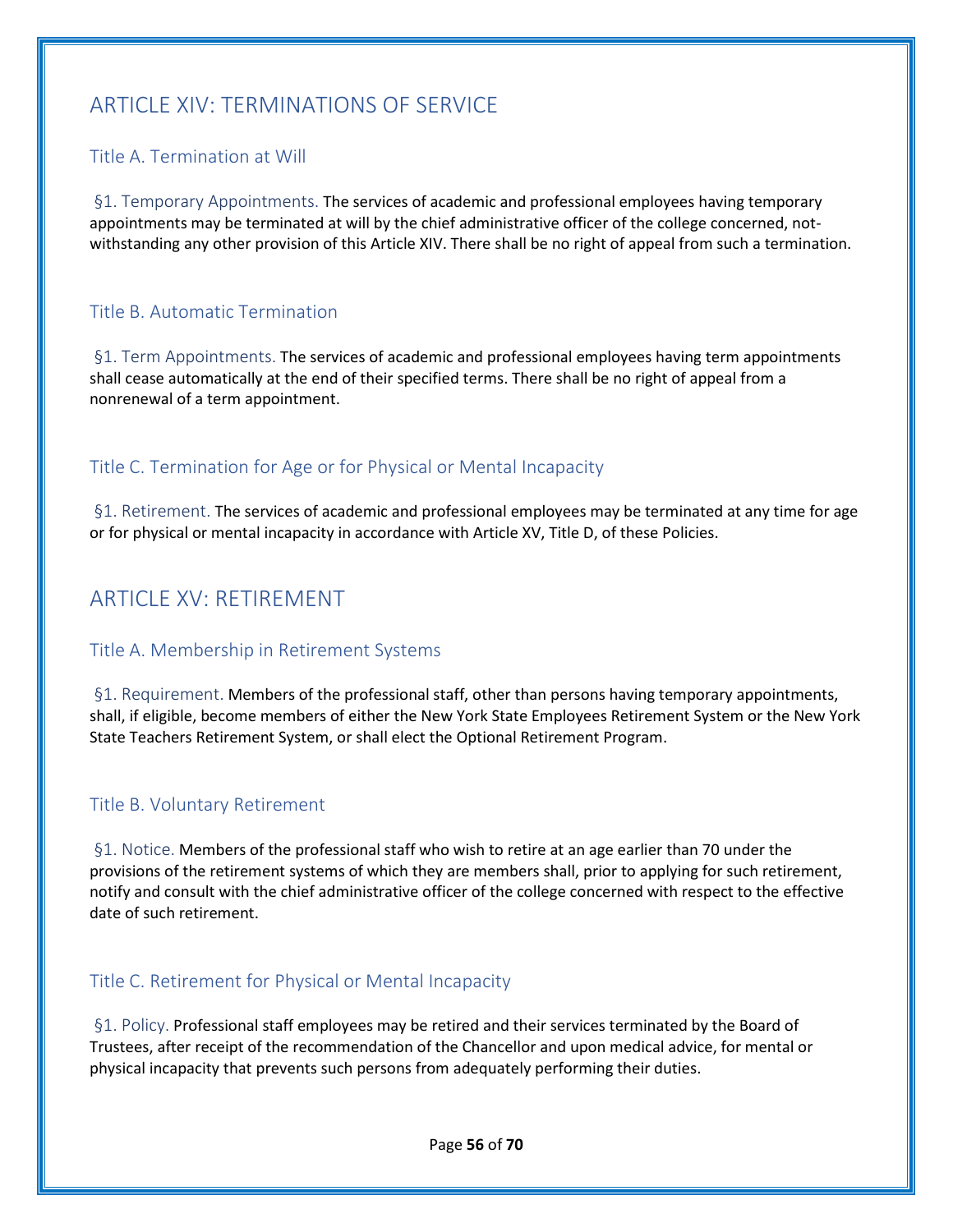#### <span id="page-56-0"></span>Title D. Privileges after Retirement

<span id="page-56-1"></span>§1. Emeritus Status. Members of the University faculty who retire in good standing, in accordance with the provisions of Title B or C of this Article shall be entitled to append the term "Emeritus" to the title of their academic or administrative post after the time of retirement.

<span id="page-56-2"></span>§2. Privileges. Emeritus rank shall carry with it such of the following privileges which, in the judgment of the chief administrative officer, are feasible: use of library and study facilities, use of office and laboratory space, eligibility for research grants, and representation of the University in professional groups.

## <span id="page-56-3"></span>ARTICLE XVI: PLAN FOR THE MANAGEMENT OF CLINICAL PRACTICE INCOME

<span id="page-56-4"></span>§1. Policy. It is the policy of the University that each school of medicine and dentistry and the College of Optometry shall have a plan for the management of clinical practice income that is consistent with the requirements set forth in this Article.

<span id="page-56-5"></span>§2. Development of Plan. The Chancellor shall take all necessary steps to develop and implement plans for the management of clinical practice income consistent with this Article and with the provisions of the applicable collective bargaining agreement. Nothing contained in the plan shall allow actions to be taken by the individual plan members or any governing board that are inconsistent with the educational mission of the college.

<span id="page-56-6"></span>§3. Implementation of Plan. Any plan that is determined pursuant to such a collective bargaining agreement to be consistent with the requirements of section 4 of this Article shall be implemented by the Chancellor as soon as the governing board of such plan is elected pursuant to section 4 (c) (2) of this Article or convened by the Chancellor should an election not occur, or within 45 days after a determination made pursuant to the applicable collective bargaining agreement, whichever is earlier. The Chancellor shall provide written certification to the Director of the State Division of the Budget, the Director of the Governor's Office of Employee Relations, the State Comptroller, and the certified representative of employees in the Professional Services Negotiating Unit that any plan consistent with the requirements of section 4 of this Article has been implemented.

<span id="page-56-7"></span>§4. Plan Requirements. Any clinical practice management plan shall be consistent with the following requirements:

(a) Definitions.

(1) "Chief administrative officer" shall mean the president. The president shall assure that no actions are taken under the clinical practice plan that are inconsistent with the educational mission of the college.

(2) "Clinical practice" shall mean the act of providing all forms of medical and health care, including patient consultations, and the act of performing clinical investigation involving patients, for which acts a fee for professional service is customarily charged. Clinical practice may be organized along departmental, multi- departmental, or institutional-wide lines. Clinical practice shall be restricted to facilities of a health sciences or medical center, school of dentistry, College of Optometry, or affiliated institution except: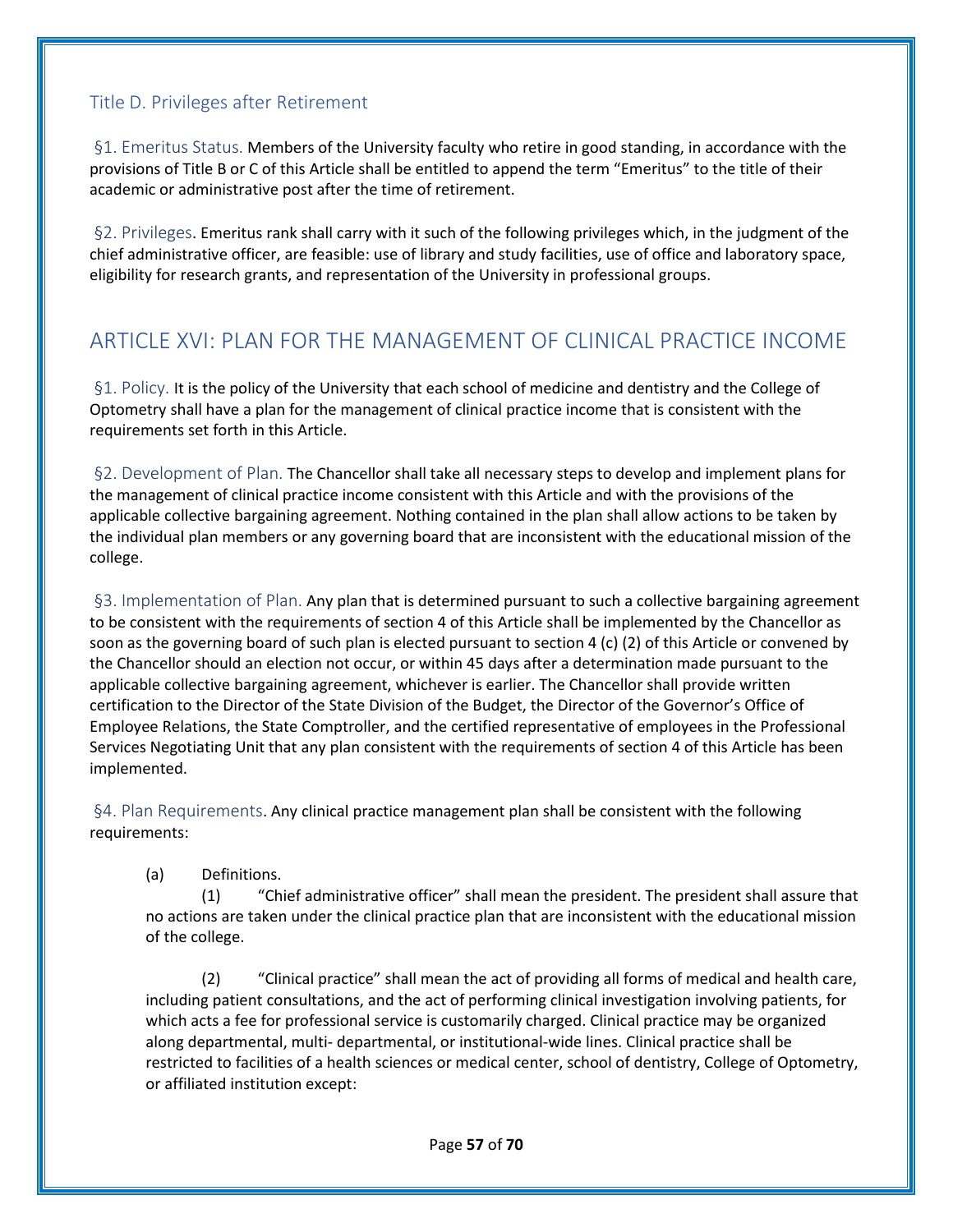(i) For unusual circumstances or consultation;

(ii) During periods of vacation, in the case of calendar year employees;

(iii) During the period following the completion of professional obligation, in the case of academic year employees; and

(iv) During such other times mutually agreed upon by the employee and the chief administrative officer or designee after discussion of elements, including but not necessarily limited to institutional objectives and the employee's commitments as a faculty member to instruction, research, clinical service, and facility utilization.

(3) "Clinical practice income" shall mean the income from fees for professional services rendered in connection with clinical practice, including salaries paid by affiliated institutions, but excluding any income derived from clinical practice at facilities other than those of a health sciences or medical center, school of dentistry, College of Optometry, or affiliated institution:

(i) During an employee's vacation, in the case of calendar year employees;

(ii) During the period following the completion of professional obligation, in the case of academic year employees; and

(iii) During such other times as may be mutually agreed upon by the employee and the chief administrative officer or designee after discussion of elements, including but not necessarily limited to institutional objectives and the employee's commitments as a faculty member to instruction, research, clinical service, and facility utilization. State basic annual salary, research grants, royalties, honoraria for lectures, and income unrelated to patient care are not considered clinical practice income. The chief administrative officer or designee may, in his or her discretion, waive from inclusion in clinical practice income salaries paid by affiliated institutions to specific employees, if in his or her judgment it is in the best interest of the institution, provided, however, such salaries shall be included in determining maximum allowable compensation.

(4) "Basic annual salary," for the limited purpose of this Article, shall mean that salary which is obtained from the direct appropriation of state monies for the purpose of paying wages that may not exceed the maximum state salary for an employee's academic rank.

(b) Participation in a plan for the management of clinical practice.

(1) Any employee who meets all of the following criteria must be a member of a plan for the management of clinical practice:

(i) Serves in a position of academic or qualified academic rank in a school of medicine or dentistry in a State University health sciences or medical center, or College of Optometry, and who is not an intern, resident, or fellow.

(ii) Performs the professional clinical practice of medicine, dentistry, or optometry for which a fee for professional services is customarily charged, or a salary is customarily paid.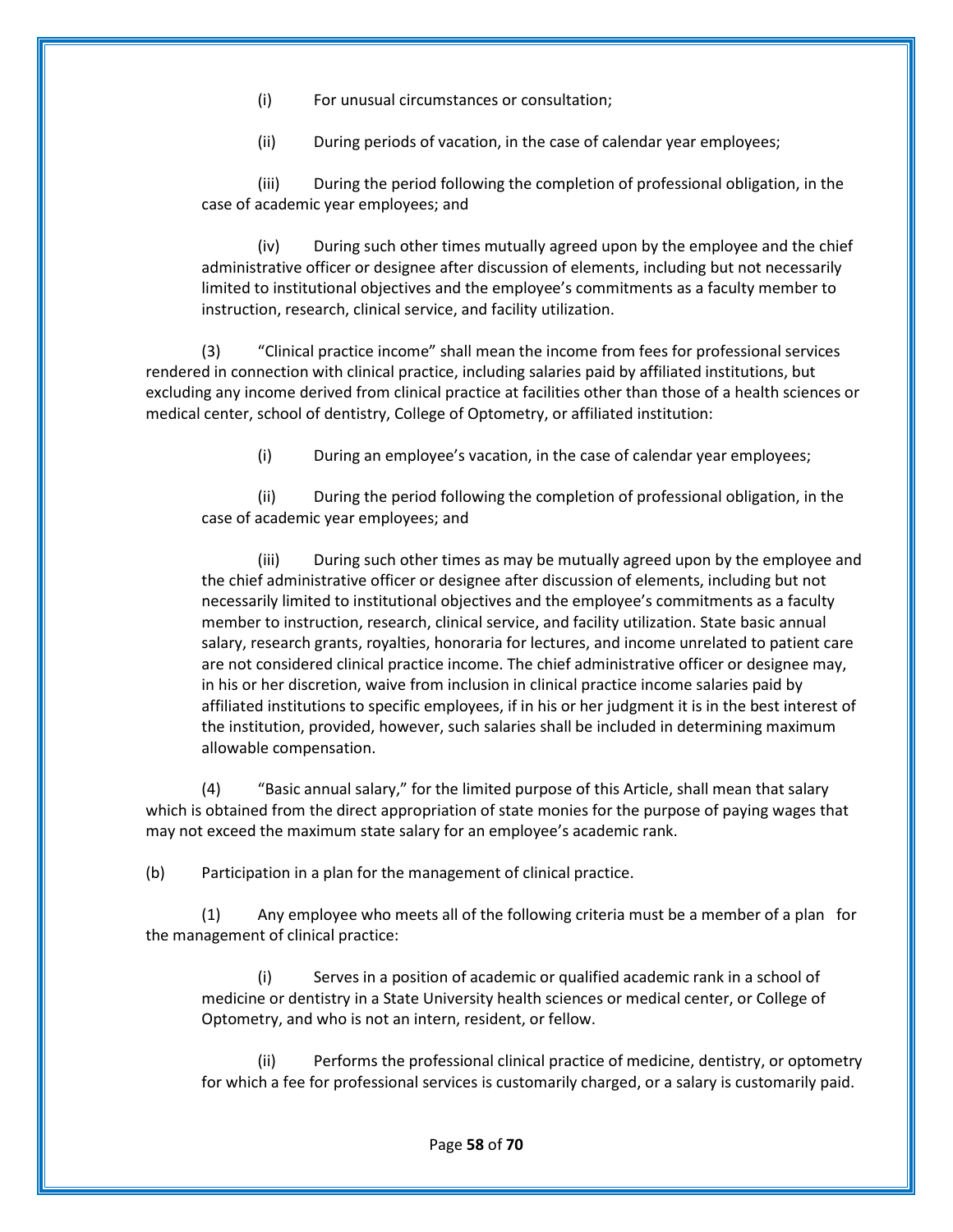(a) The governing board may make provision for voluntary memberships for persons not required to participate but whose membership would be mutually beneficial.

(b) The chief administrative officer or designee, with the approval of the Chancellor, may grant exemptions from membership to employees whose primary employment is not with the State University of New York and who have only a limited connection with the State University.

#### (c) Governing Board.

(1) Management of the plan. Subject to the requirements contained in section 4 of this Article, the day-to-day management of any plan shall rest in the governing board of the plan including, but not limited to, authority to review accounts, transmit reports to the chief administrative officer, and establish supplementary guidelines for expending clinical practice income. For purposes of auditing and accounting, the governing board may, where appropriate, develop procedures to preserve patient confidentiality. Minutes of governing board meetings shall be circulated to each department and be available, at any reasonable time, for inspection by members of the practice plan. The members of the governing board shall be accountable to the University to implement and carry out its responsibilities set forth in this section.

(2) Composition and election. The governing board shall consist of one person from each clinical department in the school or college to which the plan pertains, elected once a year by majority vote of the members of such department who are required to be members of a plan for the management of clinical practice, plus one at-large member from the basic science faculty elected by a majority vote of the members of such faculty. Procedures for the election of the governing board, which shall provide for secret ballots and equal voting rights for eligible voters, shall be established by the college president and the chapter president of the certified representative of employees in the Professional Services Negotiating Unit, subject to the approval of the Chancellor, no later than 15 days from the date a plan is received by the Chancellor for implementation after a determination that the plan is consistent with the requirements of this section. Provided, however, if an election has not been conducted 45 days following a determination that a plan is consistent with the requirements of this section, the Chancellor shall convene a governing board.

(3) Ex officio members. The chief administrative officer, or designee, and the dean shall be nonvoting members of the governing board.

(4) Subject to the requirements contained in this section, the governing board shall have the power to develop and promulgate operating procedures for the orderly transaction of its functions, including, but not limited to quorums, officers, terms of office, meetings, and other items consistent with the requirements of this section.

Page **59** of **70** (d) Accounting. Each plan shall provide for a central billing and accounting system under the control of the governing board. The accounting system shall provide a means to record transactions respecting collection and disbursement of clinical practice income including, but not limited to, such transactions involving a plan member, department, school of medicine or dentistry, College of Optometry, health sciences center, or medical center. All accounts shall be available at any reasonable time for inspection by the Chancellor, or designee, the chief administrative officer, or designee, and representatives of the State Division of the Budget and Department of Audit and Control. Monthly reports shall be forwarded to the Office of the Vice-Chancellor for Finance and Business as determined by that office. The governing board shall provide copies of the annual audit to plan members at least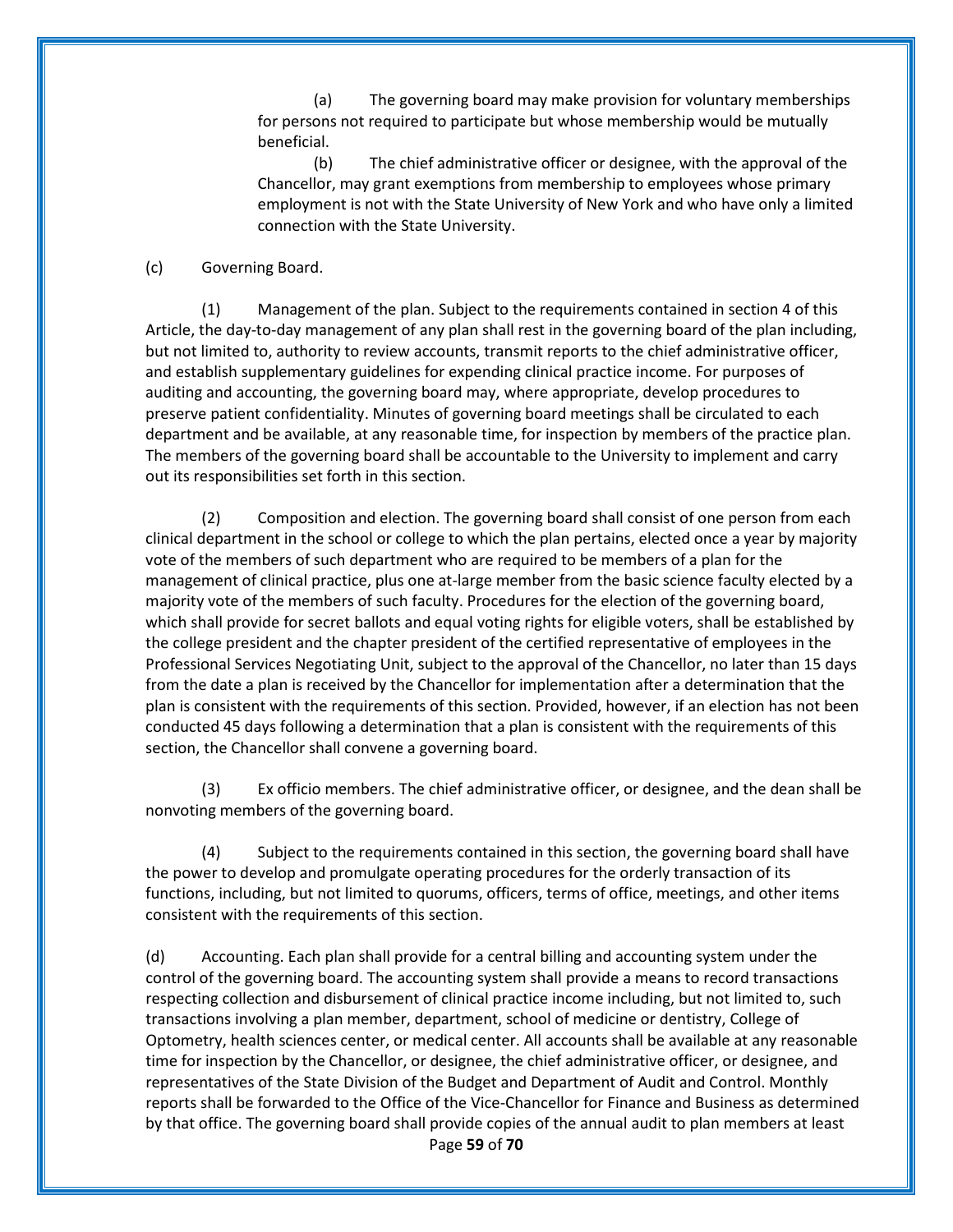once each year. The governing board, or in the case of a plan organized along departmental lines, the department, shall provide each plan member an account of the amounts billed and collected as a result of the plan member's clinical practice and a summary of those accounts for which payment has not been received. Any professional or academic employee who is a plan member may authorize, on her or his behalf, the duly certified employee organization representing the Professional Services Negotiating Unit to request such information no more frequently than twice each year. Each plan member shall be required annually to provide such data as may be necessary for the institution to comply with the appropriate sections of the Public Health Law. Where clinical practice at an institution is organized along departmental lines, the Chancellor shall approve a departmental billing system if the Chancellor determines it adequately complies with the above standards. In no event shall individual plan members be permitted to bill directly for fees for professional services.

(e) Auditing. All accounts shall be audited annually by independent auditing firms chosen by the governing boards to determine whether the operations of each plan for the management of clinical practice have been conducted in accordance with generally accepted accounting principles, the provisions of the plan for the management of clinical practice, and supplementary guidelines for disbursement of clinical practice income developed by a governing board.

Page **60** of **70** (f) Maximum allowable compensation. At least once annually, the chief administrative officer or designee shall provide to each employee who is required to be a member of the clinical practice plan a statement in writing that sets forth the maximum allowable compensation, which such employee may earn from all sources, including state basic annual salary, clinical practice income as previously defined, salary from an affiliated hospital and research grants, but excluding royalties, honoraria, and income unrelated to patient care, provided, however, that compensation from a research sponsor shall be subject to the regulations of the sponsor. Such maximum allowable compensation shall be arrived at by the chief administrative officer or designee after consultation with the employee, the employee's department chairperson, and the dean, and after considering the employee's present commitments and future goals in teaching, patient care, and research, as well as the amount of clinical practice income attributable or likely to be attributable to the employee. With due consideration of the factors stated above, an employee's maximum allow- able compensation shall not be unreasonably fixed at less than 250 percent of maximum state basic annual salary for the employee's rank when clinical practice income attributable to the employee, or available to the employee under provisions of a plan for management of clinical practice, permits maximum allowable compensation to be fixed at such percentage. Except as specifically provided hereafter, the maximum allowable compensation may not exceed 250 percent of the maximum state basic annual salary for a member's rank. In special circumstances relating to recruitment of employees, the chief administrative officer or designee may authorize a newly recruited employee who is required to be a member to receive more than 250 percent of the maximum salary for such member's rank, if in the chief administrative officer's judgment the best interest of the institution is served, but in no event shall this authorization extend beyond the first two years of such member's employment. With the approval of the Chancellor, or designee, the maximum allowable compensation of individual plan members may be increased to 275 percent of the maximum state basic annual salary. In exceptional cases related to the retention of physicians in difficult to retain specialties, the employee's maximum allowable compensation may exceed 275 percent with the approval of the Chancellor or designee. In making such recommendations, the chief administrative officer shall give due consideration to the competition for individuals in the particular specialty as indicated by the Association of the American Medical Colleges' compensation data, and the hospital and other revenue generated by the employee's clinical activities. Such exceptions shall not exceed five percent of the total number of physicians on a system-wide basis. The state shall pay fringe benefits only on the state basic annual salary. With the approval of the chief administrative officer or designee, the state and the certified representative of employees in the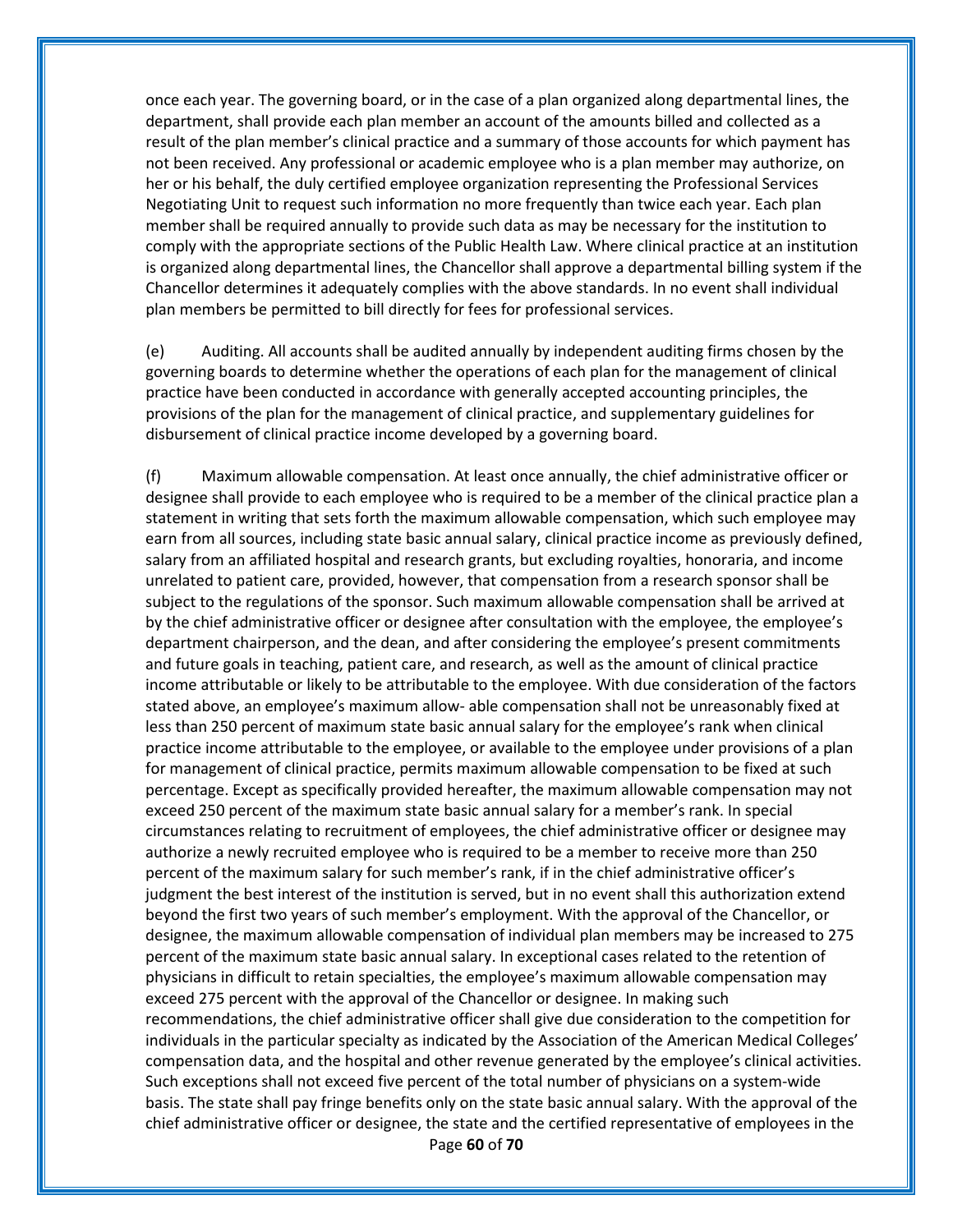Professional Services Negotiating Unit, and members of a clinical practice management plan at each school may elect by majority vote an alternate compensation method in which case plan members may be permitted to earn and retain amounts generated that exceed 200 percent of the maximum allowable state salary for such member's rank provided, however, that 50 percent of such amounts authorized to be earned above the 200 percent level shall be paid into the fund in section 4 (g) (1). With the approval of the Chancellor, or designee, individual members of plans that have adopted the alternate compensation method may be permitted to earn and retain amounts that exceed 225 percent of the maximum allowable state salary for such member's rank provided, however, that 50 percent of such amounts authorized to be earned above the 225 percent level shall be paid into the fund in section 4 (g) (1). If selected, the alternate method shall be in lieu of the method of compensation first described in this subdivision. After an approved clinical practice plan has been fully operational for a period of 12 months, the members of the plan may, subject to the approval of the Chancellor, State, and the certified representative of employees in the Professional Services Negotiating Unit, elect by majority vote to change the method of compensation initially selected, provided, however, the methods of compensation are limited to the two methods provided in this subdivision.

(g) Disbursement of clinical practice income. Provisions for disbursement of clinical practice income shall provide for the following in order of priority.

(1) Five percent of the gross clinical practice income from each plan for the management of clinical practice shall be deposited into a fund at the school of medicine or dentistry or College of Optometry whose plan members generated the income to be administered by the chief administrative officer, or designee, for the benefit of the school of medicine or dentistry, or College of Optometry, provided, however, that \$60,000 of such funds, which shall be collected proportionately based on the amount of gross clinical practice income generated by each of the plans, shall be available for University-wide health sciences purposes.

(2) The state shall be reimbursed for the costs of clinical practice experienced by it as a consequence of clinical practice by plan members that are regular and customary costs of a practitioner, not a hospital, including but not limited to use of facilities, personnel, supplies and equipment. Reimbursement to the state for the costs of clinical practice will be made pursuant to a formula established by the chief administrative officer in consultation with the governing board of the practice plan and approved by the Chancellor in consultation with the Governor's Office of Employee Relations. Such funds will be deposited into the Debt Service/State University Income Fund for transfer to the respective hospital operations IFR accounts. Affiliate institutions may be reimbursed with the approval of the Chancellor or designee for appropriately documented costs of clinical practice experienced by them as a consequence of clinical practice by plan members that are regular and customary costs of a practitioner, not a hospital, including but not limited to use of facilities, personnel, supplies and equipment.

(3) Payment of all other costs of clinical practice determined in accordance with generally accepted accounting principles and allowable to a practitioner as a deductible cost or expense under cur- rent federal Internal Revenue Service guidelines.

Page **61** of **70** (4) Employees required to participate in a plan for the management of clinical practice may be paid an amount from clinical practice income which, together with compensation from all other sources (exclusive of fringe benefits), does not exceed the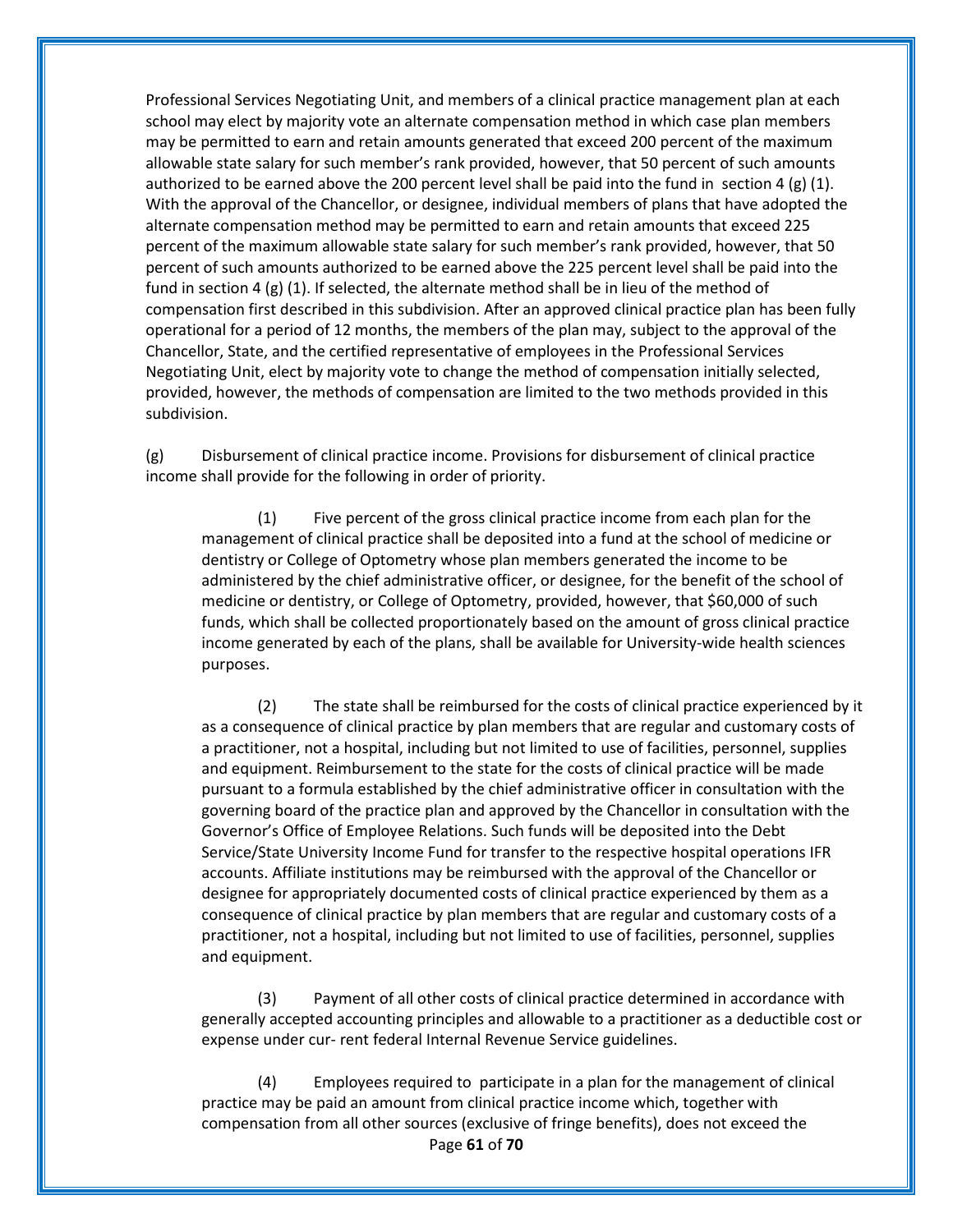maximum allowable compensation arrived at in consultation with the chief administrative officer or designee, dean, department chairperson, and the employee, or such excess amounts authorized by the chief administrative officer or designee pursuant to section (f); provided, however, that no disbursements from clinical practice income for compensation of a plan member may be made where such income was not earned by the member unless there is specific provision for such disbursement in the plan for the management of clinical practice.

(5) An amount (not to exceed the rate the State University contributes for retirement to TIAA-CREF) of the cash payment made under subdivision 4 to the employee from clinical practice income may be used to purchase an annuity, provided, however, that any portion of such cash payment on which retirement contributions have already been made shall be excluded from the calculation to be made herein.

(6) Remaining clinical practice income shall remain in a school of medicine or dentistry, or College of Optometry, and shall be used for the benefit of the school of medicine or dentistry, College of Optometry, or departments thereof, as determined by the chief administrative officer, or designee, after consultation with the governing board.

## <span id="page-61-0"></span>ARTICLE XVII: STUDENT ASSEMBLY

#### <span id="page-61-1"></span>Title A. Establishment and Purpose

<span id="page-61-2"></span>§1. Name. There shall be a Student Assembly of State University of New York.

<span id="page-61-3"></span>§2. Purpose. The Student Assembly shall be the official organization by which State University students participate in University-wide governance. The Student Assembly shall provide the following:

(1) A forum for consultation and the exchange of information between State University students, the Chancellor, and the State University of New York Board of Trustees on matters of a University-wide nature which affect student concerns; and

(2) A communications network for campus student government leaders.

The Student Assembly shall exercise such other responsibilities as the Chancellor or the State University Board of Trustees refer to it.

#### <span id="page-61-4"></span>Title B. Membership in the Assembly

<span id="page-61-5"></span>§1. Membership. The Student Assembly shall consist of representatives from member institutions, and organized student groups as hereinafter defined.

<span id="page-61-6"></span>§2. Member Institutions. Each campus of the State University shall be a member institution according to the following: the Graduate Division of each of the doctoral degree granting institutions; the Undergraduate Division of each of the doctoral granting institutions; each of the other State-operated campuses; each community college; New York State College of Ceramics at Alfred University; and one from the four statutory colleges at Cornell University.

Page **62** of **70**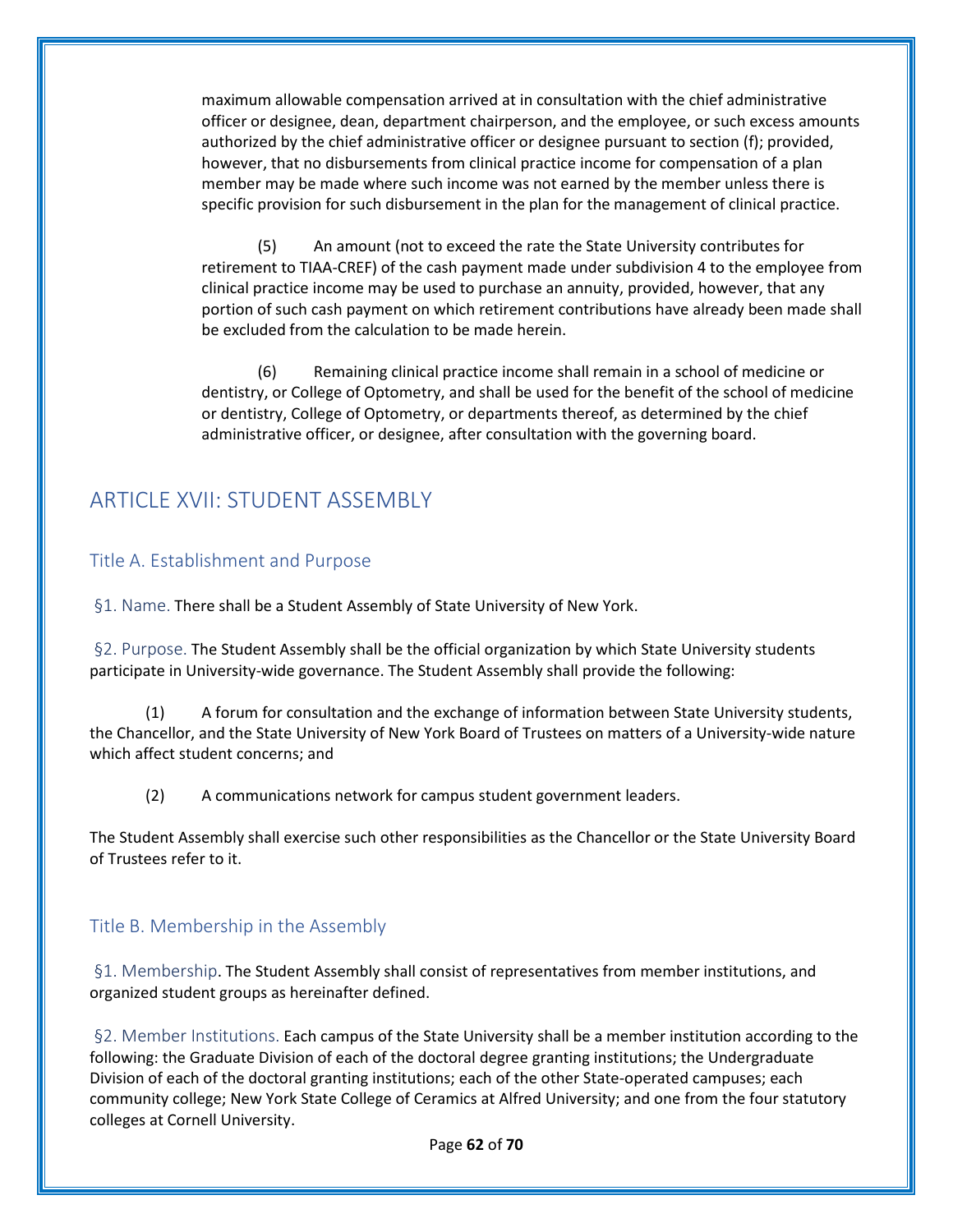#### <span id="page-62-0"></span>§3. Representatives from Member Institutions.

(a) Each member institution of the Student Assembly shall have one representative for each fulltime 4,000 equivalent students or fraction thereof. For the purpose of this section, full-time equivalent students shall be the number of full-time equivalent students in attendance at a member institution during the fall semester of the previous calendar year, as determined by State University.

(b) The first representative of each member institution shall be that institution's student government president. Additional representatives from member institutions, which exceed the 4,000 FTE base enrollment, shall be duly elected annually from among and by the students of that institution through a campus-wide election in accordance with procedures promulgated by the campus student government body, provided, however, that any such election scheduled for the Spring 2020 semester shall be postponed and shall occur between the dates of September 8 and September 20, 2020, for each campus holding such an election. Any representative or officer serving in the Spring 2020 semester from a campus that has postponed its election until the Fall of 2020 shall remain in such position until the Fall 2020 election. If an election held in the Spring 2020 semester occurred prior to March 26, 2020, the results of such election shall remain in force and shall not be impacted by this postponement. In the case of the statutory colleges, representatives must be statutory college students elected in accordance with procedures promulgated by the campus student government body.

(c) In cases where multiple student governments exist, the first representative shall be elected from among the student government presidents according to a campus election procedure adopted by written agreement of the campus student governments; in the absence of such an election, the president of the student government representing the greatest number of FTE students will be the first campus representative to the Student Assembly.

(d) Each member institution shall designate the officers next in line of succession to the student government president. Each designee may serve as an alternate for any representative of the member institution who is not able to attend a Student Assembly meeting.

#### <span id="page-62-1"></span>§4. Organized Student Groups.

(a) Students representing constituencies traditionally underrepresented within the Student Assembly shall have an opportunity to meet, communicate, and recommend resolutions for consideration by the Stu- dent Assembly. The opportunity for these students to voice their concerns will enable the Student Assembly representatives to consider concerns and viewpoints that may not otherwise be introduced. In support of this important effort, the Student Assembly shall prepare a list of "organized student groups," consisting of student organizations requesting "organized student group" designation, which are established pursuant to written bylaws and which have chapters of ten or more full or part-time students at 10 or more campuses.

(b) After providing annual public notice and conducting an open hearing, the Student Assembly shall select those "organized student groups", which:

(1) Are likely to remain in existence for more than one academic year;

(2) Represent points of view not adequately represented in the Student Assembly or the Executive Committee; and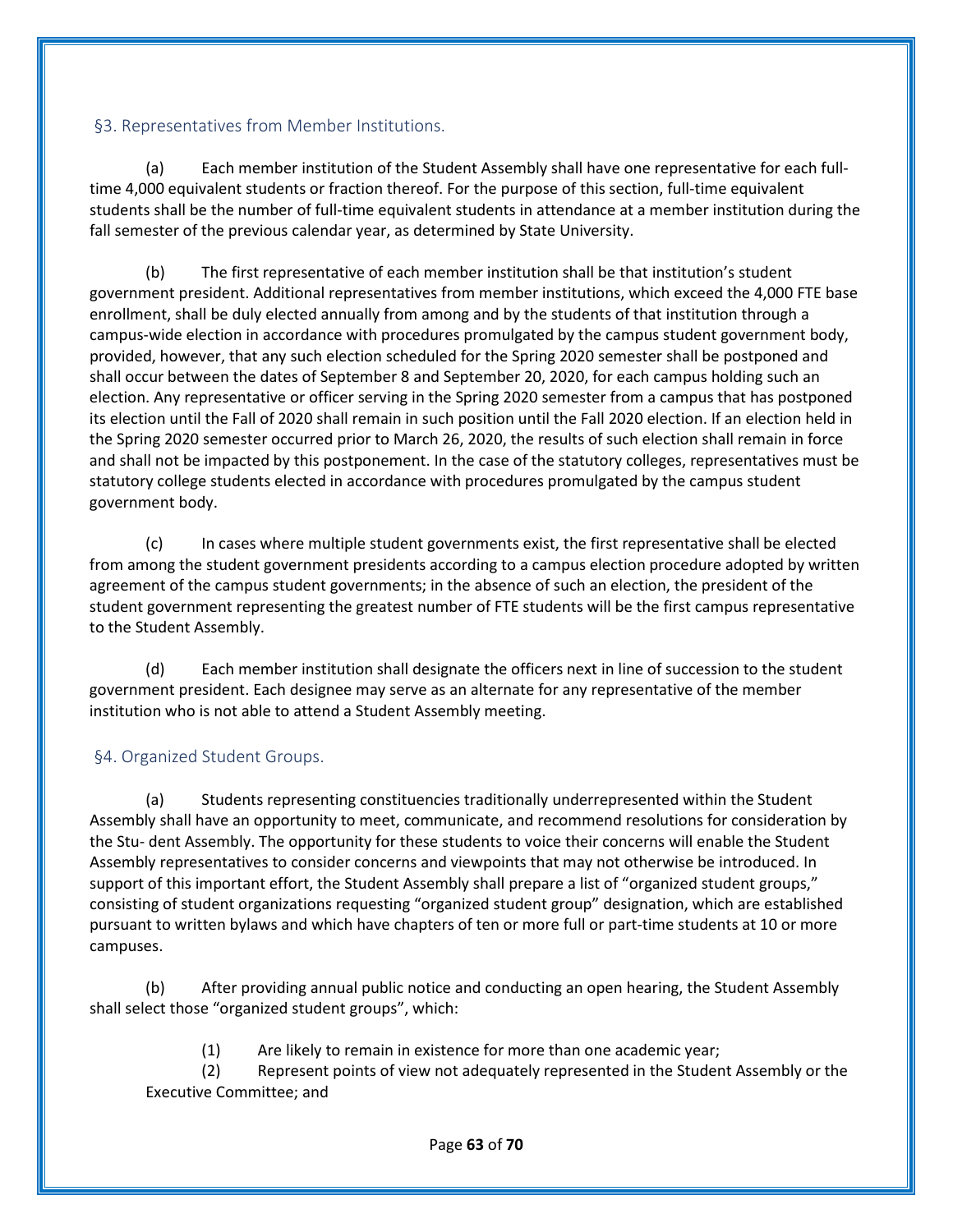(3) Will not be adequately represented without participation in the Student Assembly or the Executive Committee by duly-elected representatives.

(c) Each selected organized student group shall be considered a standing committee of the Student Assembly. As a standing committee, it will meet to discuss issues of particular interest to its members and forward resolutions to the Student Assembly and the Executive Committee.

(d) Each organized student group will be allocated one nonvoting representative to the Student Assembly and the Executive Committee, who shall be a student. The nonvoting representative will enjoy all the privileges accorded to representatives. Additionally, members of the organized student groups may serve on such other committees of the Student Assembly as appropriate.

(e) A group shall not be designated an "organized student group" or be seated in the Student Assembly if it has a policy or practice of restricting membership on the basis of race, religion, national origin, gender, sexual orientation, disability, marital status, or age.

(f) Each organized student group shall elect its representatives to the Student Assembly and the Executive Committee from among the students elected by the campus chapters to serve on the organized student group. The campus selection process and the organized student group representatives' election process shall be included in the Student Assembly Bylaws.

<span id="page-63-0"></span>§5. Eligibility. Any representative from a member institution or organized student group or an alternate for a representative selected in accordance with 3(d) above must be a student enrolled for credit who is included in a campus FTE base and meets the campus' requirements to stand for election and continues to be eligible to serve on the campus student government organization.

<span id="page-63-1"></span>§6. Representatives to Act in Person. Representatives shall act in person and not by proxy. An alternate is not considered a proxy and has all the voting rights assigned to a representative.

#### <span id="page-63-2"></span>Title C. Officers

<span id="page-63-3"></span>§1. Officers. The officers of the Student Assembly shall be the President, Vice-President, Secretary, and Treasurer.

<span id="page-63-4"></span>§2. Duties. The duties of the officers shall be as follows:

(a) President. The President of the Student Assembly shall preside at all meetings of the Student Assembly and shall exercise such other powers and duties as may be vested in the President by this Article and the Bylaws of the Student Assembly. The President shall be an official member of all Student Assembly committees, be responsible for a transition of officers between the time of election and June 1, and serve as the student member of the State University of New York Board of Trustees.

(b) Vice-President. The Vice-President shall perform such duties as prescribed by the President or the Student Assembly. In the absence of the President, the Vice-President shall perform all duties vested in the President by this Article and the Bylaws of the Student Assembly, except serving as a member of the State University of New York Board of Trustees. In the event the President resigns or is no longer eligible to serve, the Vice President shall become the President for the remainder of the term. The primary role of the Vice-President is to support the activities of the various committees of the Student Assembly.

Page **64** of **70**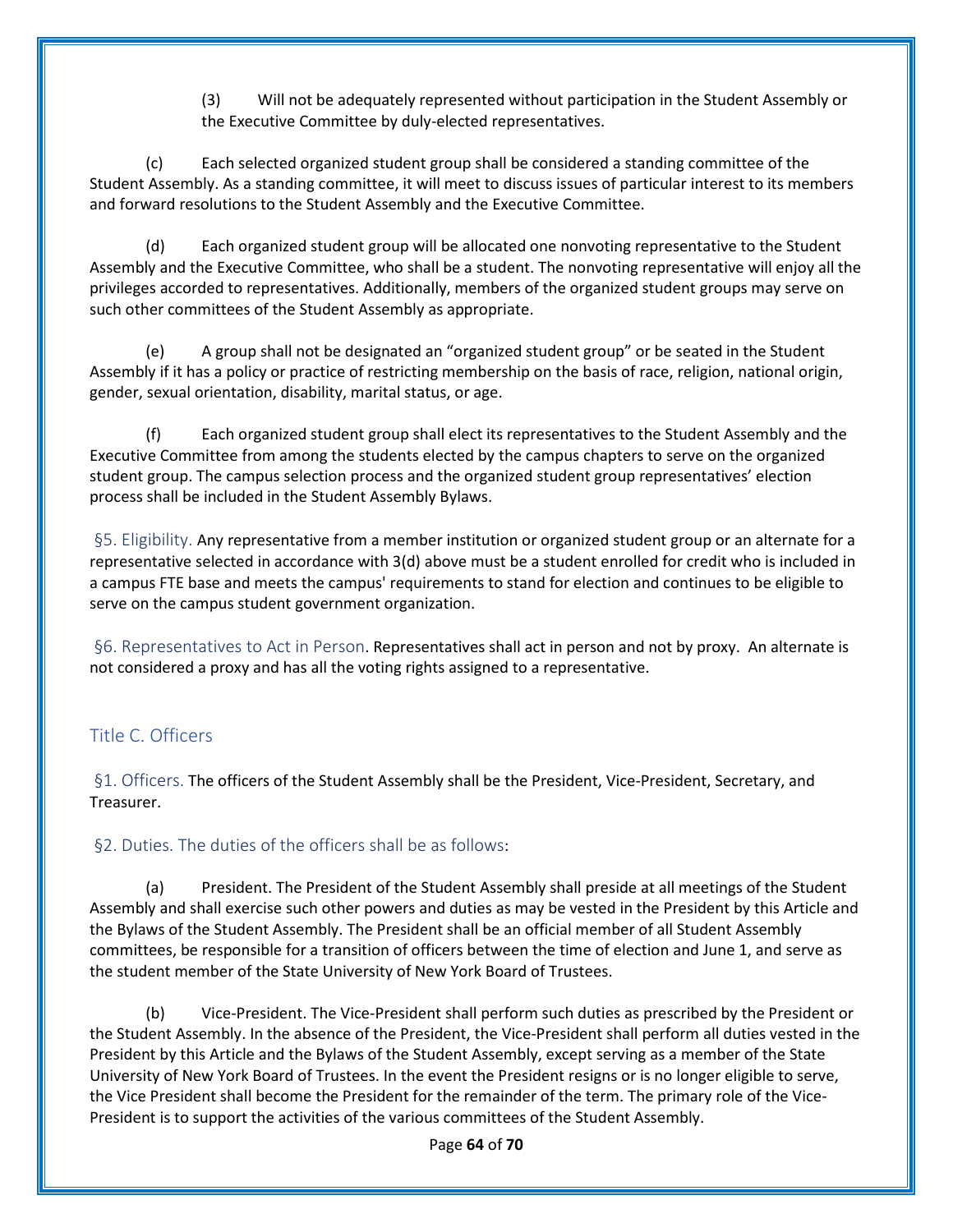(c) Treasurer. The Treasurer shall perform such duties as prescribed by the President or the Student Assembly. The Treasurer is the chief fiscal officer of the Student Assembly.

(d) Secretary. The Secretary shall perform such duties as prescribed by the President or the Student Assembly. The Secretary is the chief communications officer of the Student Assembly.

<span id="page-64-0"></span>§3. Election of Officers. Officers shall be elected by the members of the Student Assembly at its annual business meeting, provided, however, that any such election scheduled for the annual business meeting occurring during the Spring 2020 semester shall be postponed and shall occur between the dates of September 8 and September 30, 2020, and, notwithstanding the provisions of sections 34§1.12 and 34§1.13 of this part, any officers serving in the Spring 2020 semester shall remain in such positions until such election. To stand for election as an officer, an individual must be eligible to serve as a representative from the institution, must have at least a §2.5 cumulative GPA, must be enrolled at a State University of New York campus, and be nominated by a representative.

<span id="page-64-1"></span>§4. Eligibility to Serve. In order to continue to serve as an officer, an individual must maintain eligibility to stand for election, in accordance with section 5 of Title B of this Article, must maintain a §2.25 cumulative GPA or higher, and must be enrolled at a State University of New York campus, provided, however, that any officers serving in the Spring 2020 semester shall remain in such positions until the Fall 2020 election notwithstanding failure to meet eligibility requirements. For the purposes of this section, eligibility to continue in service shall be determined at the end of each semester. Once eligibility is lost, it cannot be regained by transfer to a new institution.

<span id="page-64-2"></span>§5. Terms of Office. Officers shall hold office for one year or until their successors are installed. This one-year term shall be from June 1 of the election year to May 31 of the following year, provided, however, that any officers serving in the Spring 2020 semester shall remain in such positions until the Fall 2020 election. Officers may serve no more than two terms per each office contingent upon the person's continued eligibility to serve as a member of the Student Assembly.

<span id="page-64-3"></span>§6. Officer Vacancies. Vacancies shall occur in the position of Student Assembly officer upon the death, recall by the Student Assembly, resignation, incapacity as determined by the Student Assembly, loss of member status, loss of eligibility to serve as a representative, or loss of student status by the incumbent. Officer vacancies may be filled for the remaining portion of the unexpired term of office through an election at the next meeting of the Student Assembly or according to alternate Bylaw procedures.

#### <span id="page-64-4"></span>Title D. Organization

<span id="page-64-5"></span>§1. Meetings. The Student Assembly shall meet at least once each semester with the dates and places to be determined by the Student Assembly. The annual business meeting must be held during the month of April. Special meetings may be called by the Executive Committee, by the request of one-quarter of the Student Assembly representatives, one-quarter of the member institutions, or the Chancellor; the date and place of a special meeting shall be determined by the Executive Committee, and the meeting must be held no later than 30 days following the request to hold such a meeting.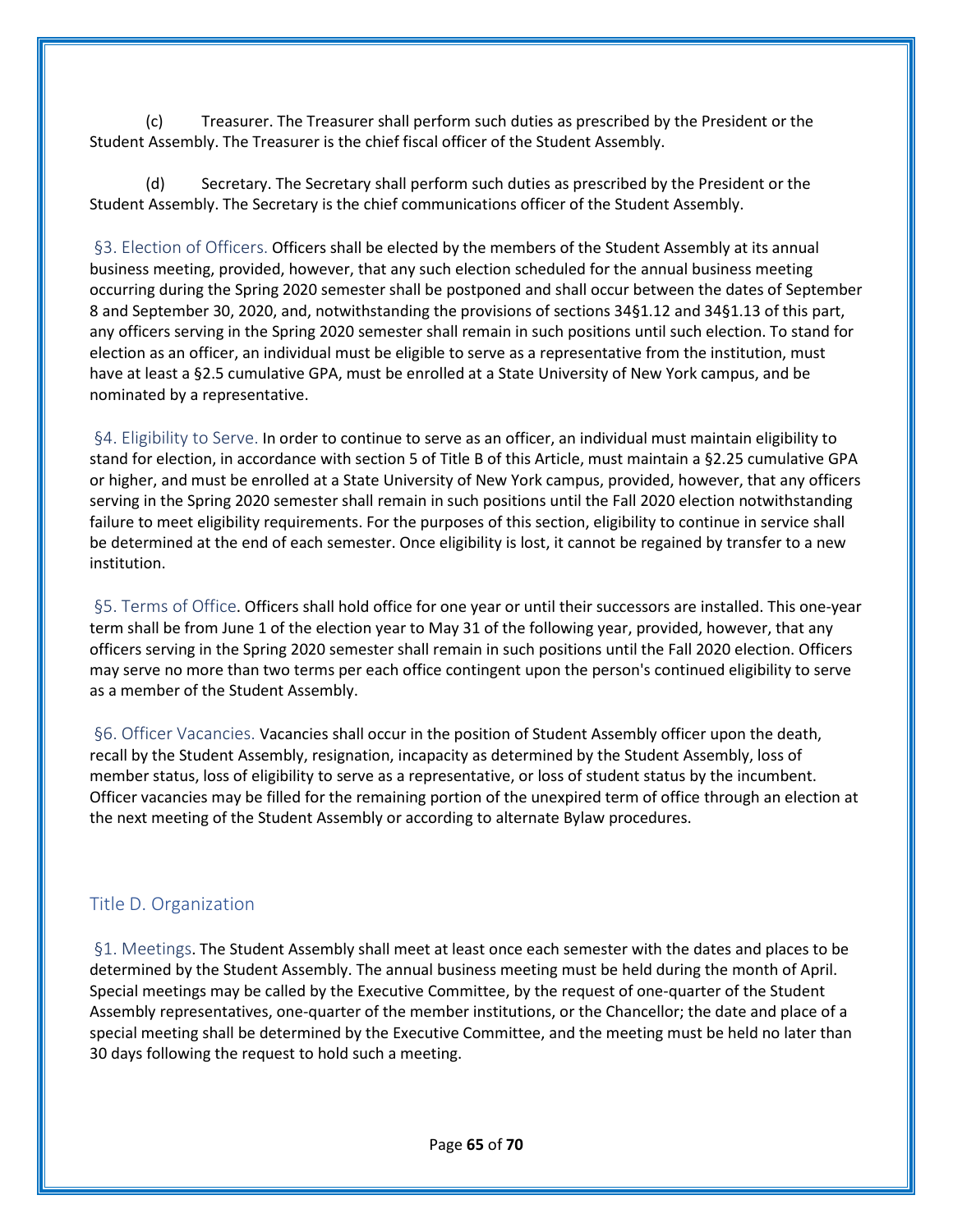<span id="page-65-0"></span>§2. Agenda. The agenda for each regularly scheduled or special meeting of the Student Assembly will be established according to procedures outlined in the Bylaws. All meetings of the Student Assembly shall include the opportunity for the Chancellor or designee to address the membership.

<span id="page-65-1"></span>§3. Meeting Notification. Notice of all regularly scheduled or special Student Assembly meetings will be sent to all representatives, State University campus presidents, the Chancellor, and other State University offices as may be designated by the Chancellor. The notice must be sent at least 30 days in advance for regularly scheduled meetings and seven days in advance for special meetings, and must include the time, date, and place of the meeting, an agenda of scheduled business, and other items as may be required by the Student Assembly Bylaws.

#### <span id="page-65-2"></span>§4. Executive Committee.

(a) There shall be an Executive Committee of the Student Assembly to conduct necessary business between meetings of the Student Assembly and other matters as prescribed by this Article or the Bylaws. The Executive Committee shall include the officers of the Student Assembly and the designated number of representatives from the following: three representatives from the doctoral degree-granting institutions (undergraduate division); three representatives from the University Colleges; two representatives from the Colleges of Technology, Agriculture and Technology, and Statutory Colleges; two representatives from the doctoral degree-granting institutions (graduate division); six representatives from the Community Colleges, and one nonvoting student representative from each standing committee. In order to serve as a member of the Executive Committee, an individual must be a student at a State University of New York campus and must maintain a cumulative GPA of §2.0 or higher.

(b) The members of the Executive Committee shall be elected by and from among the representatives of the designated constituencies according to procedures outlined in the Bylaws. Each designated constituency shall elect from among its representatives alternate(s) to serve in the absence of its representative(s) to the Executive Committee.

(c) Meetings. Meetings of the Executive Committee are to be determined by its members with the requirement that all meeting notices required of the Student Assembly meetings be followed except for the time of notification, which will be seven days for Executive Committee meetings. The President of the Student Assembly shall serve as the presiding officer of the Executive Committee.

(d) Institutional Classification. The Student Assembly is empowered, via its bylaws, to, as necessary, classify member institutions for representation on the Executive Committee in accordance with the history and mission of each individual institution.

#### <span id="page-65-3"></span>§5. Other Committees.

(a) The Student Assembly may establish such other standing and ad hoc committees as it deems advisable and shall prescribe the functions of such committees. The membership of such committees is to be determined by the Student Assembly, according to the Bylaws, and from among the students, faculty, and staff of the State University of New York. Each standing committee will be allocated one nonvoting student representative to the Student Assembly and the Executive Committee. The nonvoting student representative will enjoy all the privileges accorded to representatives and shall be elected by and from the members of the standing committee.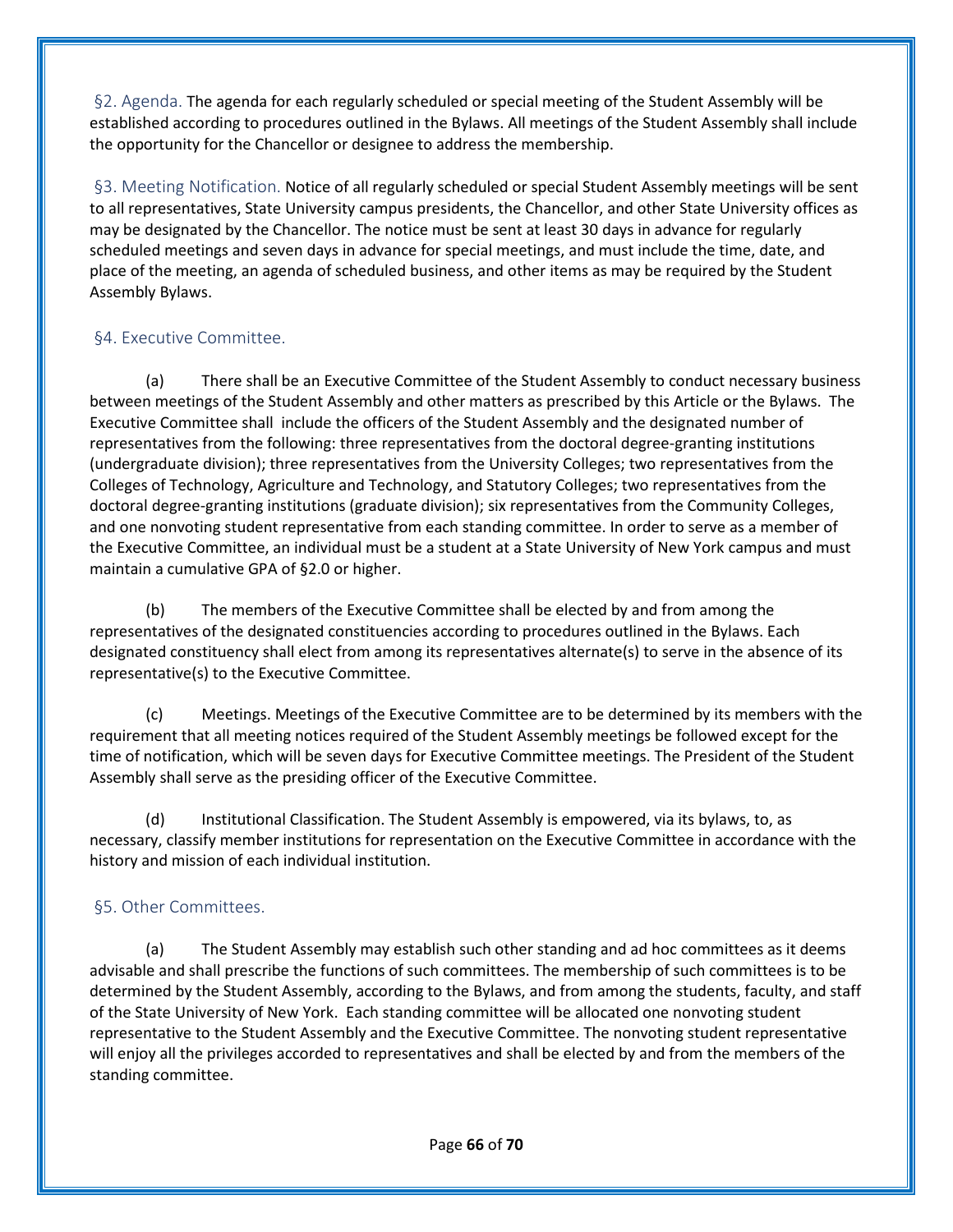(b) All committee reports shall be addressed to the Student Assembly. Committee reports and recommendations shall be in writing and shall be mailed to the Student Assembly members 14 days in advance of the meeting at which they are to be considered by the Student Assembly.

<span id="page-66-0"></span>§6. Quorums. A quorum for the transaction of business at any meeting of the full Student Assembly shall consist of 40 percent of the duly elected or appointed and voting representatives of that body with at least 40 percent of the community colleges and 40 percent of all other member institutions in attendance. The quorum for the transaction of business at any meeting of the Executive Committee or other duly constituted committee of the Student Assembly shall consist of a majority of the duly elected or appointed and voting members of such committee.

<span id="page-66-1"></span>§7. Rules of Procedure. Procedures at the meetings of the Student Assembly, the Executive Committee, or other duly constituted committees shall be governed by Robert's Rules of Order, except as otherwise provided by this Article or the Bylaws.

#### <span id="page-66-2"></span>Title E. Bylaws of the Student Assembly

#### <span id="page-66-3"></span>§1. Bylaws.

(a) The Student Assembly shall adopt and may amend or repeal such Bylaws as it deems advisable, consistent with this Article, governing its activities and procedures.

(b) The adoption, amendment, or repeal of such Bylaws must receive a two-thirds vote of the Student Assembly membership.

#### <span id="page-66-4"></span>Title F. Amendments

<span id="page-66-5"></span>§1. Amendments. The Board of Trustees shall approve all amendments to this Article. Amendments may be proposed by a member of the State University of New York Board of Trustees, the Student Assembly, the Chancellor, or a Board designated committee. The Student Assembly may propose amendments to the State University of New York Board of Trustees by a majority vote of Student Assembly members present at a Student Assembly meeting. The president shall convey the text of any proposed amendment(s) in writing to each member at least 14 days prior to its consideration by the Student Assembly. Amendments proposed by the Student Assembly shall be submitted by the Chancellor to the Board of Trustees with recommendations. Unless otherwise provided, all amendments will become effective upon approval by the Board of Trustees.

## <span id="page-66-6"></span>ARTICLE XVIII: UNIVERSITY COUNCIL OF PRESIDENTS

#### <span id="page-66-7"></span>Title A. Establishment and Purpose

<span id="page-66-8"></span>§1. Name. There shall be a University Council of Presidents of State University of New York.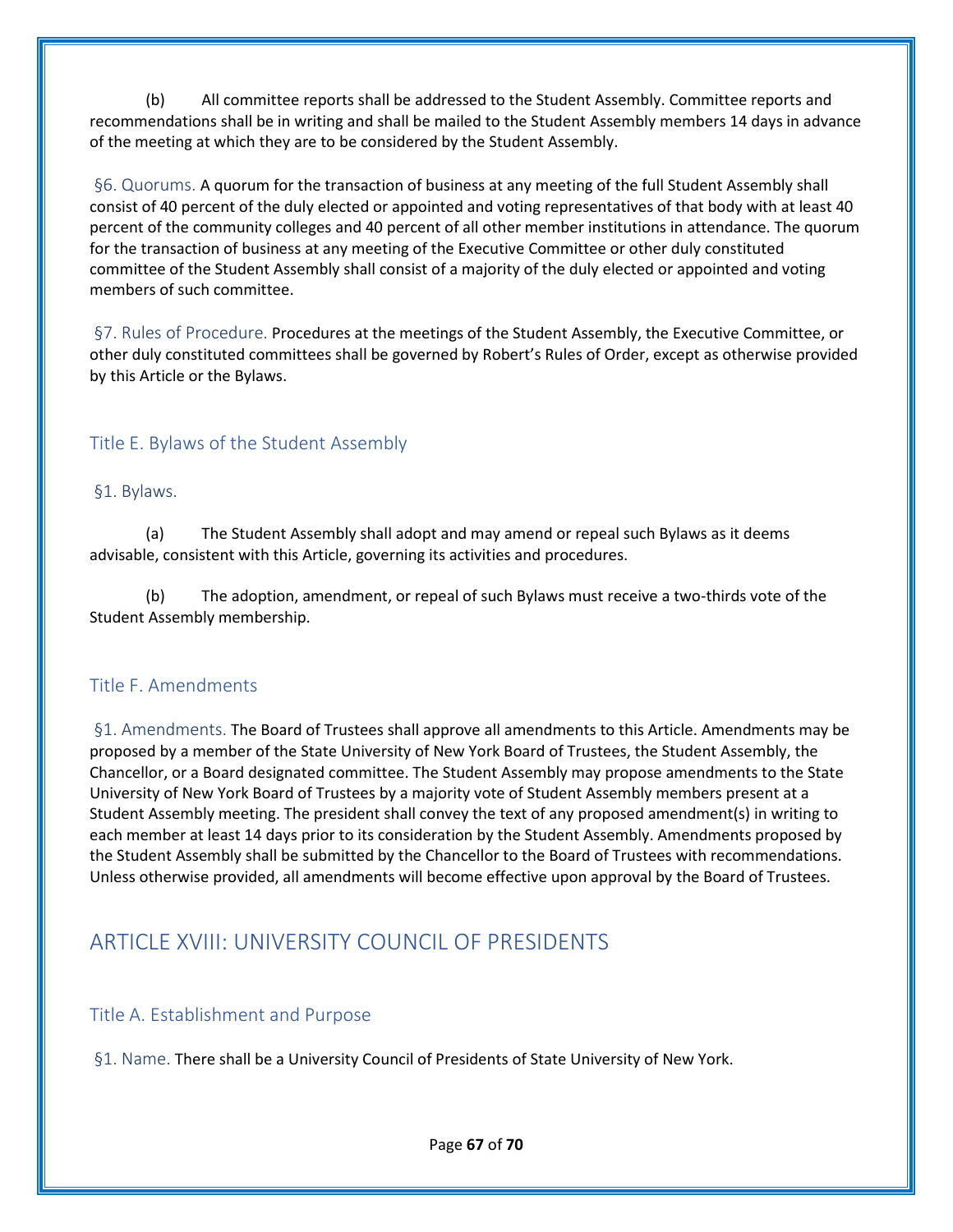<span id="page-67-0"></span>§2. Purpose. The Council of Presidents shall advise the Chancellor on proposed University- wide policy and inter-campus programs. Members of the Council shall act as liaison with the other presidents of the University, bringing their viewpoints and judgment to the attention of the Chancellor to strengthen the development of University policy.

#### <span id="page-67-1"></span>Title B. Membership

<span id="page-67-2"></span>§1. Composition. The Council of Presidents shall consist of 16 members from the following groups of institutions within State University: three members from the doctoral campuses; four members from the State University Colleges; one member from either the State University of New York Downstate Health Sciences State University of New York Health Science Center at Syracuse; one member from the Contract and Statutory Colleges; two members from the Colleges of Technology or the Colleges of Agriculture and Technology; and five members from the Community Colleges.

<span id="page-67-3"></span>§2. Eligibility. The president and chief administrative officer of each of the institutions within the University shall be eligible for membership in the Council of Presidents.

#### <span id="page-67-4"></span>§3. Selection.

(a) Members from each group of institutions within State University shall be selected by the presidents or chief administrative officers of the institutions within that group. Selection shall be by election or designation.

(b) Three members from the community colleges shall be selected every other year; two members shall be selected on the alternate year. The member from the health science center group shall be selected biennially. One-half the members from all other groups of institutions within State University shall be selected annually.

<span id="page-67-5"></span>§4. Terms. Each member of the Council of Presidents shall serve for a period of two years, at which time a successor shall be selected.

#### <span id="page-67-6"></span>Title C. Meetings

<span id="page-67-7"></span>§1. Meetings. Meetings of the Council of Presidents shall be held at regular intervals as called by the Chancellor.

## <span id="page-67-8"></span>ARTICLE XIX: APPLICABILITY

#### <span id="page-67-9"></span>Title A. Applicability of Policies of the Board of Trustees to Employees in Negotiating Units

<span id="page-67-10"></span>§1. Applicability. The provisions of the Policies of the Board of Trustees, insofar as they apply to employees in negotiating units established pursuant to Article 14 of the Civil Service Law, shall be continued, provided, however, that during periods of time where there is in effect an agreement between the State and an employee organization reached pursuant to the provisions of said Article 14, the provisions of such agreement

Page **68** of **70**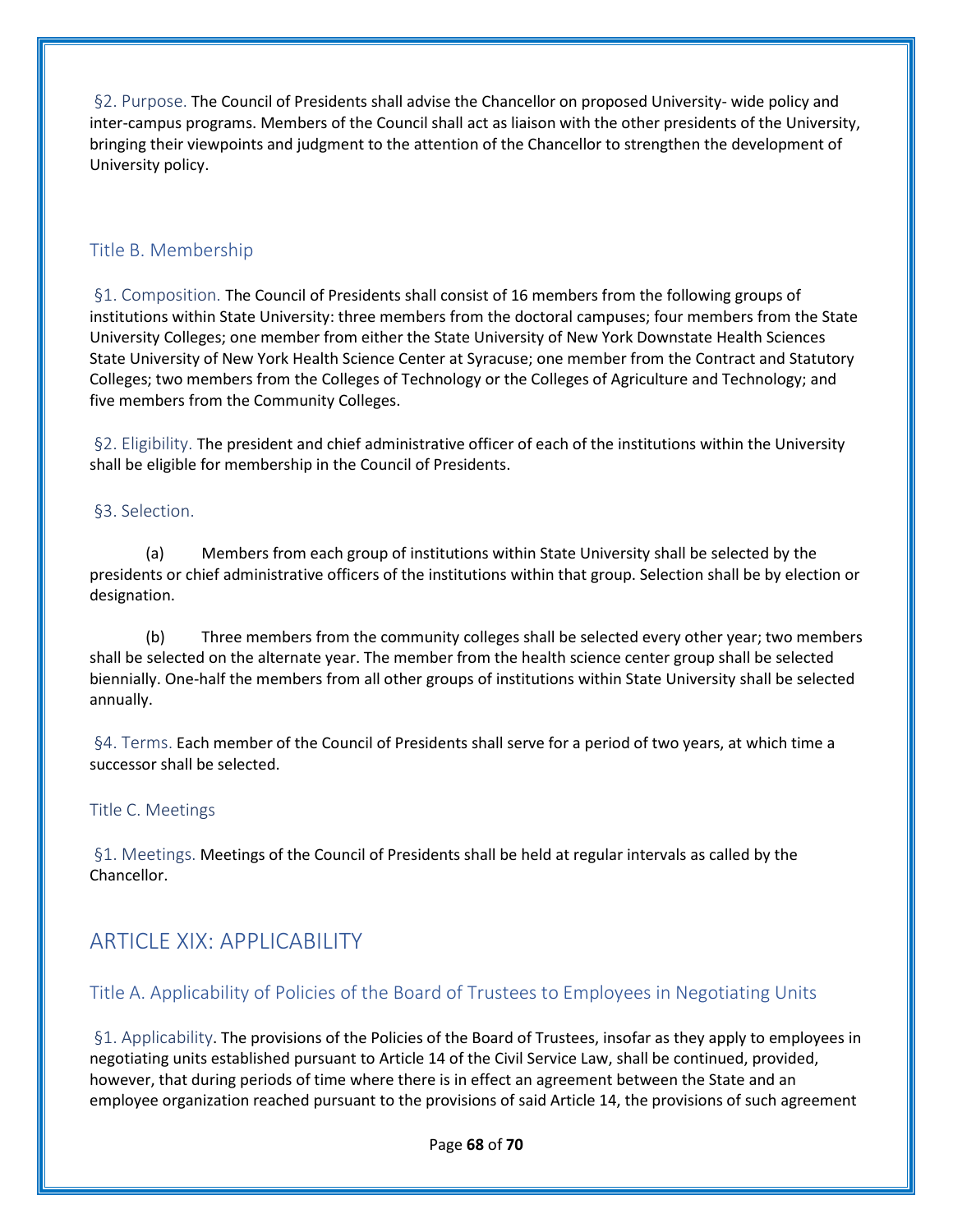and the provisions of said Policies shall both be applicable. In the event the provisions of the agreement are different from the provisions of said Policies, the provisions of the agreement shall be controlling.

#### **THE STATE UNIVERSITY OF NEW YORK**

#### **UNIVERSITY CENTERS**

State University of New York at Albany State University of New York at Binghamton State University of New York at Buffalo State University of New York at Stony Brook

#### **UNIVERSITY COLLEGES**

State University College at Brockport State University College at Buffalo State University College at Cortland State University of New York Empire State College State University College at Fredonia State University College at Geneseo State University College at New Paltz State University College at Old Westbury State University College at Oneonta State University College at Oswego State University College at Plattsburgh State University College at Potsdam State University College at Purchase

#### **HEALTH SCIENCE CENTERS**

State University of New York Downstate Health Sciences University State University of New York Health Science Center at Syracuse

#### **COLLEGES OF TECHNOLOGY**

State University College of Technology at Alfred State University College of Technology at Canton State University College of Agriculture and Technology at Cobleskill State University College of Technology at Delhi State University College of Agriculture and Technology at Morrisville

#### **SPECIALIZED COLLEGES**

State University College of Environmental Science and Forestry State University College of Technology at Farmingdale State University Maritime College State University of New York College of Optometry State University of New York Polytechnic Institute

#### **STATUTORY COLLEGES**

New York State College of Ceramics at Alfred University New York State College of Agriculture and Life Sciences at Cornell University New York State College of Human Ecology at Cornell University

Page **69** of **70**